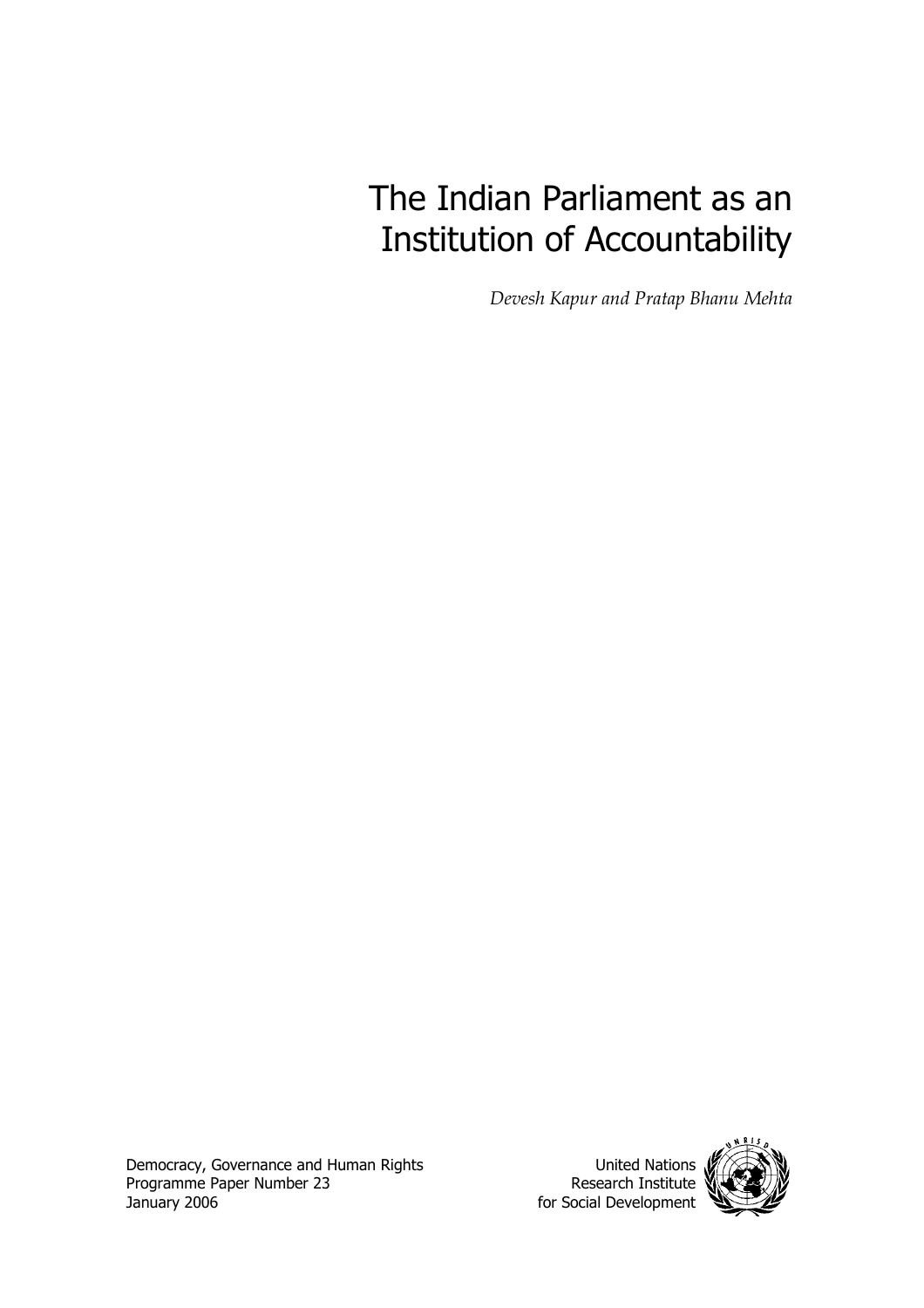This United Nations Research Institute for Social Development (UNRISD) Programme Paper has been produced with the support of UNRISD core funds. UNRISD thanks the governments of Denmark, Finland, Mexico, Norway, Sweden, Switzerland and the United Kingdom for their core funding.

Copyright © UNRISD. Short extracts from this publication may be reproduced unaltered without authorization on condition that the source is indicated. For rights of reproduction or translation, application should be made to UNRISD, Palais des Nations, 1211 Geneva 10, Switzerland. UNRISD welcomes such applications.

The designations employed in UNRISD publications, which are in conformity with United Nations practice, and the presentation of material therein do not imply the expression of any opinion whatsoever on the part of UNRISD concerning the legal status of any country, territory, city or area or of its authorities, or concerning the delimitation of its frontiers or boundaries.

The responsibility for opinions expressed rests solely with the author(s), and publication does not constitute endorsement by UNRISD.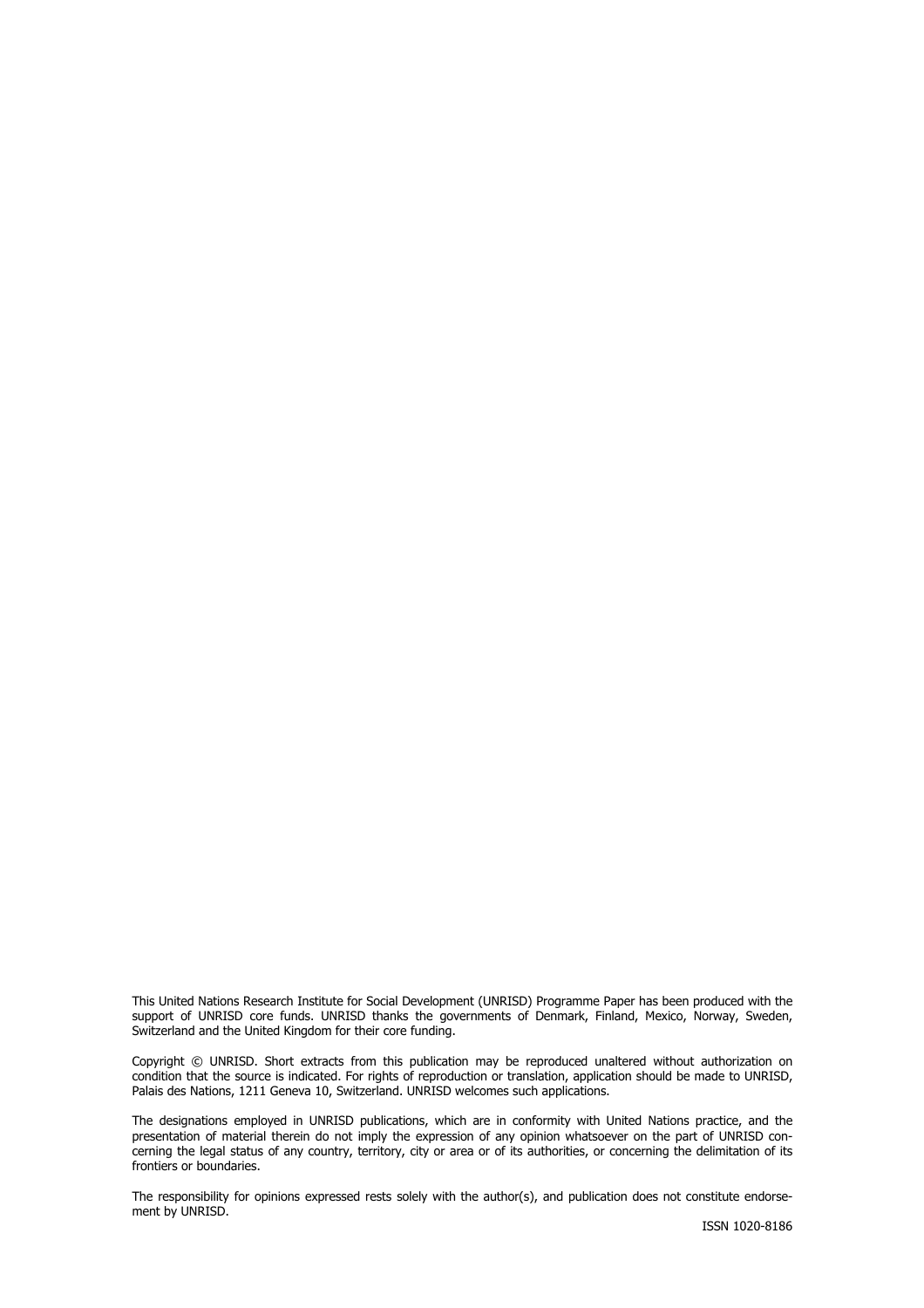## **Contents**

| <b>Acronyms</b>                                                                                     | ü              |
|-----------------------------------------------------------------------------------------------------|----------------|
| Summary/Résumé/Resumen                                                                              | iii.           |
| Summary                                                                                             | ΪÏ             |
| Résumé                                                                                              | iv             |
| Resumen                                                                                             | v              |
| <b>Introduction</b>                                                                                 | 1              |
| <b>Historical Overview</b>                                                                          | 2              |
| Basic structure of the Indian Parliament                                                            | 3              |
| Parliament and changing voter preferences                                                           | 4              |
| The Lok Sabha (House of the People): Some general trends                                            | 5              |
| <b>Mechanisms of Accountability</b>                                                                 | 8              |
| No-confidence motions                                                                               | 9              |
| The opposition                                                                                      | 10             |
| Parliamentary committees                                                                            | 11             |
| Assurances and accountability                                                                       | 15             |
| <b>Legislation and Accountability</b>                                                               | 15             |
| Private members' bills                                                                              | 16             |
| <b>Understanding Parliament's Weakness as an Institution</b>                                        |                |
| of Accountability                                                                                   | 16             |
| The declining reputation of Parliament                                                              | 16             |
| Legislators and constituencies                                                                      | 19             |
| Some Implications of Parliament's Weakness as an Institution                                        |                |
| of Accountability                                                                                   | 22             |
| Role of Parliament in economic reform                                                               | 22             |
| Parliament and financial accountability                                                             | 24             |
| Ordinances and circumventing Parliament                                                             | 25             |
| International treaties and the diminishing power of Parliament                                      | 26             |
| <b>Conclusion</b>                                                                                   | 29             |
| <b>Bibliography</b>                                                                                 | 33             |
| UNRISD Programme Papers on Democracy, Governance and Human Rights                                   | 35             |
| <b>Figures</b>                                                                                      |                |
| Figure 1a: Educational levels of the first Lok Sabha (1952-1957)                                    | 7              |
| Figure 1b: Educational levels of the sixth Lok Sabha (1977-1979)                                    | $\overline{7}$ |
| Figure 1c: Educational levels of the twelfth Lok Sabha (1998-1999)                                  | $\overline{7}$ |
| Figure 2: Ages of the members of Lok Sabhas since independence                                      | 8              |
| <b>Tables</b>                                                                                       |                |
| Table 1: Government turnover in India                                                               | 5              |
| Table 2: First-time MPs: Seventh and eighth Lok Sabhas versus the twelfth and thirteenth Lok Sabhas | 6              |
| Table 3: Distribution of the number of terms served by MPs, first to thirteenth Lok Sabhas          | 6              |
| Table 4: Percentage of assurances implemented, 1985-2002                                            | 15             |
| Table 5: Number of bills passed by Parliament                                                       | 16             |
| Table 6: Number of sittings of Parliament, 1952-2003                                                | 18             |
| Table 7: Ordinances promulgated by the president, 1952-1999                                         | 26             |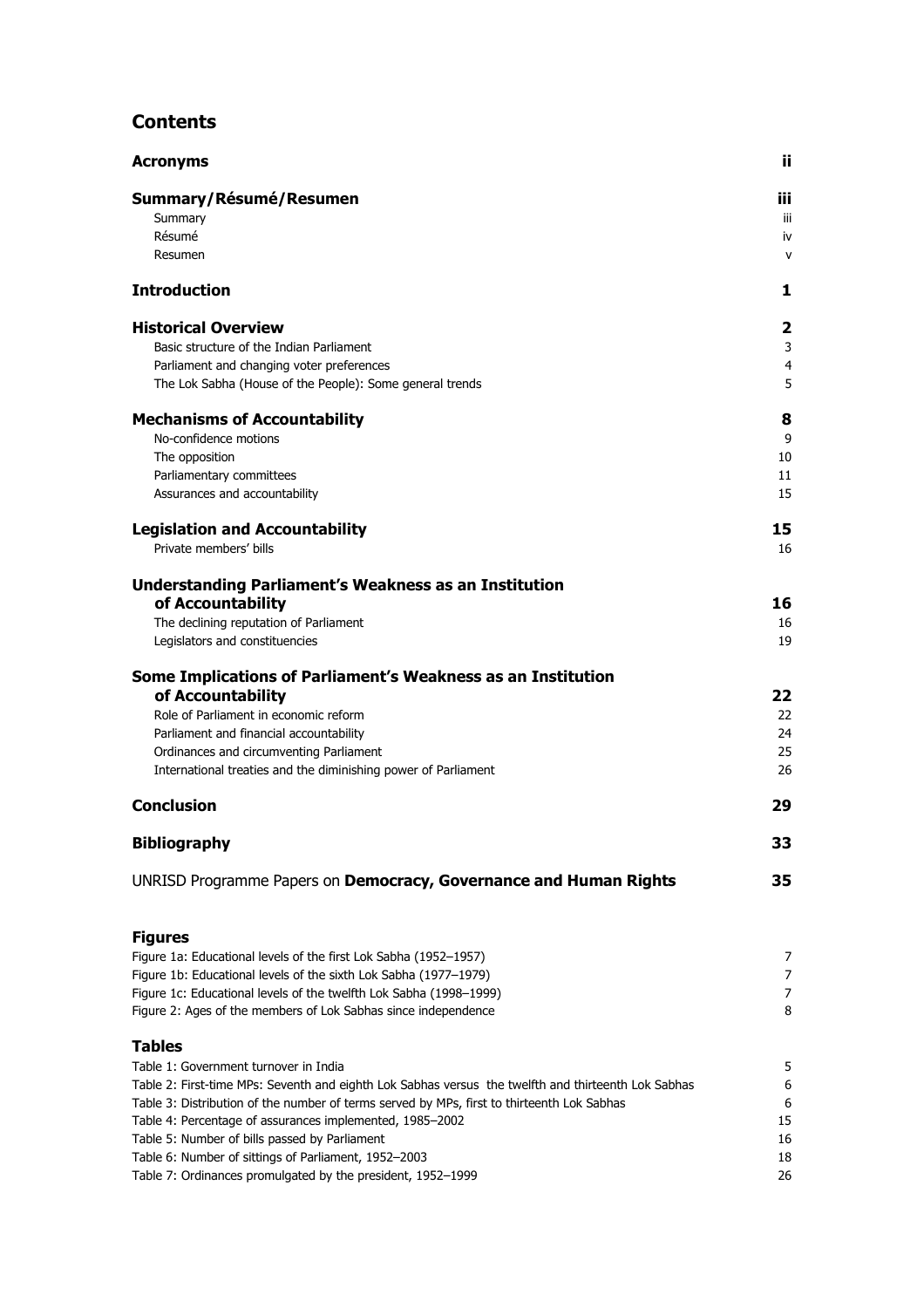## <span id="page-3-0"></span>**Acronyms**

| <b>BJP</b>    | Bharatiya Janata Party                                |
|---------------|-------------------------------------------------------|
| <b>CAG</b>    | Comptroller and Auditor General                       |
| <b>DRSC</b>   | departmentally related standing committee             |
| <b>GDP</b>    | gross domestic product                                |
| <b>MP</b>     | member of Parliament                                  |
| <b>MPLADS</b> | Members of Parliament Local Area Development Scheme   |
| <b>TRIPS</b>  | Trade-Related Aspects of Intellectual Property Rights |
| <b>WTO</b>    | World Trade Organization                              |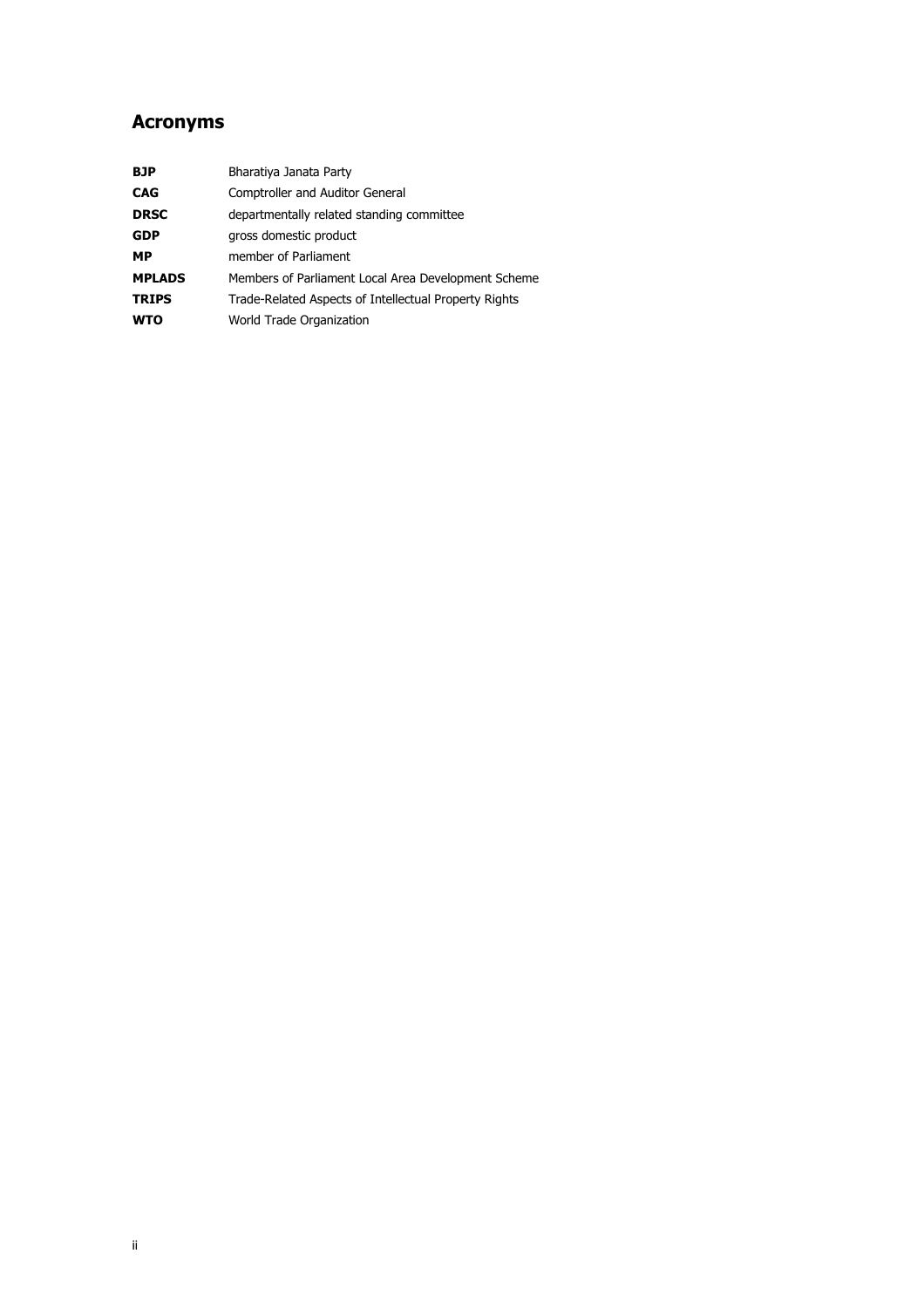## <span id="page-4-0"></span>**Summary/Résumé/Resumen**

#### **Summary**

This paper examines the institutional challenges facing the Indian Parliament. It argues that over the years there has been a decline in the effectiveness of Parliament as an institution of accountability and oversight. It shows that the instruments that Parliament can use for accountability—motions on the floor, oversight powers, the committee system—are increasingly being rendered dysfunctional. The fact that the Indian economy is globalizing has also eroded the power of Parliament in two respects. Much of economic decision making is now increasingly governed by international treaties, and the Indian Parliament is one of the few parliaments in the world that does not have a system of effective treaty oversight in place. These treaties are a fait accompli by the time they come to Parliament. Second, the Indian state, like many other states, is restructuring its regulatory framework with more powers being delegated to non-elected institutions. This process of delegation can increase transparency and accountability, but parliamentary oversight of these institutions remains very weak.

The weakness of the Indian Parliament has often slowed down legislation. But it has also given the executive more powers. The authors argue that these are manifest in the increasing number of ordinances that have been used as a substitute for legislation and weak financial oversight. After years of wrangling, the Parliament finally passed the Fiscal Budget Responsibility and Management Act as a means of putting financial discipline on the government. But day-to-day parliamentary scrutiny of the executive in financial matters remains weak.

In 2002, when the Indian Parliament celebrated its fiftieth anniversary, Indian commentators rued the palpable decline of what Jawaharlal Nehru had termed as the "majesty" of Parliament. With much of Parliament's time wasted on rowdiness and disorder, and theatrics replacing debate, there are serious concerns about whether Parliament has become dysfunctional. While "unparliamentary" behaviour by members of Parliament (MPs) has undoubtedly robbed Parliament of the mystique that often underpins authority, the weakness of Parliament as an institution of accountability stems from many factors, both within and outside the institution.

While India's public institutions need wide-ranging reform, Parliament faces a daunting challenge. First, it is increasingly becoming ineffective in providing surveillance of the executive branch of government. The oversight function of the legislative branch of government is always likely to be highly politicized. Parliament is, after all, a political body, which represents constituent interests, brokers deals, and advocates views in a partisan manner. Nonetheless, even relative to these limited expectations, one would expect the oversight function to be stronger in an era where there is widespread disenchantment with government and resource scarcity is acute—rather than the converse. Second, there is an ever-growing gap between the complex demands that modern legislation places upon MPs on the one hand, and their capacity and inclination for attending to that legislation on the other. Third, the profusion of political parties in Parliament, most of which are institutionally weak, has substantially increased the barriers to collective action.

But if this paper has any implications for these issues, it is to emphasize that, to a large degree, Parliament's inability to come to terms with these challenges is as much of its own making as the product of any general structural changes in Indian politics, or the economy. Rather, the Indian Parliament has self-abdicated many of its functions. For example, the authors find no reason whatsoever, other than indifference, to explain why the committee oversight system is so weak. They assert that Indian politics has become a lot more fractious and fragmented. In such an environment, the imperatives of electoral and party politics give politicians great incentives to delay important legislation just for the sake of delay. The delay in legislation does not mean that there is better qualitative improvement in legislation. It simply means that Parliament is more an oppositional space rather than a forum for genuine debate. There is also a growing sense that for individual MPs, doing good work in Parliament is not linked to any political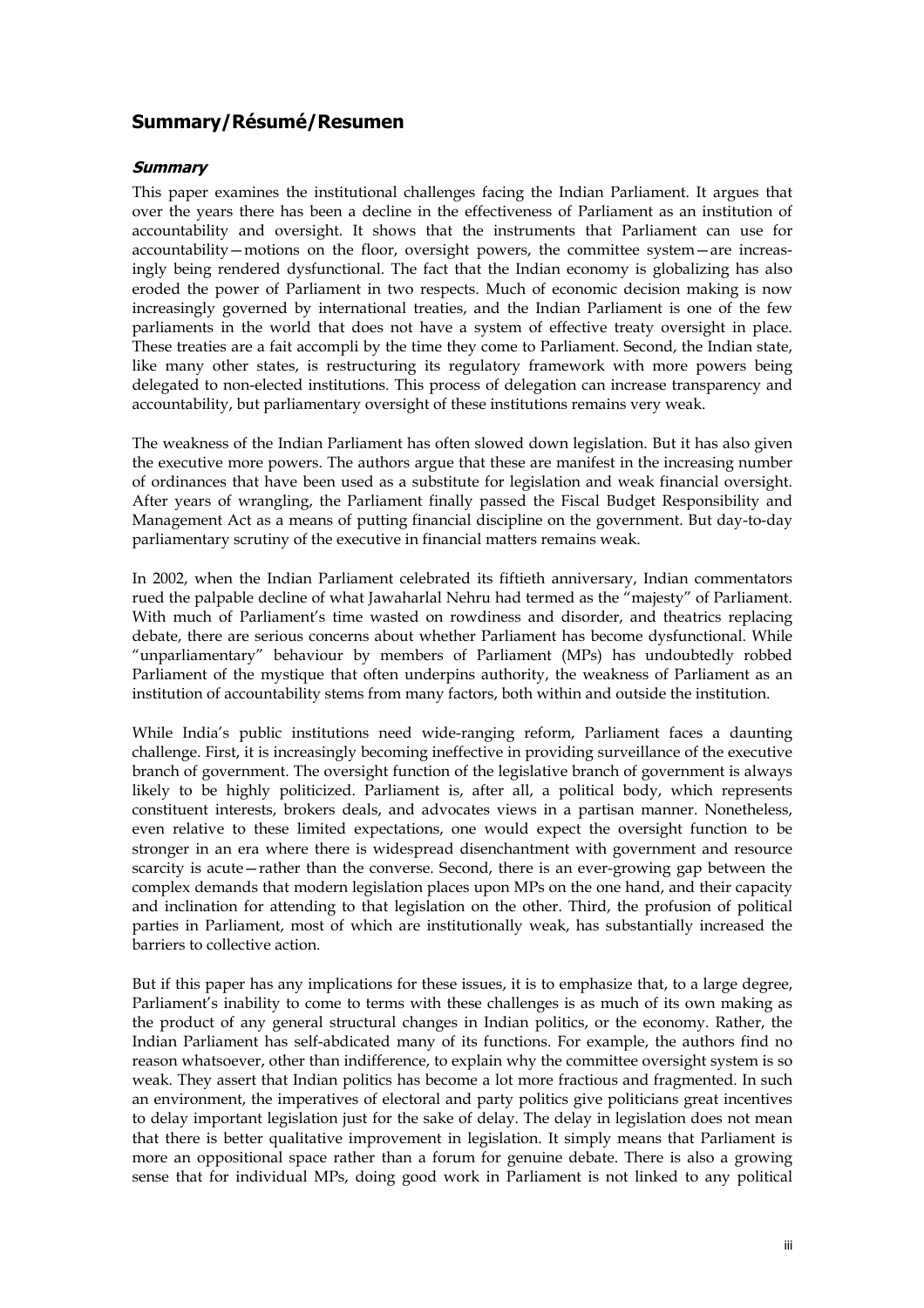<span id="page-5-0"></span>rewards, either in their constituencies or within their political parties. This reduces the incentives for good parliamentary performance.

While it is true that legislation is becoming increasingly complex and demands a set of technical skills few parliamentarians possess, much of the inattention to legislative matters is due to Parliament's own predilections and incentive structures. Parliament is becoming a less effective voice on fiscal management, on the economy, on social policy and on the terms on which India is integrating into the global economy, because of self-abdication and not because of uncontrollable exogenous factors.

According to the authors, however, in so far as structural changes in Indian politics have led to an adverse self-selection in who enters politics, and thereby the calibre of persons likely to enter Parliament, one cannot be too optimistic about the capacity of Parliament to rejuvenate itself. More important than the changes in the professional background of MPs is that those charged with making laws may be law breakers themselves. This does not augur well for the credibility of the Indian Parliament.

Devesh Kapur is Associate Professor of Government at Harvard University, United States, and Pratap Bhanu Mehta is Professor of Law and Governance, Jawaharlal Nehru University, India.

#### **Résumé**

Cette étude porte sur les défis institutionnels du parlement indien. Les auteurs font valoir qu'au fil des années le parlement comme institution de contrôle a perdu de son efficacité. Ils montrent que les instruments dont le parlement peut se servir à cette fin—motions de parlementaires, pouvoirs de contrôle, commissions—ont été peu à peu rendus disfonctionnels. Le processus de mondialisation de l'économie indienne a aussi grignoté le pouvoir du parlement à deux égards. De plus en plus aujourd'hui, les décisions économiques sont régies par des traités internationaux, et le parlement indien est l'un des rares parlements au monde qui n'ait pas de système efficace de contrôle des traités. En matière de traités, le parlement est mis devant le fait accompli. Deuxièmement, l'Etat indien, comme beaucoup d'autres Etats, restructure ses pouvoirs de surveillance et en délèguent davantage à des institutions non élues. Ce processus de délégation peut accroître la transparence et la responsabilisation, mais le contrôle qu'exerce le parlement sur ces institutions reste très faible.

La faiblesse du parlement indien a souvent ralenti l'adoption des lois mais elle a aussi donné plus de pouvoirs à l'exécutif. Preuve en est, selon les auteurs, le nombre croissant de décrets qui se substituent aux lois et le contrôle assez relâché des finances. Après des années de querelles, le parlement a finalement adopté la loi sur la responsabilité et la gestion budgétaires comme moyen d'imposer au gouvernement une discipline financière. Mais le contrôle qu'il exerce au quotidien sur l'exécutif en matière financière reste vague.

En 2002, lorsque le parlement indien a célébré son 50ème anniversaire, les commentateurs indiens se sont lamentés sur le déclin de ce que Jawaharlal Nehru appelait la " majesté" du parlement. Les scènes de chahut et l'indiscipline faisant perdre au parlement une grande partie de son temps et la mise en scène remplaçant le débat, les craintes que le parlement ne soit plus adapté à sa fonction se confirment. Si le comportement déplacé de certains parlementaires a sans aucun doute ôté au parlement l'aura qui est souvent la base de l'autorité, la faiblesse du parlement comme institution de contrôle tient à de nombreux facteurs, tant intérieurs qu'extérieurs à l'institution.

Les institutions publiques indiennes ont besoin d'une réforme en profondeur, mais le parlement se trouve placé devant un défi quasi insurmontable. Tout d'abord, il est de plus en plus inapte à surveiller l'exécutif. La fonction de contrôle qui revient au législatif est sans doute toujours très politisée. Le parlement est, après tout, une institution politique qui représente les intérêts des électeurs, négocie des compromis et défend des points de vue de manière partisane. Cependant,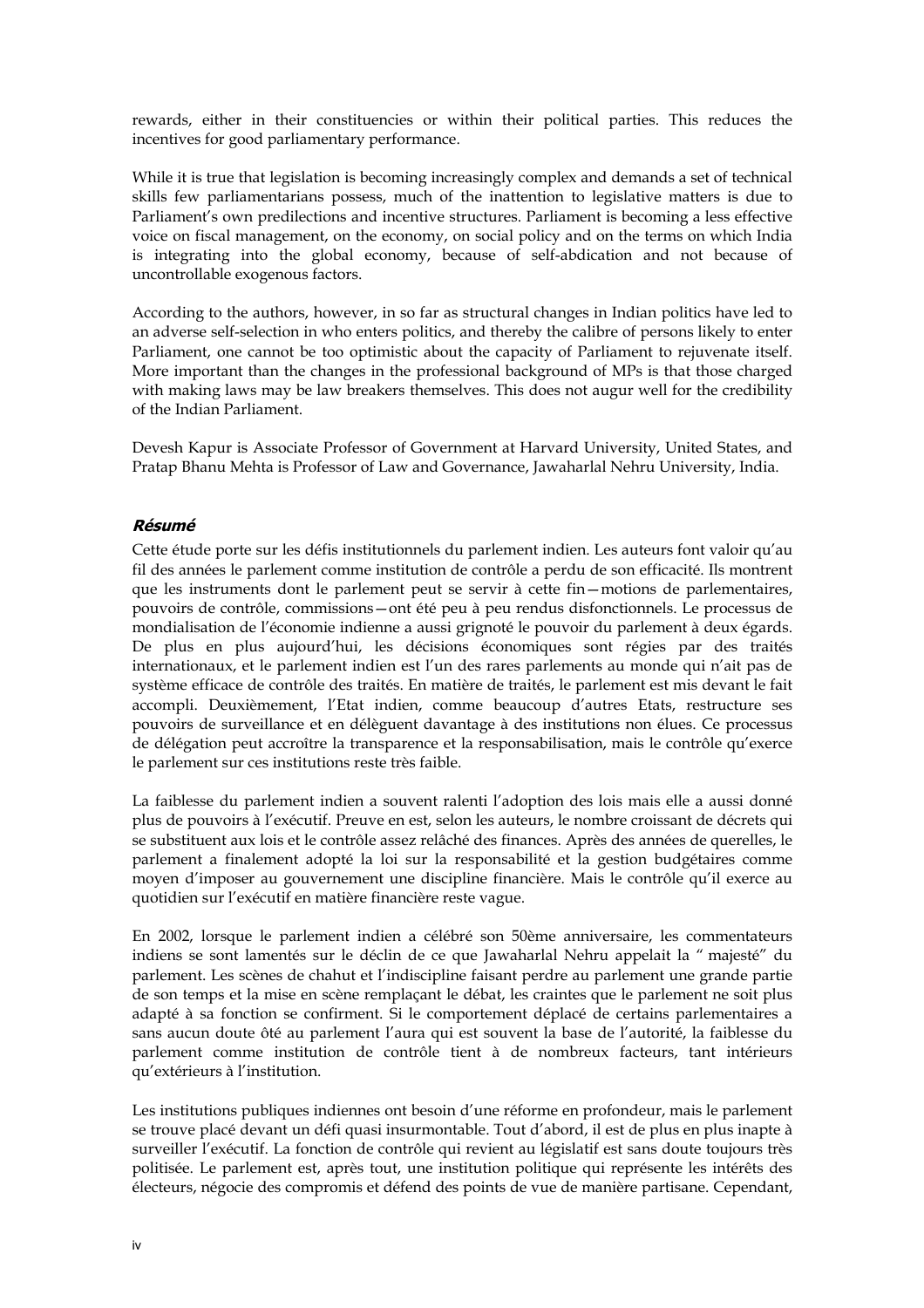<span id="page-6-0"></span>même si l'on en espérait pas plus, on s'attendrait, à une époque où les gouvernements suscitent un désenchantement général et où le manque de ressources se fait cruellement sentir, à ce que la fonction de contrôle se renforce, plutôt que l'inverse. Ensuite, il y a un décalage sans cesse croissant entre la complexité de la tâche que les lois modernes imposent aux parlementaires et leur capacité et leur désir de s'en acquitter. Enfin, la profusion des partis politiques au parlement, qui sont pour la plupart institutionnellement faibles, a multiplié les obstacles à l'action collective.

Si l'on peut tirer des conséquences de cette étude, ce sera pour souligner que l'incapacité du parlement à relever ces défis tient autant au parlement lui-même qu'à des changements structurels généraux survenus dans la politique ou l'économie indienne. Le parlement indien s'est lui-même démis de nombre de ses fonctions. Les auteurs, par exemple, ne trouvent aucune autre raison que l'indifférence pour expliquer la faiblesse du contrôle exercé par les commissions. Selon eux, la vie politique indienne s'est considérablement fractionnée, fragmentée. Dans un tel contexte, les impératifs de la politique électorale et partisane poussent les hommes et femmes politiques à différer l'adoption de lois importantes juste pour le plaisir de différer. Le retard mis à les adopter ne s'accompagne pas d'une amélioration qualitative des lois. Il tient simplement au fait que le parlement est davantage un lieu d'opposition qu'un espace de vrai débat. Quant aux parlementaires, ils s'aperçoivent de plus en plus qu'ils ne s'attirent aucune rétribution politique, que ce soit de leurs circonscriptions ou de leurs partis politiques, en faisant un bon travail au parlement. Ils ne sont donc guère incités à agir en parlementaires consciencieux.

S'il est vrai que les lois deviennent de plus en plus complexes et exigent des compétences techniques que possèdent peu de parlementaires, une grande partie de l'inattention aux affaires législatives vient des prédilections du parlement et de ses structures d'incitation. Si le parlement est moins efficace lorsqu'il traite de la gestion fiscale, d'économie, de politique sociale et des conditions dans lesquelles l'Inde s'intègre à l'économie mondiale, c'est par démission et non à cause de facteurs exogènes indépendants de sa volonté.

Cependant, si l'on en croit les auteurs, dans la mesure où des changements structurels survenus dans la vie politique indienne ont abouti à une fâcheuse sélection interne des candidats à l'entrée en politique, et donc de la stature des personnes ayant de bonnes chances d'être élues au parlement, on ne peut pas être très optimiste quant à la faculté de renouvellement du parlement. Les changements touchant aux professions dont sont issus les parlementaires sont secondaires si l'on pense que ceux qui sont chargés de l'élaboration des lois peuvent être euxmêmes des contrevenants. Cela augure mal de la crédibilité du parlement indien.

Devesh Kapur est maître de conférence en sciences politiques à l'Université de Harvard, Etats-Unis, et Pratap Bhanu Mehta est professeur de droit et de gouvernance à l'Université Jawaharlal Nehru, Inde.

#### **Resumen**

Este documento examina los retos institucionales a los que se enfrenta el parlamento indio. Sostiene que con los años ha habido un declive en la eficacia de parlamento en cuanto a la rendición de cuentas y la supervisión. Demuestra que los instrumentos que el parlamento puede usar para la rendición de cuentas—mociones en la cámara, poderes de supervisión, el sistema de comités—se hacen cada vez más inoperantes. El hecho de que la economía de la India se está mundializando también ha desgastado el poder parlamentario de dos formas. Una gran parte de la toma de decisiones económicas está ahora controlada por tratados internacionales, y el parlamento indio es uno de los pocos parlamentos en el mundo que no tiene montado un sistema eficaz para supervisar los tratados. Cuando llegan al parlamento esos tratados ya son hechos políticos. Además, el Estado indio, como muchos otros Estados, está reestructurando su marco regulador delegando más poderes a instituciones no elegidas popularmente. El proceso de delegación puede aumentar la transparencia y mejorar la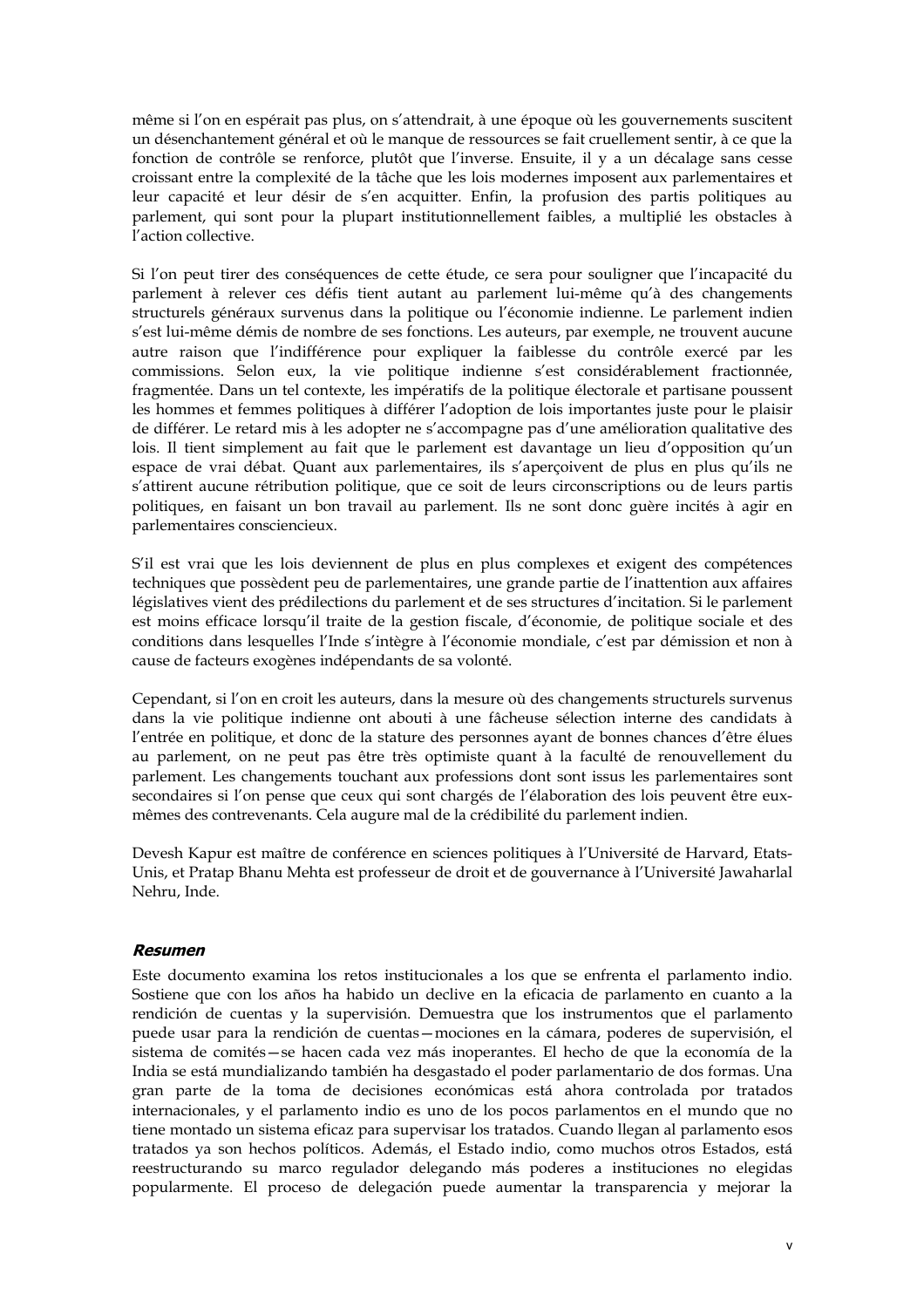rendición de cuentas, pero la supervisión parlamentaria de estas instituciones sigue siendo débil.

La debilidad del parlamento indio a menudo ha ralentizado el proceso legislativo. También ha dado más poderes al ejecutivo. Los autores sostienen que esto se manifiesta en el número creciendo de decretos que se están usando, en vez de leyes, y una débil supervisión financiera. Tras años de debate, el parlamento finalmente aceptó el Proyecto de Ley sobre la Gestión y la Responsabilidad Presupuestal y Fiscal para imponer disciplina financiera al gobierno. Pero la supervisión cotidiana parlamentaria del ejecutivo en asuntos financieros sigue siendo débil.

En 2002, cuando el parlamento indio celebraba su quincuagésimo aniversario, los expertos indios lamentaron el declive palpable de lo que Jawaharlal Nehru había llamado la "majestuosidad" del parlamento. Como la mayor parte del tiempo parlamentario se ha gastado en invectivas y desorden, y como la teatralidad ha sustituido a los debates, existen graves preocupaciones sobre si el parlamento se ha vuelto "disfuncional". Aunque ciertos comportamientos indignos de miembros del parlamento han sin duda robado a la institución parte de la mística que a menudo sustenta la autoridad, la debilidad del parlamento como institución para la rendición de cuentas viene de varios factores, tanto del interior como del exterior de la institución.

Mientras que las instituciones públicas indias necesitan reformas amplias, el parlamento se enfrenta a un reto desmoralizante. Primero, el parlamento resulta cada vez más ineficaz a la hora de supervisar el poder ejecutivo. La función de vigilancia del poder legislativo probablemente siempre será algo muy politizado. El parlamento es, al final y al cabo, un órgano político, que representa los distintos intereses de los votantes, que negocia acuerdos, y promueve puntos de vista de manera partidista. No obstante, aun teniendo en cuenta estas limitaciones, uno podría esperar que la función de supervisión sea más fuerte en una época en que existe una amplia desilusión con el gobierno y en que la carencia de recursos se hace sentir agudamente—en vez de lo opuesto. Segundo, hay una división constantemente creciente entre las exigencias complejas que impone la legislación moderna a los miembros del parlamento por un lado, y la capacidad e inclinación de estos miembros a hacer caso de esta legislación, por otro. Tercero, la multiplicación de los partidos políticos en el parlamento, la mayoría de los cuales son institucionalmente débiles, ha puesto sustancialmente más barreras a la acción colectiva.

Pero si este estudio aporta una lección a este debate, es su énfasis en el hecho de que, en gran parte, la incapacidad del parlamento para sobreponerse a estos retos se debe tanto al parlamento mismo que a cualquier cambio de estructura general en la política india, o en su economía. De hecho, el parlamento indio ha abdicado varias de sus funciones. Por ejemplo, los autores no encuentran razón alguna, sin contar la indiferencia, para explicar porqué el sistema de supervisón organizada en comités es tan débil. Aseguran que la política india se ha vuelto mucho más conflictiva y fragmentada. En un entorno así, los imperativos de la política electoral y de partidos han dado a los políticos grandes incentivos para postergar la adopción de legislación importante simplemente por postergarla. El retraso legislativo no significa que haya mejorado la calidad de las leyes. Simplemente significa que el parlamento es un sitio donde se hace oposición sistemáticamente en vez de ser un foro de debate auténtico. También hay un sentimiento creciente de que para cada parlamentario, el hacer un buen trabajo no está vinculado con cualquier tipo de premio político, ya sea en su circunscripción o dentro de sus partidos políticos. Esto reduce la motivación para obtener buenos resultados parlamentarios.

Aunque es verdad que la legislación se está haciendo cada vez más complicada y requiere una serie de competencias técnicas que pocos parlamentarios poseen, gran parte de su descuido de los asuntos legislativos tiene que ver con las predilecciones y la estructura de incentivos del propio parlamento. El parlamento está perdiendo su poder de gestión fiscal, su poder sobre la economía, sobre la política social y sobre otros ámbitos en los que India se está integrando a la economía mundial por culpa de la abdicación y no por factores exógenos incontrolables.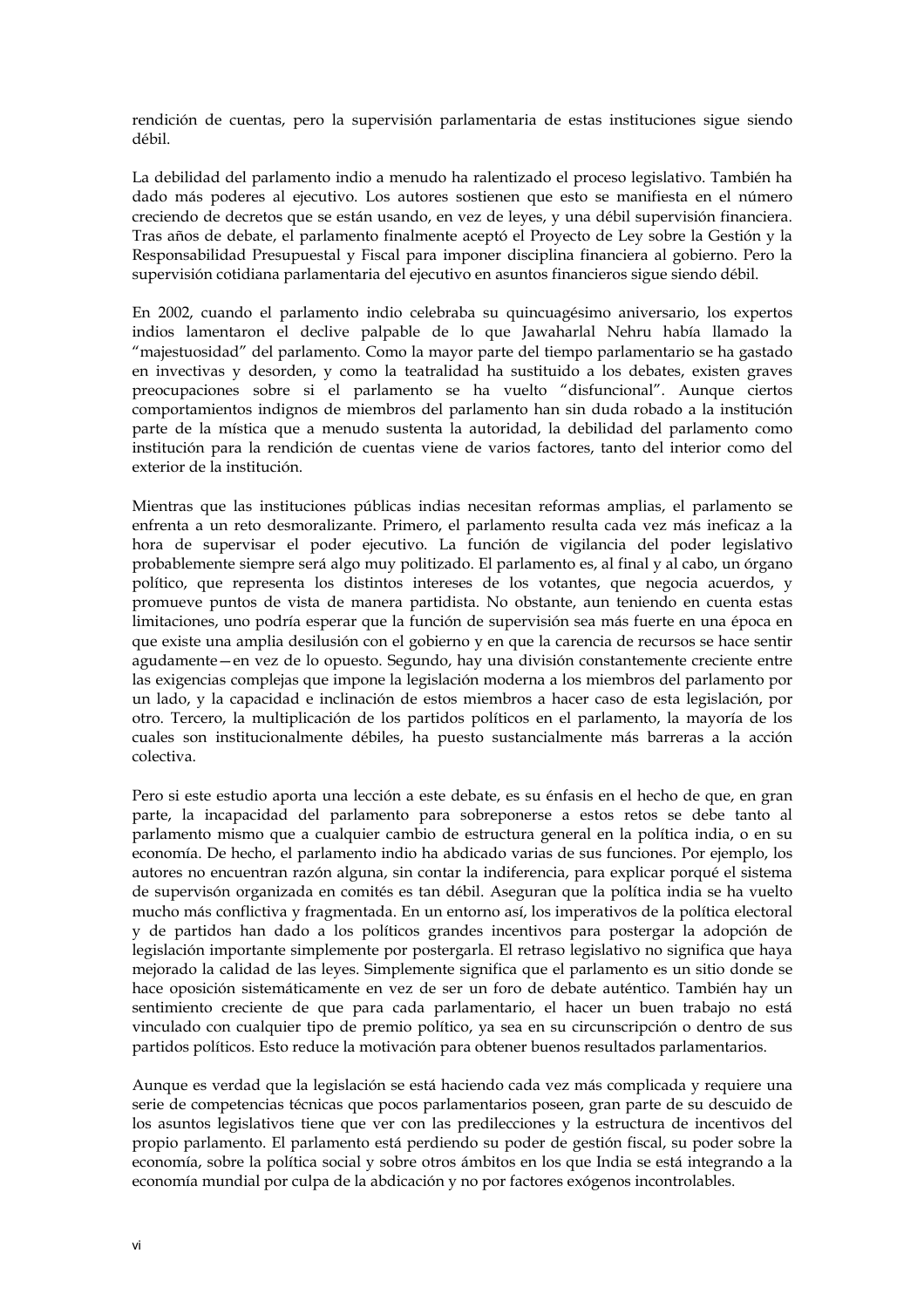Sin embargo, según los autores, en la medida en que los cambios estructurales en la política india han creado un proceso de autoselección adverso en lo que toca a quien entra en política, y por lo tanto a la calidad del personal que puede entrar en el parlamento, uno no puede ser demasiado optimista en cuanto a la capacidad de ese órgano para rejuvenecerse por sí solo. Más importante que los cambios en el perfil profesional de los parlamentarios es que los encargados de hacer las leyes pueden ser ellos mismos infractores de las leyes. Esto no es de buen augurio para la credibilidad del parlamento indio.

Devesh Kapur es Profesor Asociado en la Facultad de Administración Pública de la Universidad de Harvard, Estados Unidos, y Pratap Bhanu Mehta es Profesor de Derecho y Administración Pública en la Universidad de Jawaharlal Nehru, India.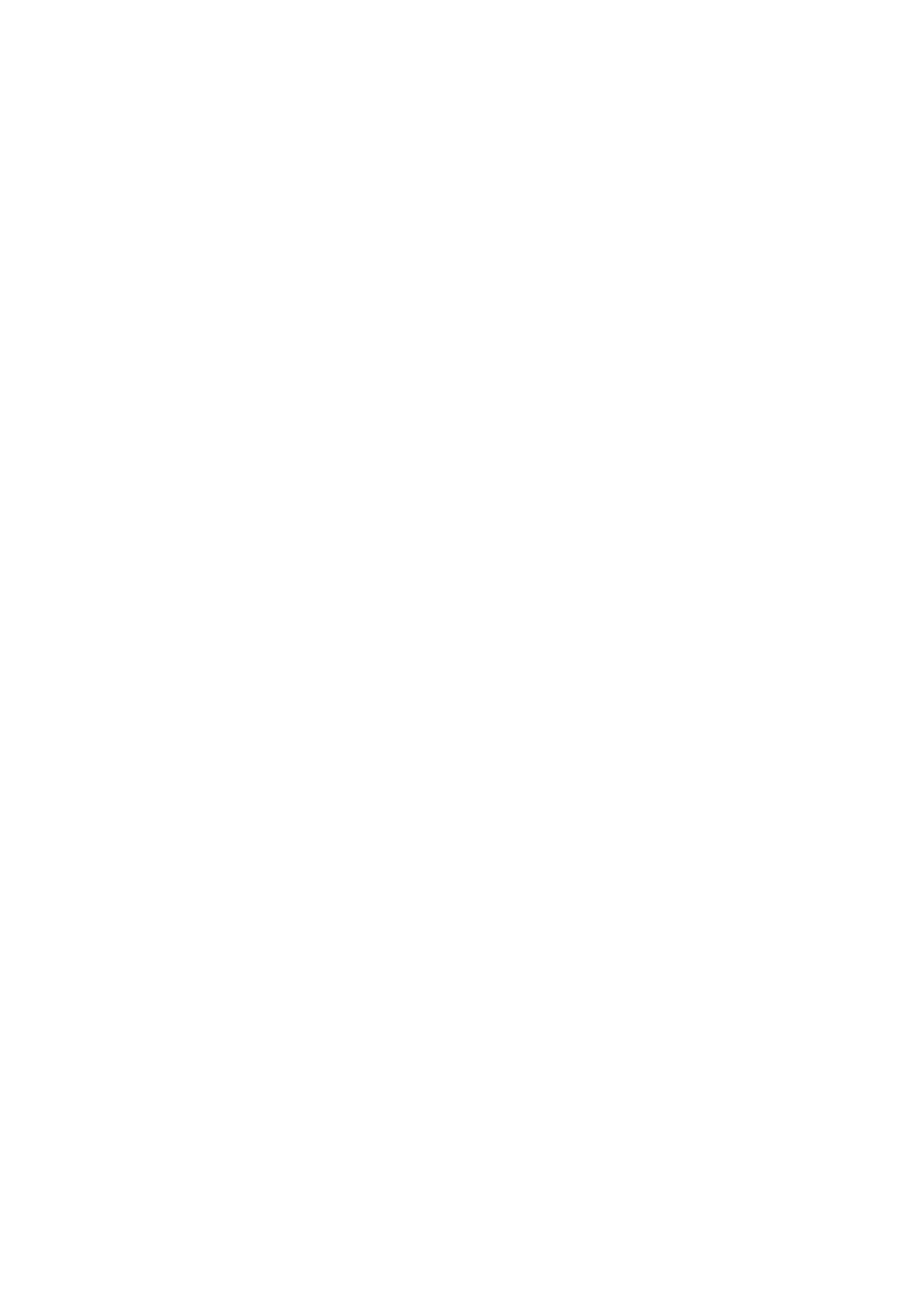## <span id="page-10-0"></span>**Introduction**

Over the past half-century, India has been a complex experiment in institutionalizing democratic accountability through parliamentary institutions. During this period, the country has sustained, against great odds, a lively, stable, multicultural and functioning democracy with regular and free elections, an independent judiciary and a vibrant civil society. While Indian politics has been contentious and has intermittently lapsed into violence, India's democratic institutions have shown remarkable endurance. India's democratic experience has been a prodigious act of faith. When India adopted universal suffrage in 1951, there was no precedent for millions of illiterate and property-less people being enfranchised. Indians had great hopes that universal suffrage would produce a quiet and steady social revolution that would loosen the power structure of Indian society, ensure to all Indians the expansive list of rights promised to them under the Constitution and bring about greater well-being. India's overall record is decidedly mixed. While it has sustained free institutions, widened the scope of democratic participation and, compared to its own historical past, made significant gains in economic growth—especially in recent years—India's performance on a range of human development and governance indicators is still decidedly lacklustre.

This paper assesses the performance of the premier institution of representative democracy in India: Parliament. But undertaking the task of assessing Parliament immediately encounters one methodological problem. Can its overall performance be judged in any terms other than the performance of Indian democracy as a whole? To what extent can Parliament be held responsible for the successes and failures of Indian democracy? To what extent can the *institution of Parliament* be studied independently of the performance of *parliamentary democracy*? For the purposes of this paper, these questions are best avoided. We will work on the assumption that Parliament is not insulated from the effects of wider society and from the broader social and political context within which it is located. Some of the full measure and impact of the success of Parliament cannot be understood without taking into account those wider relationships. After all, to the extent that India has been a functioning democracy within which diverse interests have found expression, and insofar as these diverse interests have had to reconcile themselves to each other through political compromise, the institution of Parliament has had an important role in facilitating these objectives.

However, our primary focus in this paper is the *internal* workings of Parliament as an institution. In particular, we assess the functioning of Parliament in terms of its institutional mandate, not in terms of the overall results it produces. For example, it is conceivable, indeed in the Indian case quite likely, that periods where Parliament has functioned well as an institution and where it has discharged the constitutional functions assigned to it relatively sincerely, have also been periods of less than impressive economic performance simply because India chose many of the wrong economic policies. Parliament is of course responsible for many of those choices, but those choices may not reflect its failure as an *institution*. Conversely, achieving success in economic performance may be quite compatible with poorly functioning institutions. So, while in a general sense it remains the case that the overall success or failure of a society reflects on its institutions, and especially one as important as Parliament, it is in principle possible to study an institution in terms of its constitutionally assigned mandate, rather than overall outcomes.

The second difficulty in assessing Parliament in India is that the functioning of Parliament is closely related to the functioning of other key institutions of a democracy. It is a familiar fact that the performance of legislators in a parliamentary system is more an outcome of the influence of the political party to which they belong than anything else. The fact that legislators are nestled in other institutions, such as political parties, which exercise great power and influence over them, raises a methodological problem. To what extent can the successes and weaknesses of Parliament be attributed to its own mandate and rules of functioning, and to what extent can these be attributed to the functioning of other institutions? To illustrate, there is a widespread sentiment, expressed by legislators and citizens alike, that the quality of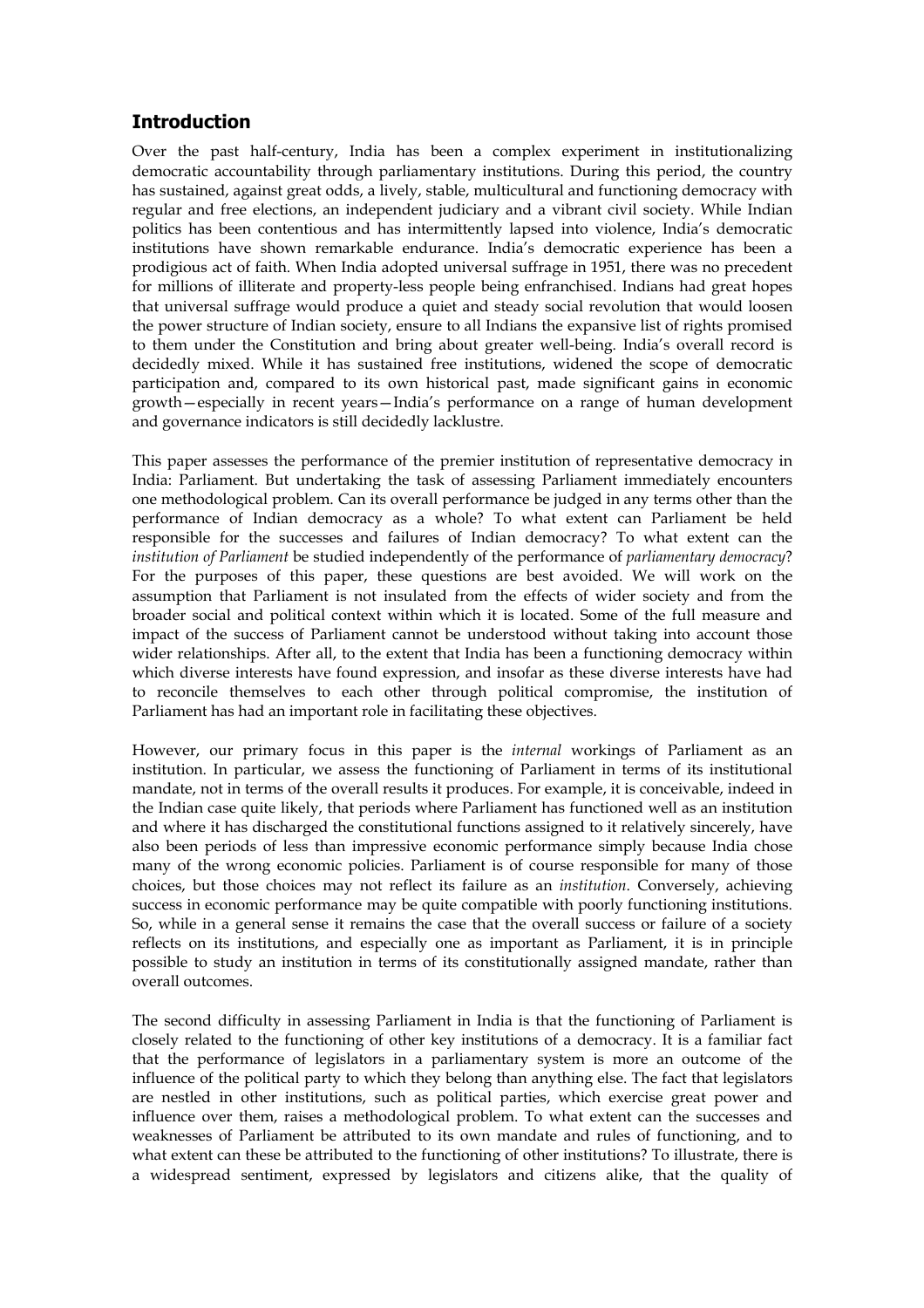<span id="page-11-0"></span>parliamentarians, judged by their qualifications and commitment, seems to be declining. Whether or not this is true in some objective sense remains debatable. While India's parliamentarians have much higher levels of formal education than in the past (see figures 1a, 1b and 1c), more of them also have criminal backgrounds—estimates vary between 10 per cent and 20 per cent. The latter is certainly likely to have an impact on the functioning of Parliament. However, its causes may not lie in the institutional workings of Parliament itself, but in the nature and character of political parties that select and recruit candidates, and perhaps even in the electorates that vote for them. In other words, it is not easy to isolate the effects of other institutions on Parliament. It may be that many of the debates concerning parliamentary reform in India have less to do with the functioning of Parliament itself than with other institutions that have an impact upon it.

## **Historical Overview**

The Indian Parliament, a bicameral legislature, was formally inaugurated after the national elections in independent India in 1952. Its historical roots can be traced back to the Indian Councils Act of 1861 and the subsequent modest experiments in representative government carried out under the British. Beginning with the colonial councils of the nineteenth century, the legislative councils that followed the Montagu-Chelmsford Reforms of 1919 aimed at gradually developing representative institutions of the "natives". These institutions were very limited in the powers they possessed. It was only after the Government of India Act of 1935 that the presence of elected Indian representatives in the legislative councils became significant. However, they were not successful in transferring power in any real sense to elected representatives. The advent of the Second World War led to the imprisonment of most of the leadership of the Indian freedom struggle and the end of legislative reform aimed at self-rule. It was only after the drawing up of the Constitution and the creation of the twin Representation of the People Acts in 1950–1951 that national elections led to the first Parliament of an independent India (Morris Jones 1957).

The Indian Parliament represents the kind of democratic politics that few could have envisaged when universal suffrage was introduced in 1951. Its composition, especially in the Lok Sabhathe lower house or House of the People—has been a reliable index of the changing political preferences of Indian voters. The social composition of Parliament has changed considerably over the years, reflecting the general fluidity of power that has come to characterize Indian politics. India has become one of the more intensely politicized societies in the world, and many of these tensions are reflected in the debates and even in the chaos in Parliament. From its inception as an elite coterie of British educated lawyers, its members today are drawn from a variety of social strata and occupations. In the twelfth Lok Sabha, lawyers were the third largest occupational category behind "political and social workers" and "agriculturists", the former presumably a cover for many professional politicians. An analysis of the members of the Lok Sabha elected in the fourteenth general elections in 2004 showed that India's parliamentarians are both substantially richer and more criminally inclined than the electorate. Over half of the members of Parliament (MPs) have assets of over Rs.5 million and more than a quarter have more than Rs.10 million,<sup>1</sup> and nearly a quarter had criminal cases against them.<sup>2</sup> Parliament, however, continues to lag behind in the representation of women, which has hovered between 8 per cent and 10 per cent. Through quotas, a certain number of seats have been earmarked for historically marginalized groups—notably the Scheduled Castes and Tribes—and this has ensured the representation of these groups in Parliament. Consequently, while imperfect, Parliament is a reasonable representation of the diversity of social interests.

<span id="page-11-1"></span><sup>-</sup>As the exchange rate between rupees (Rs.) and the US dollar has fluctuated over this period, the amounts have been left in rupees. However, just as an indication, the exchange rate in January 2006 was  $$1 = Rs.44$ .

<span id="page-11-2"></span><sup>&</sup>lt;sup>2</sup> Data from the Public Affairs Centre (Bangalore) study on MPs in the 2004 Lok Sabha.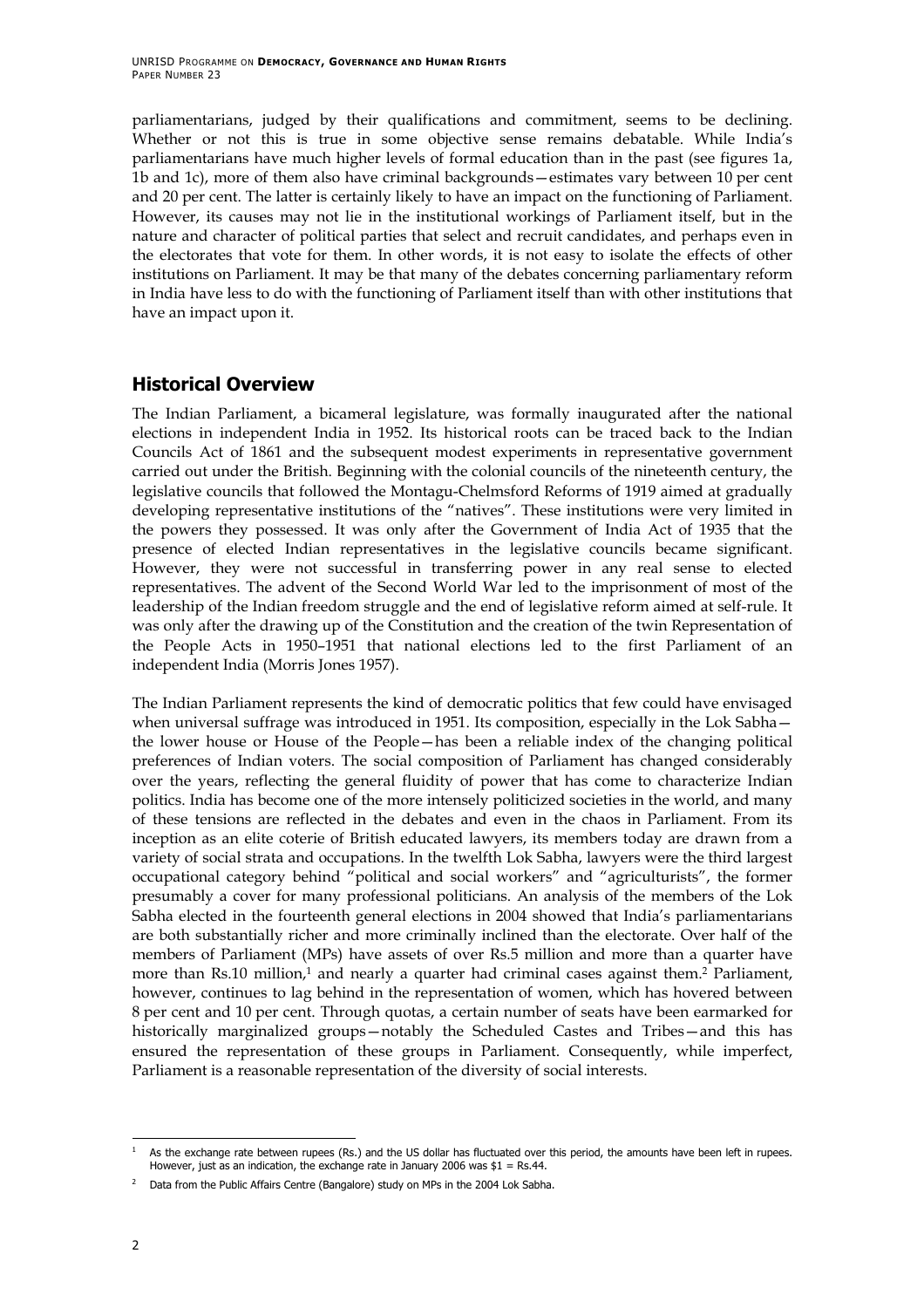<span id="page-12-0"></span>Whether Parliament has been successful as a means to control the exercise of executive power is a more debatable matter. One of the most precarious episodes for parliamentary democracy was the "state of emergency" that Prime Minister Indira Gandhi declared in 1975. Most political analysts believe that this was done to preserve her political position and was not warranted by the national interest. There is also a general sense that the procedural norms that are the basis of parliamentary practice began to erode, particularly after the mid-1970s. The weakening of political parties, the multiplicity of political parties represented in Parliament—from five in the first Lok Sabha to nearly 40 in those elected a half-century later—and the changing nature of constituent services and re-election incentives have all transformed the institution of the Indian Parliament. But despite many shortcomings, Parliament has endured as an institution.

In this paper, we survey the Indian Parliament and examine three key facets of the institution:

- 1. the degree to which Parliament is an index of changing voter preferences,
- 2. the legislative performance and success of Parliament in ensuring the accountability of the government; and
- 3. the nature of the relationship between re-election prospects and constituent services.

#### **Basic structure of the Indian Parliament**

Of the two houses of Parliament, the Lok Sabha, with its 543 elected members, has by far greater legislative powers. It is led by the speaker of the house, who is usually nominated by the majority party, but votes only in the case of a tie. MPs are elected on the basis of universal adult suffrage. With 18 as the qualifying age to vote, India has the largest electorate in the world, now numbering over 620 million voters. Members of the Lok Sabha are elected from single member constituencies, in first-past-the-post voting, where the candidate with the largest number of votes is the winner. Voter turnout has typically hovered between 50 per cent and 65 per cent. Therefore, as might be expected, parties forming a government, even when they have seemingly overwhelming majorities in Parliament, often do so with a mandate from less than one-third of the electorate.

Whereas the Lok Sabha is elected directly by the people every five years, the Rajya Sabha, the upper house or the Council of States as the second house of Parliament, is a continuous body with its members elected by an electoral college. Each member is elected for a six-year term, and a third of the members retire every two years. The Rajya Sabha's 250 members are led by the vice-president of India who is the upper chamber's *ex officio* chair. The legislatures of the states elect 238 members, and the president nominates 12 members upon the advice of the Cabinet. Although the regional distribution of parliamentary seats makes clear the preponderance of the Hindi-speaking north, the fractured polity in this region has ensured that the other regions also have a strong voice.

The underlying logic for the Rajya Sabha has been that it acts in defence of state (subnational) interests, but in practice the capacity to do so has been limited. One reason for this is the numerical superiority of the Lok Sabha. In any joint sitting, the Lok Sabha outnumbers the Rajya Sabha two to one.<sup>3</sup> On balance, the Rajya Sabha may have a formal status equal to that of the Lok Sabha in the electoral college that chooses the president, but its constitutional standing and legislative powers are considerably lower. The Rajya Sabha has neither the power to introduce money bills nor to reject them. At most it can delay money bills for two weeks since at the end of that period a money bill pending before the Rajya Sabha is considered to have passed. A further reason for the lesser importance of the Rajya Sabha is the extended dominance of a single party—Congress—in national and state level elections. It was only after

<span id="page-12-1"></span>j <sup>3</sup> A joint session of Parliament can be called under Article 108 of the Constitution if the Rajya Sabha fails to adopt a bill passed by the Lok Sabha. Article 108 has been used to push through legislation on only three occasions: (i) in May 1961 to pass the Dowry Prohibition Bill; (ii) in May 1978 to pass the Banking Service Commission (repeal) Bill; and (iii) in March 2002 to pass the controversial Prevention of Terrorism Act with 425 votes in favour of the legislation, 296 against and 60 abstentions.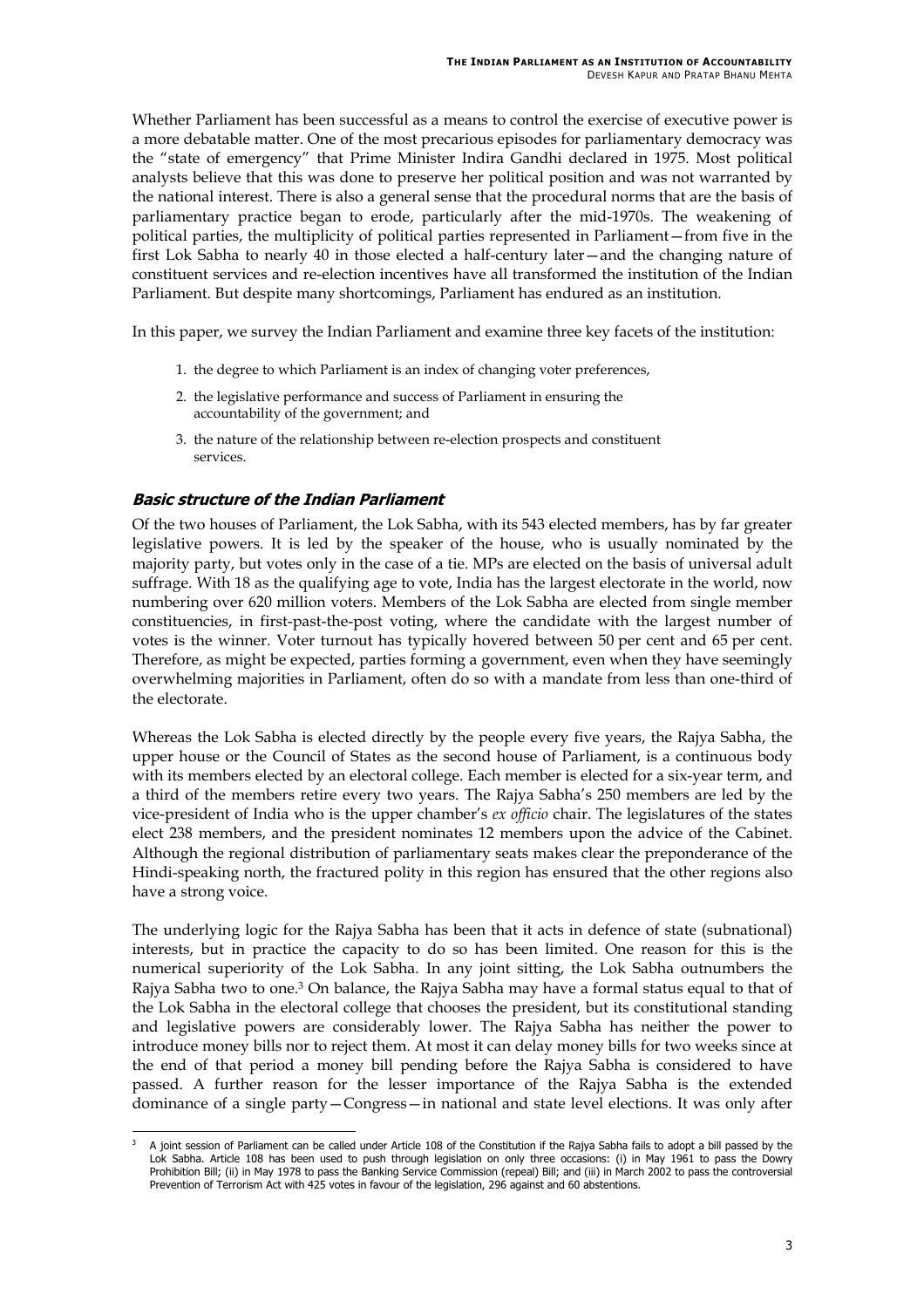<span id="page-13-0"></span>1978, when Indira Gandhi lost the national elections and the Congress Party no longer formed the national government, that for the first time the party affiliations of Rajya Sabha members were significantly different from those of the majority party in the Lok Sabha.

In recent years, however, broader political trends have increased the importance of the Rajya Sabha, although it is still limited relative to the Lok Sabha. First, the rise of regional parties, which began to control state governments more pervasively, has resulted in a greater divergence in the party affiliations of Rajya Sabha and Lok Sabha members. The different electoral cycles of the two congressional houses, coupled with the absence of a dominant party have meant that a party or coalition with a majority in the lower house is not guaranteed the same in the upper house. This has meant that the ruling coalition can be in a minority in the Rajya Sabha, which gives the upper house effective veto power on non-budget bills, although in rare cases the government can call a joint session of Parliament. This has meant that the government in power needs the cooperation of the opposition to get bills passed and has also made it increasingly difficult for parties to muster the two-thirds majority needed to amend the Constitution. Second, the profusion and weakness of political parties and weak coalition governments that have become characteristic of India in recent years have also resulted in greater political instability. Unlike the past, it is not rare for the Lok Sabha to stand dissolved. The Rajya Sabha, being a perennially standing body, has a modest advantage in these not-sorare periods, although it cannot exercise the kind of parliamentary control over the Cabinet that the Lok Sabha is constitutionally empowered to do. The Constitution is silent on the conduct of government business during the interregnum when the Lok Sabha is non-existent, and when the Rajya Sabha is the only wing of Parliament that continues to function. Since the Rajya Sabha is the only representative wing of Parliament that is available for consultation in the period between the dissolution of one Lok Sabha and the election of the next, it is likely to—or at least should—be more actively consulted and involved by the caretaker government in office before important decisions are made.

In both houses, the requisite quorum is 10 per cent of the membership. Decisions on most bills are made by a majority of the members present and voting and, as we argue below, the quorum is often honoured in the breach. Legislation can in principle be enacted by a very small proportion of members in either of the two chambers. The primary objective of Parliament is to enact legislation, although it also has constitutional, financial and governmental powers. It is the sole body that can amend the Constitution, and has undertaken 92 amendments as of mid-2004 since the constitution was first adopted in 1950. It is also the only body with the power to raise taxes and spend money, including the authority to pass the annual budget. The failure of the government to ensure the passage of the budget is automatically a vote of no-confidence. Finally, the Cabinet is collectively responsible to Parliament. A significant innovation in the relationship between the government and Parliament was the creation of standing departmental committees in 1993 that now oversee each of the ministries. The impact of these committees as watchdogs on the actions of the government is discussed later.

#### **Parliament and changing voter preferences**

The membership and composition of the Indian Parliament have been a rough but reliable indicator of changing voter preferences. Although at one level this may appear to be a tautological statement, the proposition is rarely so straightforward in developing countries. Although the complex social heterogeneity of India seems self-evident now, it is all too easy to forget commonplace perceptions even as late as the 1980s that elections in India were no more than a means to rubber stamping the dominance of a single party, the Congress, or even the dominance of a single family, the Nehrus.

Significant alterations in who represents a particular parliamentary constituency and in the identity of the majority party in Parliament are sufficient, although not necessary, conditions for the proposition that Parliament is a reliable indicator of changing voter preferences. The history of parliamentary elections in the last half of the twentieth century suggests that there have been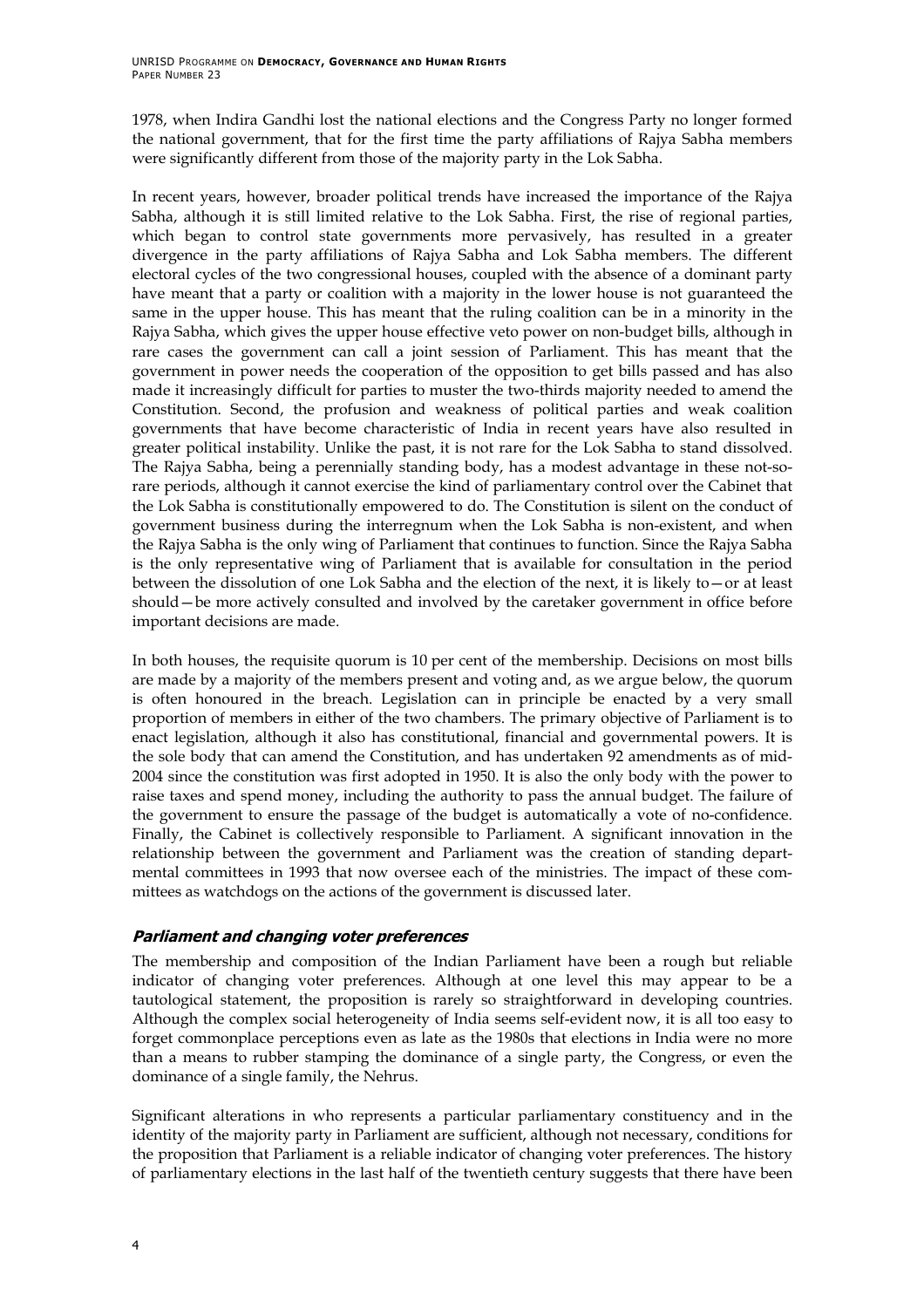<span id="page-14-0"></span>significant changes in the composition of the Lok Sabha, the only chamber that depends upon direct election by voters. Even during the period of Congress hegemony in the first three national elections, and its somewhat more contested domination in the following two elections, there were substantial changes in the overall membership of the Lok Sabha. But after the resounding victory that Rajiv Gandhi wrested for Congress in the eighth Lok Sabha, the fortunes of different MPs have varied in a far less predictable manner.

As Agrawal (2005) maintains, the obvious argument against this evidence is of course that under parliamentary systems, where parties exercise significant control over who gets the party ticket and stands for election, it is not changes in individual constituency representation that are important, but changes in what the majority party turns out to be. On this score as well, the Indian electorate has shown a convincing ability to register its assessment of the party in power. Between 1951 and 1989—roughly four decades—India held nine general elections, on average one every four and a half years. Between 1989 and 1999, it had four governments—one approximately every two and a half years—and six prime ministers (see table 1). When a new government took over in October 1999, it was the fifth in four years. It was the first time since 1971 that an incumbent prime minister returned to power, and just the second time that the incumbent party returned to power[.4](#page-14-1) No single party has won an overall majority since 1984, when the sympathy factor following the assassination of Indira Gandhi returned Congress to power with a large majority. Since then, Congress has been reduced from a long-time dominant position in Parliament to a minority, and only two governments—a Congress minority government led by P.V. Narasimha Rao between 1991 and 1996 and the National Democratic Alliance led by Atal Behari Vajpayee between 1999 and 2004—have lasted their terms. All other governments fell before their time. Paralleling the high frequency of government turnover at both national and state levels is the low incumbency rate of elected representatives in general; roughly half of all incumbents lose in an election.

| Table 1: Government turnover in India |                      |                    |
|---------------------------------------|----------------------|--------------------|
| Lok Sabha general election            | <b>Duration</b>      | No. of governments |
| <b>Ninth</b>                          | 15 months            | 2                  |
| Tenth                                 | 5 years              |                    |
| Eleventh                              | 18.5 months          | 3                  |
| Twelfth                               | 13 months            |                    |
| Thirteenth                            | 4 years and 4 months |                    |
| Fourteenth                            | Formed May 2004      |                    |

**Source:** Ministry of Parliamentary Affairs.

#### **The Lok Sabha (House of the People): Some general trends**

The power and prestige of Parliament depends in large measure upon the functioning of the Lok Sabha, whose members are elected directly by single member constituencies in a first-pastthe-post electoral system. We have already discussed the ways in which the composition of the Lok Sabha is or is not a reliable index of changing voter preferences. Here, we would simply like to point out some of the other salient characteristics of Lok Sabha membership. As stated earlier, the turnover in the composition of Parliament is strikingly high, which affects the time horizons of legislators. The probability of being re-elected has been about even ever since the second Lok Sabha (Agrawal 2005). The number of *new entrants* in any Lok Sabha—that is, firsttime members who have never before been elected to the Lok Sabha—is also very high, ranging between 25 per cent and 30 per cent in the last two decades (see table 2). This has a significant impact on the experience of legislators.

<span id="page-14-1"></span><sup>-</sup>In 1984, after the assassination of Indira Gandhi, the Congress was returned to power with Rajiv Gandhi as prime minister.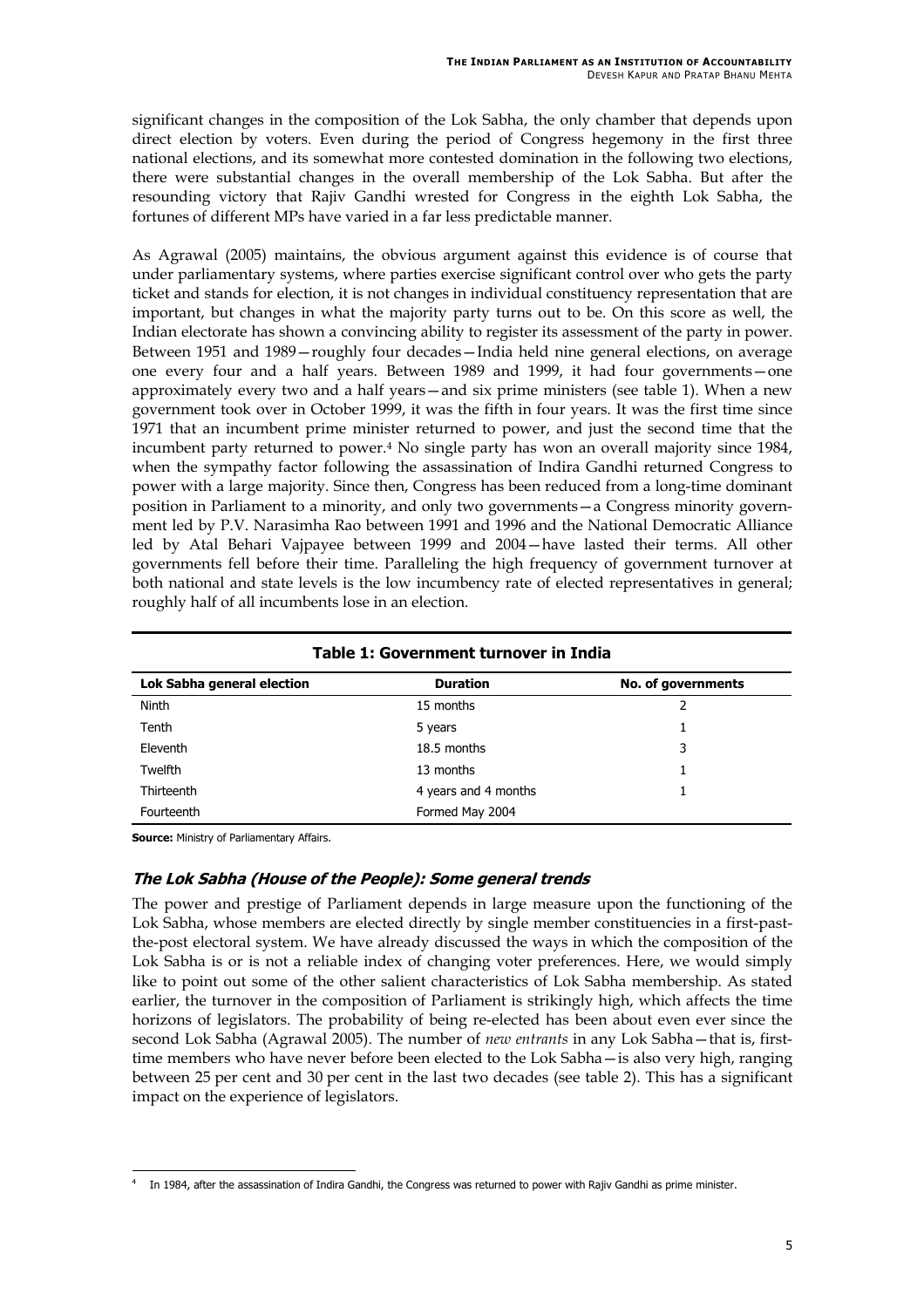<span id="page-15-0"></span>

| the twelfth and thirteenth Lok Sabhas |           |                                 |
|---------------------------------------|-----------|---------------------------------|
| Year                                  | Lok Sabha | <b>Number of first-time MPs</b> |
| 1980-1984                             |           | 140                             |
| 1984-1989                             | 8         | 187                             |
| 1998-1999                             | 12        | 123                             |
| 1999-2004                             | 13        | 188                             |

#### **Table 2: First-time MPs: Seventh and eighth Lok Sabhas versus the twelfth and thirteenth Lok Sabhas**

**Source:** Lok Sabha Secretariat.

The lack of legislative experience in Parliament is highlighted by the fact that over the past halfcentury more than 90 per cent of legislators have served three terms or fewer, while less than 5 per cent of legislators have served more than four terms (see table 3). While there does not seem to be a discernable difference in the number of new members in Parliament over the last two decades (see table 2), greater political instability in recent years (see table 1) has resulted in parliamentarians not serving their full term. As a result, the decline in the number of years a Lok Sabha member of Parliament (MP) has served has, in all likelihood, declined significantly. Being an MP is not quite the lifelong perk as the term "career politician" that is usually applied to politicians would suggest.

| Table 3: Distribution of the number of terms served<br>by MPs, first to thirteenth Lok Sabhas |                   |          |
|-----------------------------------------------------------------------------------------------|-------------------|----------|
| No. of terms                                                                                  | <b>No. of MPs</b> | Per cent |
| 11                                                                                            | 1                 | 0.02     |
| 10                                                                                            | 1                 | 0.02     |
| 9                                                                                             | 4                 | 0.10     |
| 8                                                                                             | 8                 | 0.20     |
| 7                                                                                             | 26                | 0.66     |
| 6                                                                                             | 42                | 1.07     |
| 5                                                                                             | 94                | 2.39     |
| 4                                                                                             | 193               | 4.90     |
| 3                                                                                             | 467               | 11.86    |
| $\mathcal{P}$                                                                                 | 838               | 21.27    |
|                                                                                               | 2265              | 57.50    |

**Source:** Lok Sabha Secretariat.

The second striking trend is that the formal education qualifications of parliamentarians have been steadily rising. The number of parliamentarians with just a high school degree or lower has steadily dropped from 41 per cent in the first Lok Sabha to 35 per cent in the sixth to barely 10 per cent in the twelfth (see figures 1a, 1b and 1c).

The number of parliamentarians holding a postgraduate or higher qualification has climbed from 20 per cent in the first Lok Sabha to 27 per cent in the sixth to almost a third of total MPs in the twelfth Lok Sabha. Thus, while there is a widespread perception that MPs are less qualified now than they were a couple of decades ago, this is probably more a reflection of the Indian education system than of the formal qualifications of MPs. Finally, despite rapid turnover and the number of new entrants, the average age of Lok Sabha MPs has increased modestly in the last few elections (see figure 2).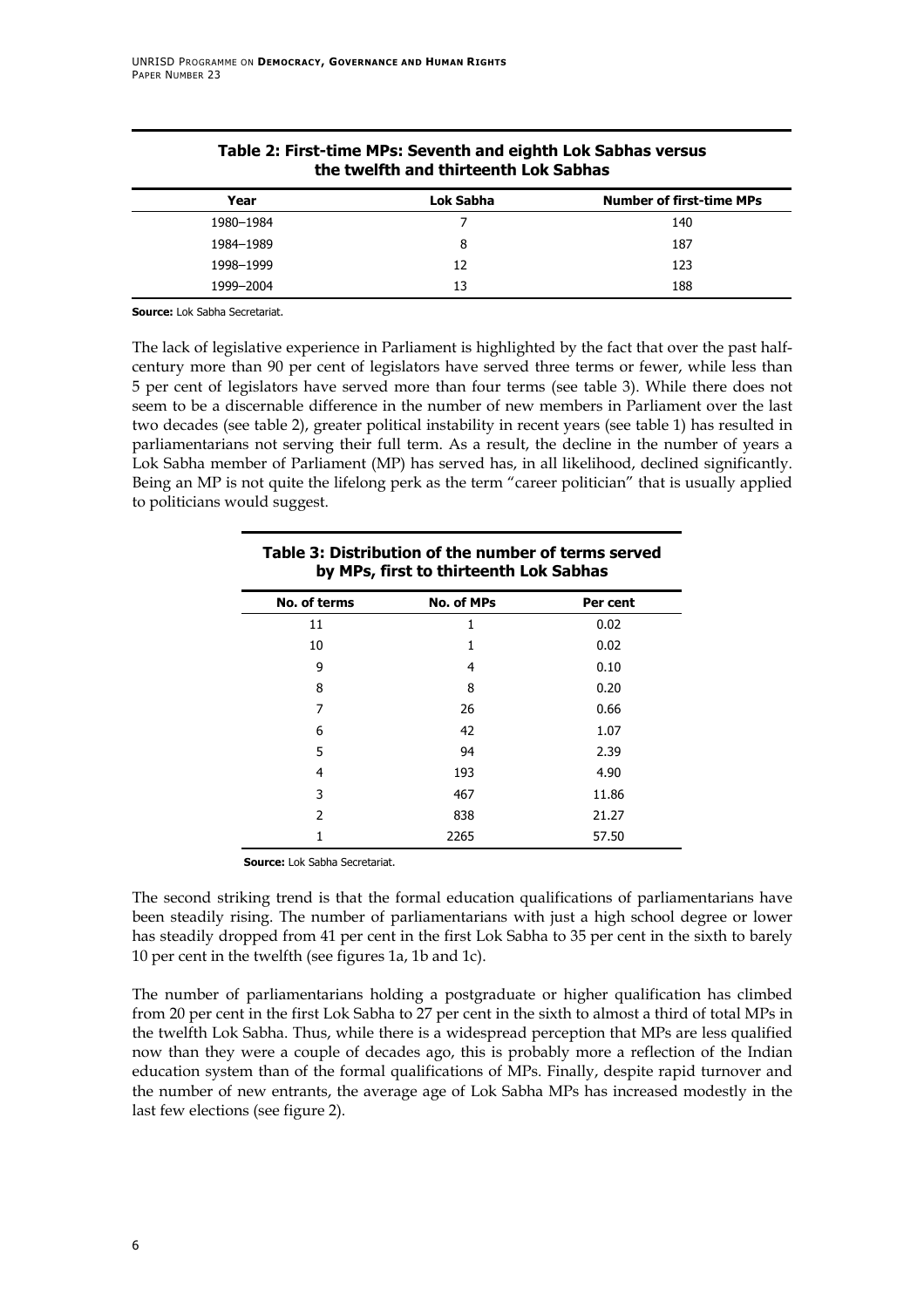

<span id="page-16-0"></span>**Figure 1a: Educational levels of the first Lok Sabha (1952–1957)** 





**Figure 1c: Educational levels of the twelfth Lok Sabha (1998–1999)** 

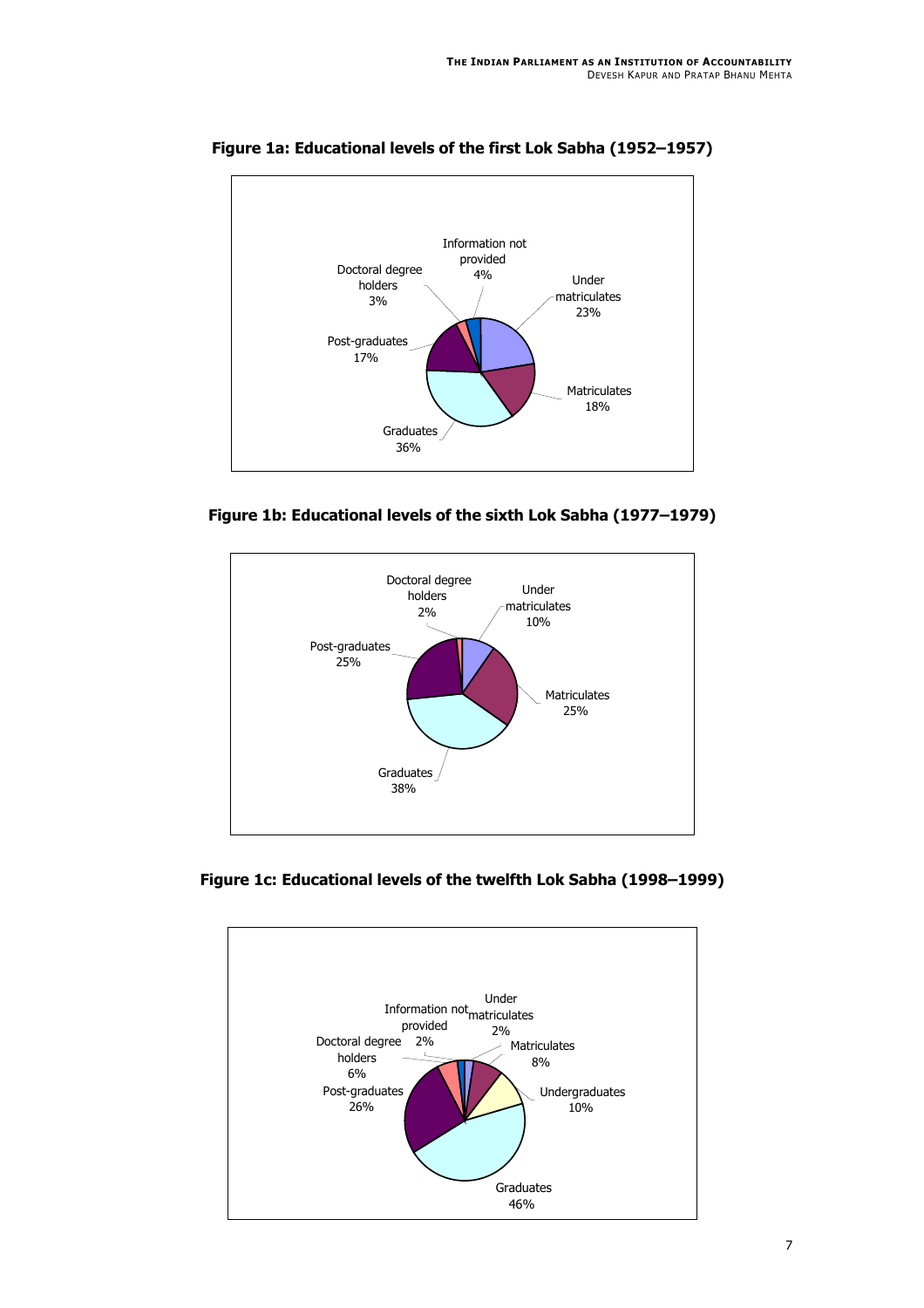<span id="page-17-0"></span>

**Figure 2: Ages of the members of Lok Sabhas since independence**

The fact that educational attainments of members have been steadily increasing simultaneously with the growing perception that Parliament is less competent underscores another point that is addressed later in this paper. Simply put, MPs have very little incentive to take parliamentary activity seriously. Given the fact that people more often vote for parties than candidates, assiduous legislative work has virtually no direct electoral pay-off. Unlike earlier years when legislative skills served as a mechanism to work up through party ranks, parties today do not seem to, as far we can discern, place great premium on legislative skills. There are two reasons for this. One is the fact that some of the most technically sophisticated parliamentarians are not necessarily electable. Second, the upper house of Parliament, the Rajya Sabha, used to be considered a means for inducting skilled and eminent professionals into Parliament who might otherwise not be electable. But most political party representatives we talked to agreed that, with a few exceptions, legislative skills are not an important factor, even in the distribution of tickets to the Rajya Sabha.

## **Mechanisms of Accountability**

Parliament serves as a locus of accountability and oversight in a democracy in at least two ways. First, Parliament is the agency through which government is held accountable. Second, elections are the mechanism through which parliamentarians are held accountable.[5](#page-17-1) The actual workings of any Parliament will be governed by both of these considerations. Parliament is likely to hold government accountable with some view in mind of how it too will be held accountable in elections. Thus, a proper assessment of Parliament as an agent of accountability would have to examine the set of incentives and considerations that bear upon both forms of accountability.

To understand Parliament's effectiveness as an agent of accountability, we must examine the formal mechanisms available to it to sanction governments. We consider accountability here in its basic sense: for institution  $X$  to be accountable to agent  $Y$ , agent  $Y$  must be empowered by some formal or informal mechanisms to reward or sanction institution X for its activities. In principle, India's Parliament has various accountability mechanisms at its disposal. But, as we argue, these mechanisms are of limited effectiveness, primarily because it is the distribution of parties in Parliament—and the power that parties have over their individual legislators—that matters more than the availability of formal powers of sanction.

<span id="page-17-1"></span>j There is some debate, however, whether instead of using elections as a sanctioning mechanism, voters should use elections as a "screening" mechanism to choose someone who shares their preferences and would act on behalf of their interests (Fearon 1999).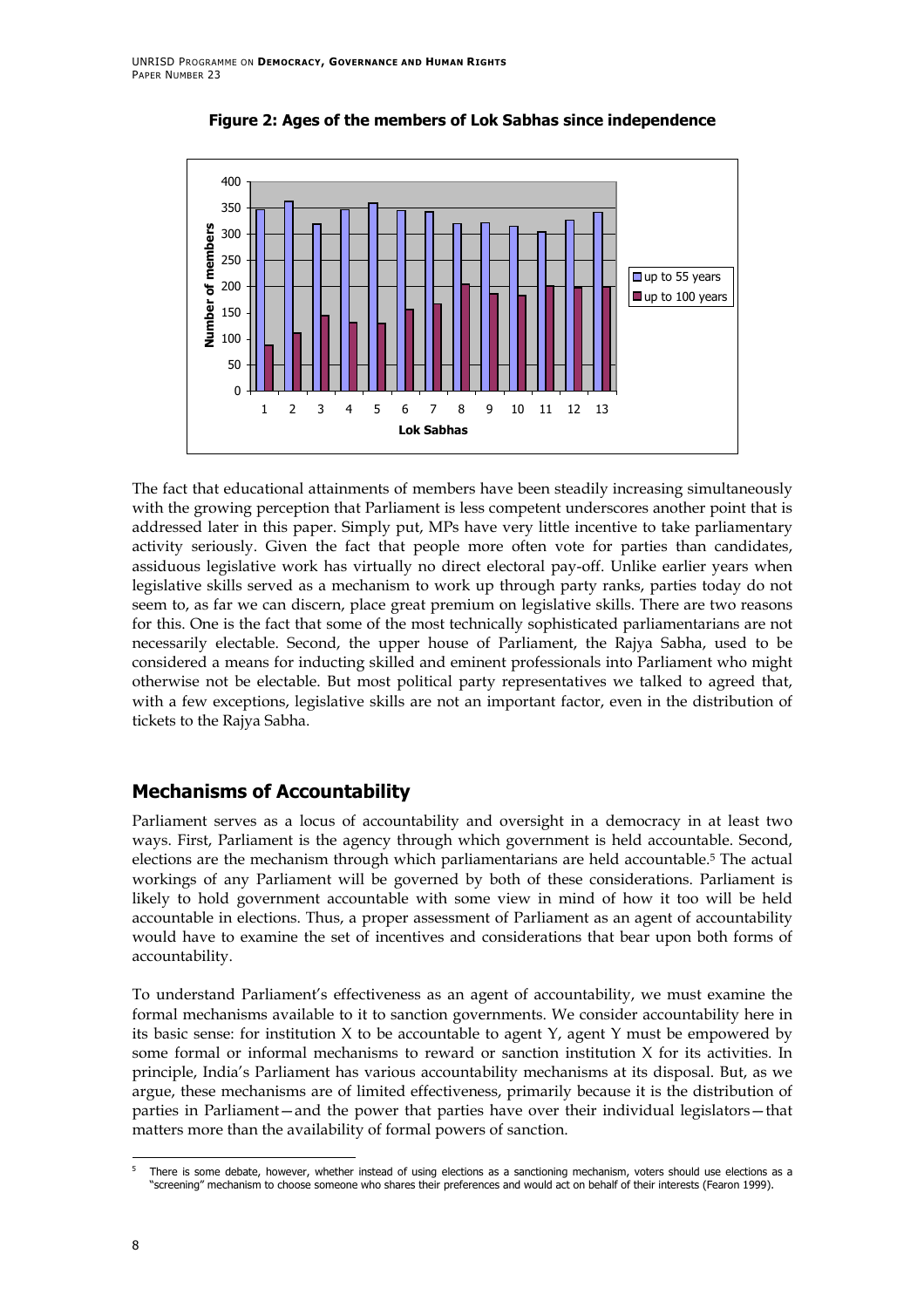#### <span id="page-18-0"></span>**No-confidence motions**

The foremost mechanism of accountability is the availability of a no-confidence motion (Laver and Shepsle 1999). Legislators can introduce a motion of no-confidence in the government, which, if sustained, would result in the fall of the government. But the effectiveness of noconfidence motions as a disciplining device depends upon the alternatives available to replace a sitting government. In a very simple sense, a government with a substantial majority in Parliament is unlikely to be much deterred by the introduction of no-confidence motions. The most egregious failure of Parliament to prevent abuse of executive powers occurred in 1975 when Indira Gandhi rammed resolutions approving the presidential proclamation of an internal emergency through both houses of Parliament, suspending the fundamental rights of citizens. The Congress party, then in power, voted en masse to approve the emergency proclamations by a vote of 336 to 59. Even when executive abuses of authority were as flagrant as those involved in the declaration of an emergency, it proved impossible to break the ranks of a dominant majority party.

No-confidence motions can be successful only in a very limited scenario where governments have a small majority, and a small part of that constituent majority has some reason to defect to another coalition or seek a general election that would result from the dissolution of government. In the case of coalition governments, where no single party dominates Parliament, some coalition partners in question would have to prefer an alternative set of arrangements essentially a different coalition—rather than face elections. In the Indian case, no-confidence motions have been successful in bringing down the government only under such conditions. Since 1989, this has occurred four times. In 1989, the government headed by V.P. Singh was brought down; in 1990, the Chandrashekhar government met a similar fate; in 1997, the I.K. Gujral government fell; and most recently, in 1999, the A.B. Vajpayee government was brought down. In an average Parliament, four to five no-confidence motions are introduced. But their deterrent effect depends upon the contingencies of party politics, rather than the effectiveness of the mechanism itself.

In fact, the use of no-confidence motions as a sanctioning device in coalition governments is decidedly mixed. On the one hand, narrowly divided Parliaments with coalition governments—the prevailing situation in India in the last decade—gives small parties a good deal of sanctioning power. They can hold the government accountable by threatening to withdraw and ensure the success of a no-confidence motion. On the other hand, this leverage can also be used to attract substantially greater resources for particular parties. Thus, in principle, because of the threat of no-confidence motions, a government could respond to the pressure of particular groups within Parliament, even as it became *less* accountable to Parliament as a whole. Although the net effect depends upon the particular ends for which these parties exercise their bargaining power, the copycat and competitive effects of extracting greater resources as the price for staying in the coalition can be quite high. It has been argued, for instance, that the imperatives of keeping partners within a coalition led to the moderation of the Bharatiya Janata Party's (BJP) Hindu nationalist agenda. Its coalition partners could bring down the government if it insisted on its hard-line agenda. On the other hand, this threat has also led smaller parties to squeeze more resources from the Central government, exacerbating the country's fiscal crisis. The behaviour of the Telegu Desam and the Akali Dal, both regional parties, reflects this reality. They allowed the BJP to pursue its Hindu nationalist agenda, most notably in the riots in Gujarat and in education policies. while extracting an extremely high fiscal cost in the form of high rice and wheat support prices for farmers, all borne by the federal government. Thus, the manner in which a no-confidence motion produces accountability depends in part upon the incentives under which particular political parties are operating.

These considerations are of some relevance in examining the workings of a no-confidence motion. Recent debates in India on the use of no-confidence motions in Parliament have led some to suggest that parties should be allowed to vote out governments only if they commit themselves to an alternative and credible coalition before doing so, similar to the German model. The idea behind this move is to bring stability to coalition governments since no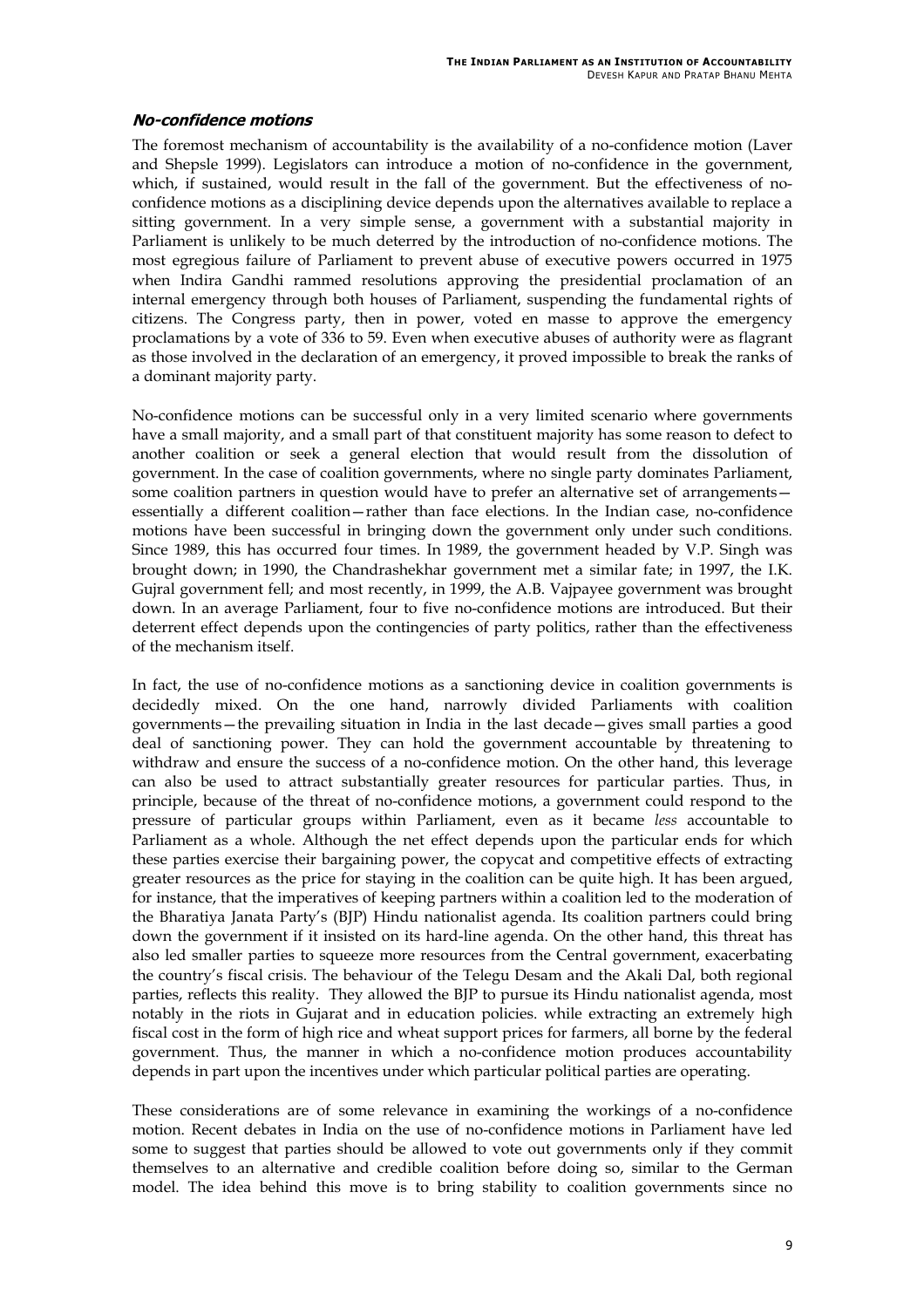<span id="page-19-0"></span>coalition partner in an existing government would, under this rule, be able to bring down a government unless a credible alternative existed. This would ensure that even if the party system remained as fragmented as it did during the 1990s, the country would not be subject to the frequent elections that characterized that decade (see table 1). Implicit in this proposal is an important assumption that when small parties in Parliament bring down governments, they do so largely for their own benefit. This ability to bring down governments through no-confidence motions should not be confused with holding government accountable to Parliament. Thus, while no-confidence motions are a critical mechanism of the executive's accountability to Parliament, they can sometimes have perverse consequences. In our judgement, in the case of the Indian Parliament this mechanism has resulted in strengthening the bargaining power of small parties vis-à-vis the government of which they are a part rather than enhancing accountability to Parliament as a whole.

#### **The opposition**

The opposition is the constituent part of Parliament that has the most incentive to use the statutory powers of Parliament to keep the government accountable. In general, if the government commands a large share of the seats with unchecked majority control of the legislature, policy outcomes will reflect the government's position. If the government has relatively fewer seats and the opposition has bargaining resources, then policy making could be shaped by the opposition. The opposition's ultimate sanctioning weapon is that it might be a credible alternative in the next general election. But it can be argued that in the practice of parliamentary opposition in India, the opposition uses Parliament more to impugn the credibility of governments than to exercise accountability for the sake of good governance. Most commentators on Parliament agree that opposition parties in Parliament are relatively weak at generating accountability of government. This is because of a number of structural reasons. First, the effectiveness of the opposition simply depends upon the party composition of Parliament. Where governments have a comfortable majority, there is not much that the opposition can do to censure government. Second, opposition parties are unable to generate new information about government activities that can allow them to take the executive to task. Virtually all opposition parties are reactive rather than proactive, reflecting the extreme organizational weakness of Indian political parties (we return to this point later). Third, and unsurprisingly, opposition parties tend to focus on issues judged to have significant immediate political pay-offs rather than on the day-to-day functioning of government.

In one sense, the incentives for monitoring and oversight of the executive simply do not exist: the effort is high and the potential pay-off limited. Opposition parties are likely, therefore, to focus more of their attention on political scandals such as financial scams and corruption cases, where they can attack individuals rather than try to force institutional and systemic changes. During the tenure of the BJP-led government from 1999 to 2004, the Congress-led opposition used all of its might to stall proceedings on various corruption scandals, but did almost nothing to protest against the systemic governance weaknesses plaguing the country. When the BJP moved into opposition after it lost the elections in 2004, it began to behave exactly as Congress had done. Even with an opposition focused on corruption scandals, Parliament has yielded very few results and almost all of the parliamentary probes into these scandals have led nowhere. While in some cases this was because the evidence was generally inconclusive, in other cases it likely reflects collusion within the political class to avoid institutional changes, which, while improving governance, might adversely affect their common interests.

But perhaps the principal reason that parliamentary opposition parties in India do not scrutinize the day-to-day functions of government with any seriousness is that political parties in India are flimsy institutions. Unlike, say, the United Kingdom, the opposition in India does not have a shadow cabinet or a set of designated spokespersons with special expertise on the various subjects they handle. The result is that there is little scrutiny of the workings of most ministries and the legislation coming from them, although, as discussed later, the recently constituted system of parliamentary committees has begun playing a modest role.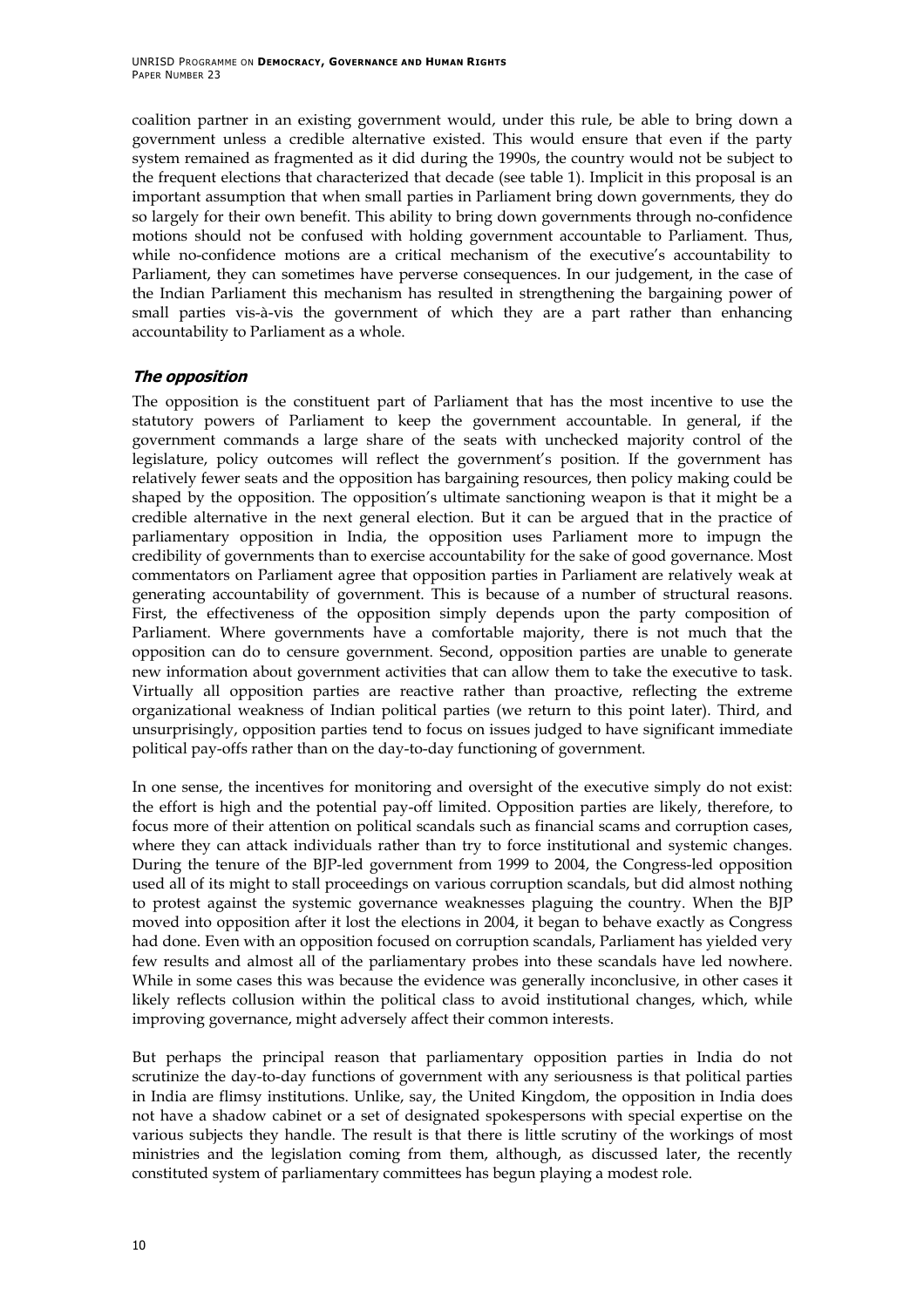<span id="page-20-0"></span>The opposition in any parliamentary system faces another dilemma. It cannot always oppose the government because it may be blamed for obstructing business; nor can it get away with the credit for enacting legislation. The opposition is most effective when it neither colludes with nor obstructs government. Arguably, this dilemma hampers opposition parties immensely in India's Parliament. There are numerous examples of parties that will often not vote for legislation, not because they disagree with the contents of a particular bill, but because they do not want the government to be able to garner credit for passing it. Given the fragmented nature of parliamentary composition in India in recent years, the pace of legislation is extremely slow, even when there is substantive agreement among political parties. For instance, a bill to liberalize insurance markets in India was first introduced in 1993 and took a full six years to pass, with the two main parties objecting to the very bill they themselves had introduced when they were in power (Kapur 2000)! This dilemma is particularly acute where ideological differences between parties on most issues are small.

Two conclusions emerge from a quick perusal of the practice of parliamentary opposition in India. First, the idealized view of Parliament as a deliberative body, where all of the considerations relevant to legislation are aired and discussed and outcomes reflect—at least to some extent—the weight of stronger arguments, is a far cry from reality in any setting. However, in the Indian case, the problem is more acute and has worsened in recent years. Parliament in the public mind is essentially a site for adversarial combat rather than of deliberative clarity. It is for this reason, as we discuss below, that disruptive adjournments have become the main tools of parliamentary opposition rather than reasoned argument. Second, the ability of the opposition to function as an independent mechanism of accountability has little to do with the formal rules of Parliament. It is more a product of the drive, energy and political imagination of the opposition party.

A common factor emerges from our analysis of both no-confidence motions and the practice of parliamentary opposition. In India's parliamentary democracy, the formal mechanisms of accountability that Parliament possesses are considerably attenuated by the stranglehold that parties have over their members. In the entire legislative history of modern India there have been very few instances where individual legislators have crossed party lines, although parties with high rates of fission and pre-election cross-overs to obtain coveted party nominations are not uncommon. Such partisanship extends all the way down to the running of committees and other parliamentary functions. The reasons for this are not difficult to understand. In a parliamentary democracy such as India, access to power is through political parties. Independent legislators have constituted, on average, less than 1 per cent of Parliament. A party's record in government is the axis around which elections are contested rather than an individual's legislative accomplishments, and parties determine everything from the allocation of tickets to contest elections to ministerial jobs. The fate of an individual parliamentarian is heavily dependent upon the party. Hence, the requirements of the party's interest, rather than the obligations of parliamentary privilege are, in the final analysis, more decisive. In short, the competence of Parliament, its effectiveness and its capacity to deliberate and produce legislation will depend upon the functioning of political parties and their capacities and calculations rather than Parliament itself.

#### **Parliamentary committees**

Ideally, parliamentary committees would be a venue for the consideration of legislation introduced in Parliament. The volume and complexity of legislation, the demands on the time of parliamentarians and Parliament's preoccupation with the politics of the moment make it difficult to give legislative business the attention it requires. Parliamentary committees could also provide a more vigilant locus of accountability. There are two kinds of committees in the Indian Parliament: standing and ad hoc. Ad hoc committees are usually appointed for a specific purpose and can be either select or joint. Select committees comprise only members of one house, while joint committees include members of both houses. Each house also has functionally specialized standing committees. The most powerful and important functional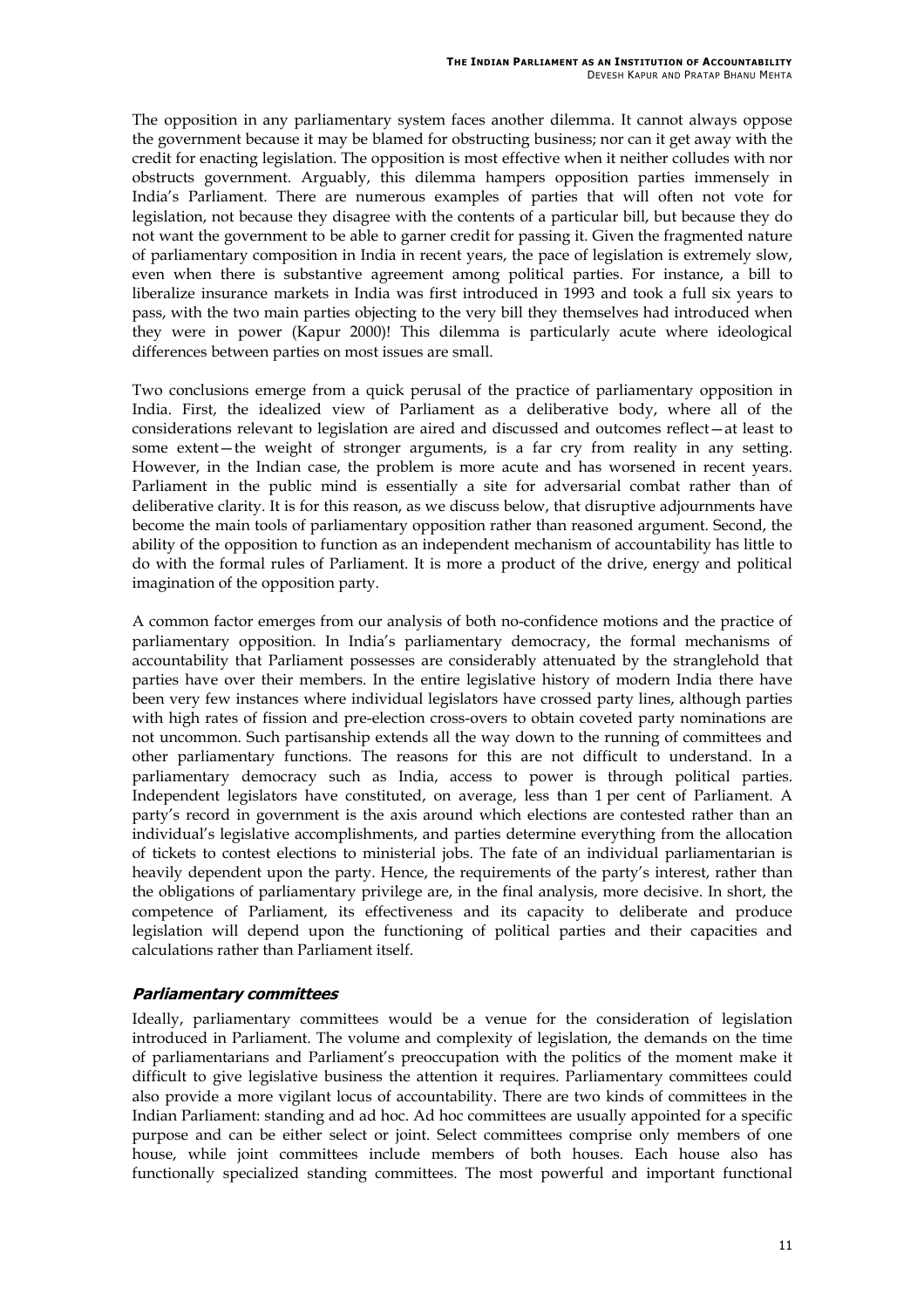committees deal with financial matters—the Committee on Public Accounts, the Committee on Estimates and the Committee on Public Undertakings—and are discussed in more detail later. In order to improve parliamentary oversight of the executive, a second type of standing committee known as the departmentally related standing committee (DRSC) was created in 1993, though three of these committees were created on an experimental basis as early as 1989. In all, there are 17 DRSCs covering all of the ministries of the Central government.<sup>6</sup> These committees are elected by both houses of Parliament and vary in size and composition.

One of the more significant developments of the last decade or so has been the formal expansion of the functions of DRSCs, since they potentially constitute a potent mechanism for ongoing oversight of the executive. Most DRSCs can in principle, under the statutory powers accorded to them, review any aspect of the workings of a particular ministry. This includes, among other things, monitoring the annual performance of the ministry. A perusal through data concerning the modus operandi of most DRSCs establishes two facts: (i) most of them meet reasonably regularly, with the finance-related committees having as many as 80 meetings a year; and (ii) most of them produce, at regular intervals, reports into the workings of their respective ministry. But for a number of reasons, these committees have had a very limited impact on the production and quality of legislation and on the performance of the executive, even relative to the modest expectations of the oversight role of Parliament.[7](#page-21-1)

First, it is a simple fact that Parliament itself tends to ignore the reports of its committees. Most committee reports are not tabled for deliberation and discussion in Parliament at all. The dilemma is that if the committee reports are at variance with the government, the majority has no interest in having them tabled; however, if they broadly uphold the government's position, they are considered superfluous. Both the government and the opposition, which sees itself as a potential government, have an interest in seeing that the parliamentary agenda does not veer too far away from the executive's intentions. There seems to be a great fear that allowing for the regular practice of discussing standing committee reports will generate an alternative set of initiatives within Parliament. While the statutory ambit of the committees has been extended over the years, they can hardly be said to perform a greater function in legislative business.

Second, the internal composition of parliamentary committees militates against their becoming more effective agents at disciplining the executive and contributing to legislative business. Unlike committees, say in the United States Congress, parliamentary committees that examine bills are, for the most part, temporary. They are organized for particular bills and are usually dissolved after the business of the bill is concluded. As a result, these committees are unable to do much of the work on legislation and have to rely on the executive for everything, from information to expertise. Since these committees are of short duration, their quid pro quo power vis-à-vis the government remains very weak.

Although in principle they are able to do so, most committees choose not to have close prebudget scrutiny of estimates and complex expenditure plans of their respective ministries. In fact, the links between the executive and the committees are considerably weakened by the fact that not only are ministers not part of the committees, they also seldom appear before them and (critically) are not obliged to appear—to present testimony. Most of the inquiries that committees conduct are directed toward civil service employees, even if the minister in question is the authority responsible for making decisions. Given the high turnover rate of civil service employees, in most cases, an employee called before a committee is obliged to defend

-

<span id="page-21-0"></span>The First Report to the tenth Lok Sabha stated that to "make parliamentary activity more effective, to make the executive more accountable, and to avail of expert and public opinion wherever necessary", standing committees should be convened. The Rules Committee recommended that these committees should, inter alia, consider (i) requests for grants from the ministries concerned and report them to the Lok Sabha; (ii) such bills pertaining to the ministries concerned as are referred to by the speaker and report thereon to the house; (iii) the papers on basic, major and important policies referred to them by the speaker and report thereon to the house; (iv) the annual reports and the reports on implementation of the policies and report thereon to the house; and (v) other matters referred to them by the speaker.

<span id="page-21-1"></span><sup>7</sup> Even in the case of the United States Congress, which is often seen as a role model, parliament's oversight function only became important since the late 1960s (Aberbach 1990).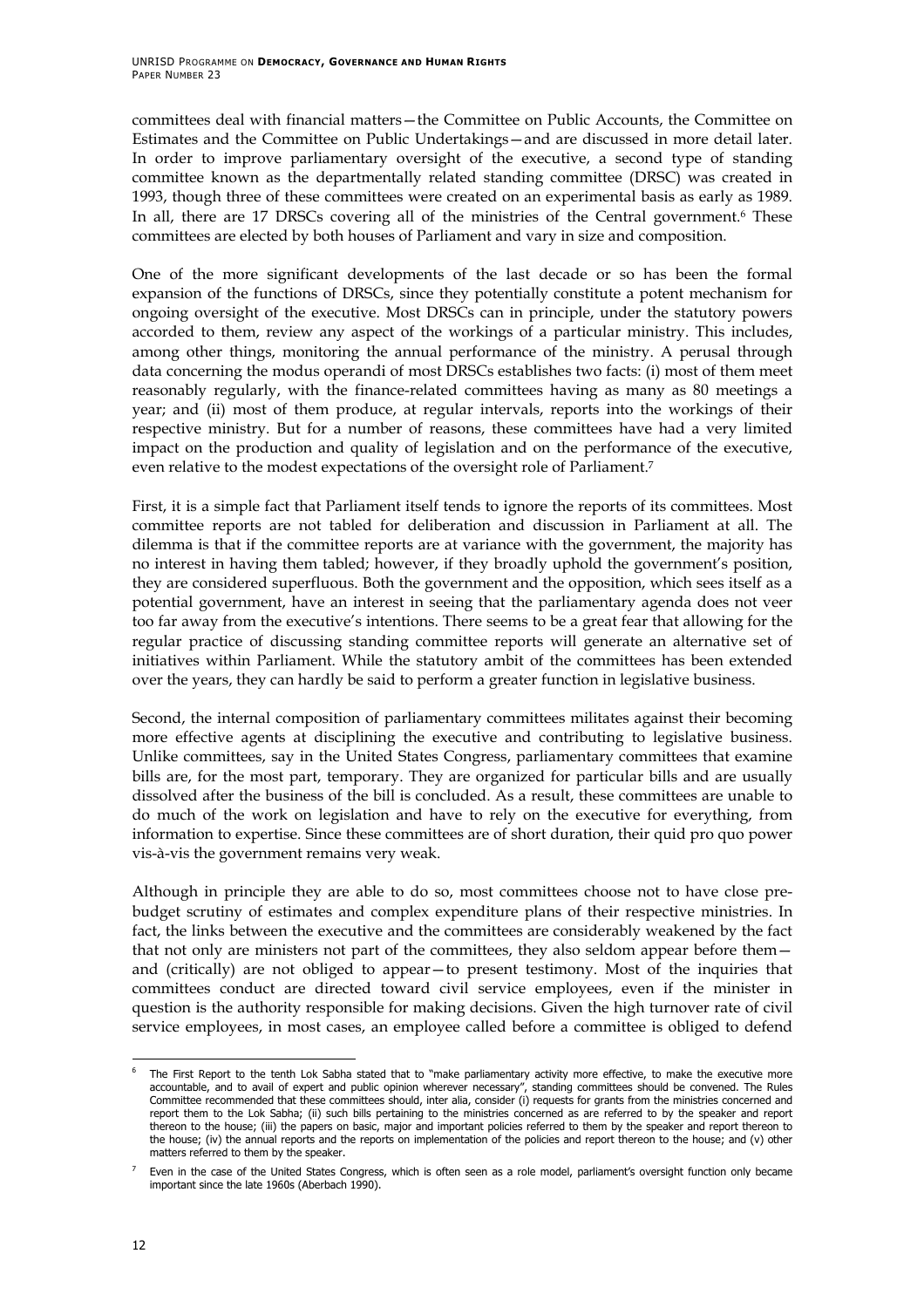the actions of a previous official or minister. In ensuring that ministers (or ex-ministers) do not have to defend their record in any serious examination by the committee that is a matter of public record, Parliament appears to be defending its own.

The impact of the DRSCs is also mitigated by the fact that members of those committees are elected annually. The turnover among members of the committees is high, just as it is in Parliament; therefore, they acquire little experience. The incentive structure for parliamentarians to serve well on select committees is also limited, with almost no rewards tied to committee service although, as discussed later, there are patronage possibilities in some of the committees. Because committees are in general weak, membership can seldom be used to wrest favours from the executive. In informal conversations with MPs, many conceded that being on a committee can sometimes give them leverage against particular political or civil society actors, but this is usually in the case of committees investigating specific matters. The fact that most committees are large, comprising anywhere between 15 and 40 members, makes them unwieldy.

As stated above, the most powerful and well-established standing committees are the three finance committees—the Committee on Public Accounts, the Committee on Estimates and the Committee on Public Undertakings—which are authorized to scrutinize government finances. The Committee on Estimates examines whether appropriations requested by the government have been prepared based on reasonable economic estimates and whether they are in conformity with existing laws and legislation. This committee has prepared over 900 reports, half of which are about action taken on previous recommendations. The Committee on Public Accounts examines the accounts for the sums granted to the government by Parliament. Since 1967–1968, a member of the opposition party has been the chair of the Committee on Public Accounts. In order to retain some continuity and experience in the membership and to help in pursuing uninterrupted investigation and examination of the items left over from the previous year, only one-third of the committee's members retire every year. The Committee on Public Undertakings was important in the days when state-owned enterprises dominated the "commanding heights of the economy". It examines the workings of the public undertakings specified in the Fourth Schedule, including the reports on public undertakings of the statutory Comptroller and Auditor General (CAG), the constitutionally charged body that audits state institutions and agencies.

The standing committees have considerable powers. They can summon witnesses and obtain any documents or records that may be required for their investigations.<sup>8</sup> There are, however, two caveats to this power. First, to limit politically motivated fishing expeditions, the speaker is the final arbiter of questions related to the relevancy of the summons. And second, the executive can decline to produce a document on the grounds that its disclosure would be prejudicial to the safety or interest of the state. Yet these three committees, despite limitations, can provide an ongoing disciplinary oversight of government. However, by paying little heed to the numerous CAG reports highlighting all manner of problems, Parliament has crippled a critical tool in enforcing accountability. Consequently, the CAG's strictures have little import. There is no timebound obligation by the audited public entities to respond to the CAG's reports, and many are not even discussed by the Committee on Public Accounts.

In theory, parliamentary committees were a much-needed institutional innovation that could allow Parliament to exercise its role more effectively. In practice, they have not been immune to the erosion of parliamentary norms. For example, the committee members undertake "study tours", often adding visits to places not included in the approved tour and accompanied by spouses and attendants, and they invariably coincide with tourist sites. Standing committees are

<span id="page-22-0"></span>j <sup>8</sup> Procedurally, this requires an order signed by the secretary-general of the House; applicable regulations are Rule 269: Power to take evidence or call for documents and Rule 270: Power to send for persons, papers and records.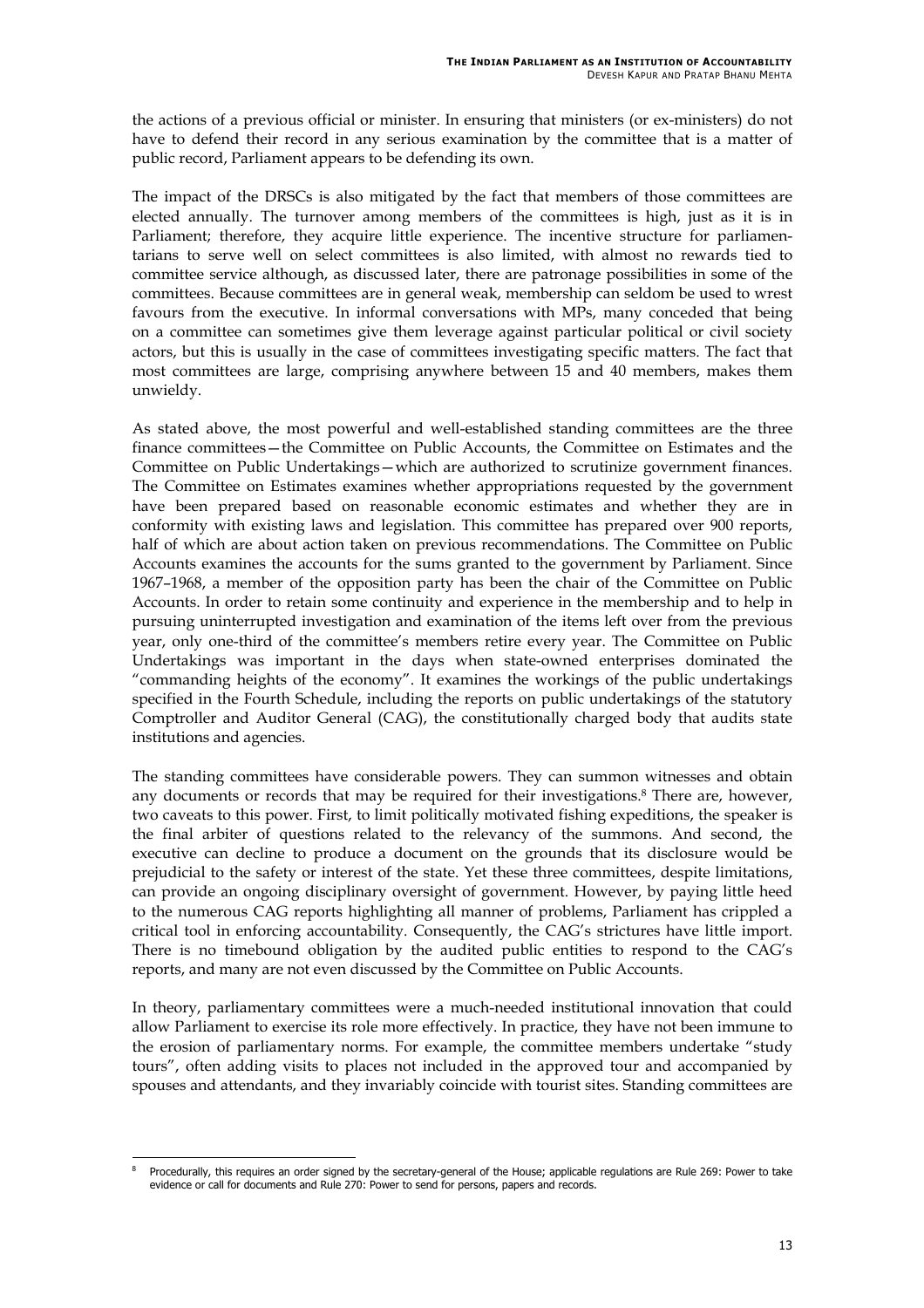comprised of subcommittees, which also undertake visits. In particular, all committees tour places where hapless public sector enterprises are obliged to lavishly host them.[9](#page-23-0)

Special parliamentary committees—joint parliamentary committees—have been instituted to investigate large-scale allegations of corruption and mismanagement, such as the investigation of the corruption allegations surrounding a large arms deal, the Bofors scandal, or the various banking and stock market scams. India has witnessed several major financial scandals in recent years, two of which—in 1992 and 2001—were investigated by a joint parliamentary committee, a large and unwieldy committee with 30 members from both houses. The 1992 probe, which investigated the so-called Harshad Mehta scam, took almost two years to complete. It failed to conclusively establish what happened to the money, and there was little follow-up to implement the recommendations in its report on action taken. Despite the vast amount of documentation collected, the final report was the result of back-room negotiations that followed party lines. While the committee cast strictures on the different actors in the financial markets banks, institutions, brokers and companies—it did not attribute specific accountability. More fundamentally, and unsurprisingly, it completely ignored the reality that the root of the problem lay in the government's ownership of much of the financial sector, which allowed politicians to put their hands in the till.

The 2001 scandal involved the dominant (government-owned) mutual fund, Unit Trust of India (UTI). Like its predecessor, three notable features characterized the workings of this committee. First, its members expected, and received, "royal" treatment on their "investigative" travels by state-owned enterprises and banks. The direct financial cost was one issue, but the moral hazard resulting from the committee members availing themselves of hospitality from those they were investigating was more problematic. They seemed less interested in seeking answers than ensuring deference and obsequiousness, which was amply supplied. The quid pro quo resulted in a weaker investigation. A second feature was the committee's large size and the lack of expertise. In particular, the lack of secretariat and committee expertise was apparent in the absence of a framework to sort and group the innumerable questions in order to eliminate repetition. The result was that the investigation amounted to an extended fishing expedition that tied down the entire financial sector bureaucracy for long periods of time.[10](#page-23-1) And third, the depositions were held *in camera*, thereby ensuring that the most powerful players—in this case, large businesses widely suspected to be involved in the shenanigans—were not exposed to the glare of uncomfortable questions. By all accounts, the various joint parliamentary committees have neither resulted in any tangible information that could be used to discipline the executive, or initiated proceedings against wrongdoing by the executive, nor resulted in substantial systemic change that could prevent any recurrence in the future.

The development of a more robust and well-integrated committee system, with a stronger consultative role of committees attached to specific ministries, would appear to have many advantages. First, if the committee system were better developed it would ease the pressures on the floor time of Parliament. Committees could, on an ongoing basis, perform some of the functions that floor debates typically provide, such as eliciting information and providing surveillance. Institutionalizing the committees, by providing professional and specialized staff and an independent research capacity, would greatly enhance the functioning of Parliament. Second, committees could become a venue where consultations on legislation with the wider public could take place. Currently, Parliament has few institutionalized mechanisms for soliciting public or expert opinion. Select committees carry out such an exercise occasionally, although it is usually left to the ministry concerned to seek public input.

<span id="page-23-0"></span>j Recently, a parliamentary committee headed by Congress leader Pranab Mukherjee has been sharply critical of these practices and recommended scrapping visits to various places to collect evidence unless they are "absolutely essential" and then only after obtaining clearance by the presiding officers.

<span id="page-23-1"></span><sup>&</sup>lt;sup>10</sup> According to press reports, the 2001 joint parliamentary committee was given more than 50,000 pages of information; there were reports of banks and regulators sending documents in truckloads!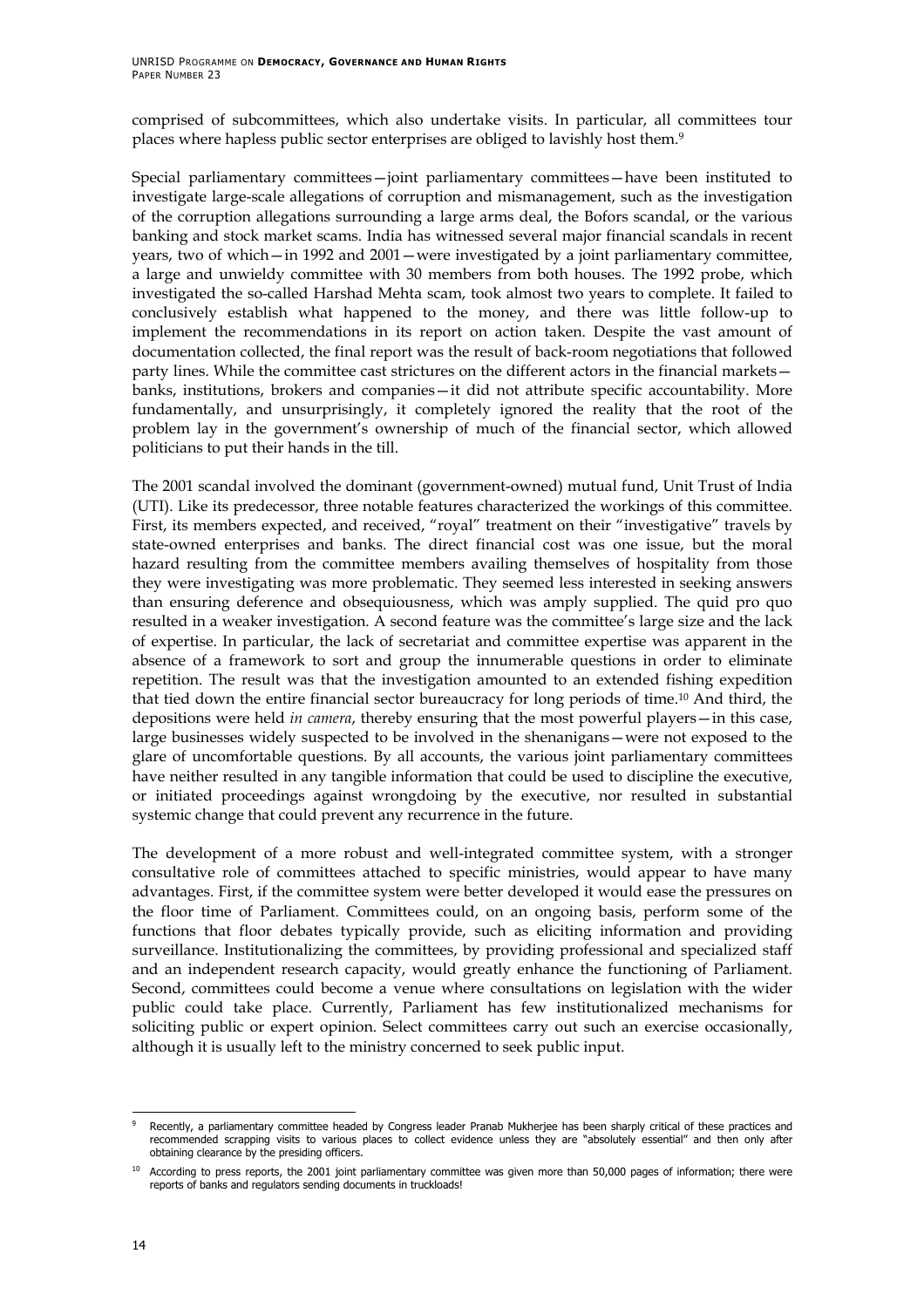#### <span id="page-24-1"></span><span id="page-24-0"></span>**Assurances and accountability**

By one simple measure, Parliament is an enormously successful institution. Assurances given on the floor of the house carry considerable impact and authority and cannot be easily circumvented. According to the Ministry of Parliamentary Affairs, which acts as a link between the government and Parliament, the rate of implementation of assurances is very high, although both the number of assurances and implementation rates have dropped markedly since 1994 (see table 4). The decline in the per cent of assurances implemented could be the result of three factors: (i) a quirk of the data in that the most recent assurances are implemented with a lag time; (ii) the decline in the number of sittings of Parliament (see table 6); and (iii) a reflection of a more general institutional decline. Of course, the "sanctity" of assurances given on the floor of the house is not all there is to the concept of parliamentary accountability, but it does suggest that parliamentary talk is not all idle.

| <u>. asis 11 . si sentage of assarances impremented; spec socia</u> |           |             |
|---------------------------------------------------------------------|-----------|-------------|
| <b>Time period</b>                                                  | Lok Sabha | Rajya Sabha |
| 1985-1989                                                           | 99.8      | 99.8        |
| 1990-1994                                                           | 98.6      | 99.0        |
| 1995-1999                                                           | 95.5      | 96.8        |
| 2000-2002                                                           | 83.4      | 80.0        |

#### **Table 4: Percentage of assurances implemented, 1985–2002**

**Source:** Ministry of Parliamentary Affairs.

## **Legislation and Accountability**

In the Indian Parliament, legislation typically involves three stages corresponding to three readings of a bill. In the first reading, the bill is introduced, and its contents and aims are explained. After the second reading, the bill may be taken into consideration and put to an immediate vote. It can also be referred to a select committee of the house in question or to a joint committee of both houses, or even circulated for public opinion. However, this option is almost never exercised after a bill has been introduced. Instead, most bills are referred to select committees that report back to Parliament. At this point, the ministry in question can request that the bill be recommitted to a committee or be taken up for consideration by Parliament. A bill placed in Parliament is then scrutinized clause by clause, with members also having the right to move amendments. After all clauses have been dealt with and all amendments considered, the bill is put forward for its third and final reading. At this stage, no major amendments can be entertained, although amendments that pertain to clarification can sometimes be adopted. Under the doctrine of collective responsibility, the Cabinet must accept all amendments, even if the approval is *post facto*. After the bill has been put to a vote, the speaker certifies the passage of the bill, and it is sent to the second chamber where the entire process is repeated. After a bill has been passed by both houses, it is sent to the president and, if approved, becomes law.

It should be noted that even when Parliament has passed a bill, and it has been signed by the president, it does not become a law that can be enforced until a notification is gazetted. This step is sometimes "forgotten", either deliberately or otherwise, with the result that it is unenforceable. Thus, in leaving it to the judgement of the government to decide when the enactment should be enforced, Parliament allows the executive to de facto veto its collective will by not bringing the law into force. Since Parliament has not laid down an objective standard to guide the discretion of the executive in the matter of bringing the various provisions of an act into force, even the Supreme Court cannot compel the government to discharge the function assigned to it by Parliament.<sup>[11](#page-24-1)</sup>

<sup>-</sup> $11$  One example concerns the definition of "industry" in the Industrial Disputes Act of 1947. In 1978, a seven-judge Constitution bench of the Supreme Court ruled that the definition of industry needed clarification by Parliament, since the definition included charitable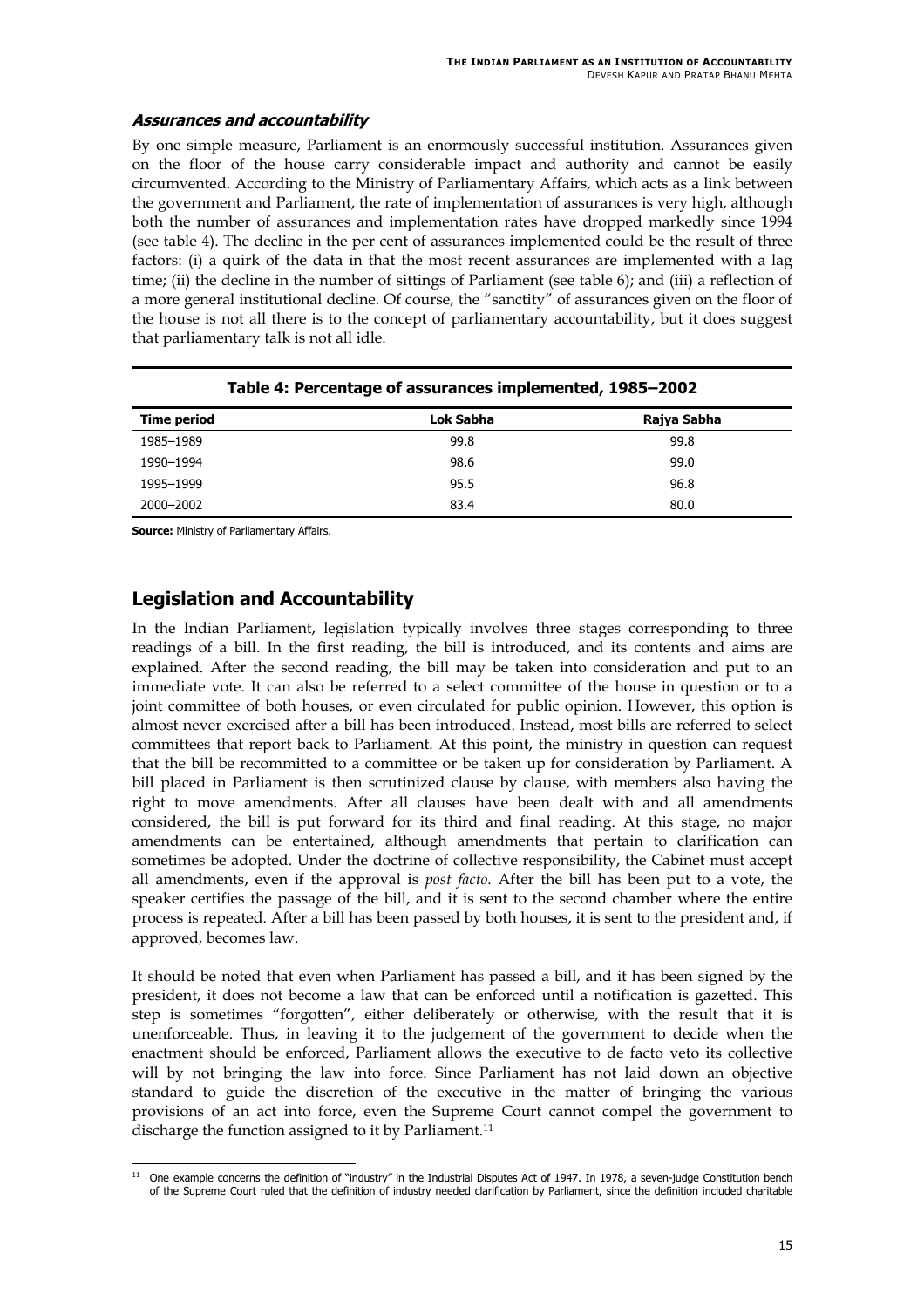<span id="page-25-0"></span>India's first 13 Parliaments passed more than 3,200 bills. The legislative output, while reasonably stable over the first four decades, perceptibly declined in the 1990s (see table 5). Political instability and a divided Parliament—with the ruling coalition often a minority in the upper house—were the principal causes. The slower legislative output is one reason why governments increasingly relied on ordinances (see table 7), by-passing Parliament in the process. This has also slowed reform.

| Table 5: Number of bills passed by Parliament |                                      |  |
|-----------------------------------------------|--------------------------------------|--|
| <b>Decade</b>                                 | No. of bills passed (annual average) |  |
| 1952-1961                                     | 68.0                                 |  |
| 1962-1971                                     | 59.3                                 |  |
| 1972-1981                                     | 65.9                                 |  |
| 1982-1991                                     | 68.9                                 |  |
| 1992-2001                                     | 49.9                                 |  |

**Source:** Ministry of Parliamentary Affairs.

#### **Private members' bills**

Although private members can introduce bills, the government initiates most of the legislation, and most of the bills are introduced first in the popularly elected Lok Sabha. Private members' bills have become almost a non-starter in Parliament. During the ninth Lok Sabha, for instance, 156 private members' bills were introduced, but only eight came up for discussion, of which seven were withdrawn and the remaining one did not pass. In the tenth Lok Sabha (1991–1996) as many as 406 private members' bills were initiated. Only 31 of these were discussed and none was recommended to any parliamentary committee or passed. Yet, the paradox is that despite no hope of being passed, the number of private members' bills being introduced is increasing. Some have argued that procedural impediments are the principal obstacle to private members' bills. Only two and a half hours are set aside each week that Parliament is in session to discuss private members' bills. As one would expect in parliamentary systems, there is very little encouragement to take initiatives in Parliament that are independent of party approval. And given that as many as a third of the private members' bills in any given session of Parliament seek to amend the Constitution, it appears unlikely that the institution of private members' bills is being used by parliamentarians for any purpose other than to make symbolic statements.

## **Understanding Parliament's Weakness as an Institution of Accountability**

#### **The declining reputation of Parliament**

Most observers, including parliamentarians, agree that the reputation of Parliament has generally declined over the last two decades. When thinking about the indicators and causes of this decline, a distinction needs to be made between the workings of Parliament as an *institution* and the *processes* that go into the making of Parliament itself. The former would include variables such as the number of sittings, behaviour on the floor of both houses, the quality of deliberations and so on, while the latter would include variables such as the electoral process

-

trusts under the term "industry". Parliament duly amended the definition in 1982. However, the Central government did not issue the notification enforcing an amendment to the definition of the term. Over the next two decades, three different high courts found it difficult to decide what to do in this circumstance. Finally, in 2002, the Supreme Court also found itself unable to give relief to the plaintiff—Union of India versus Shree Gajanan Maharaj Sansthan, April 2002—on the grounds that it could not compel the government to issue a notification asking it to implement the law passed by Parliament. Other examples of acts passed by Parliament, which were approved by the president but were not notified, include the 44th amendment to the Constitution relating to preventive detention, Section 30 of the Advocates Act 1961, which was not put into force for 27 years until it was considered by the Supreme Court in Aeltemesh Rein versus Union of India in 1988, and the Hire Purchase Act passed in 1972.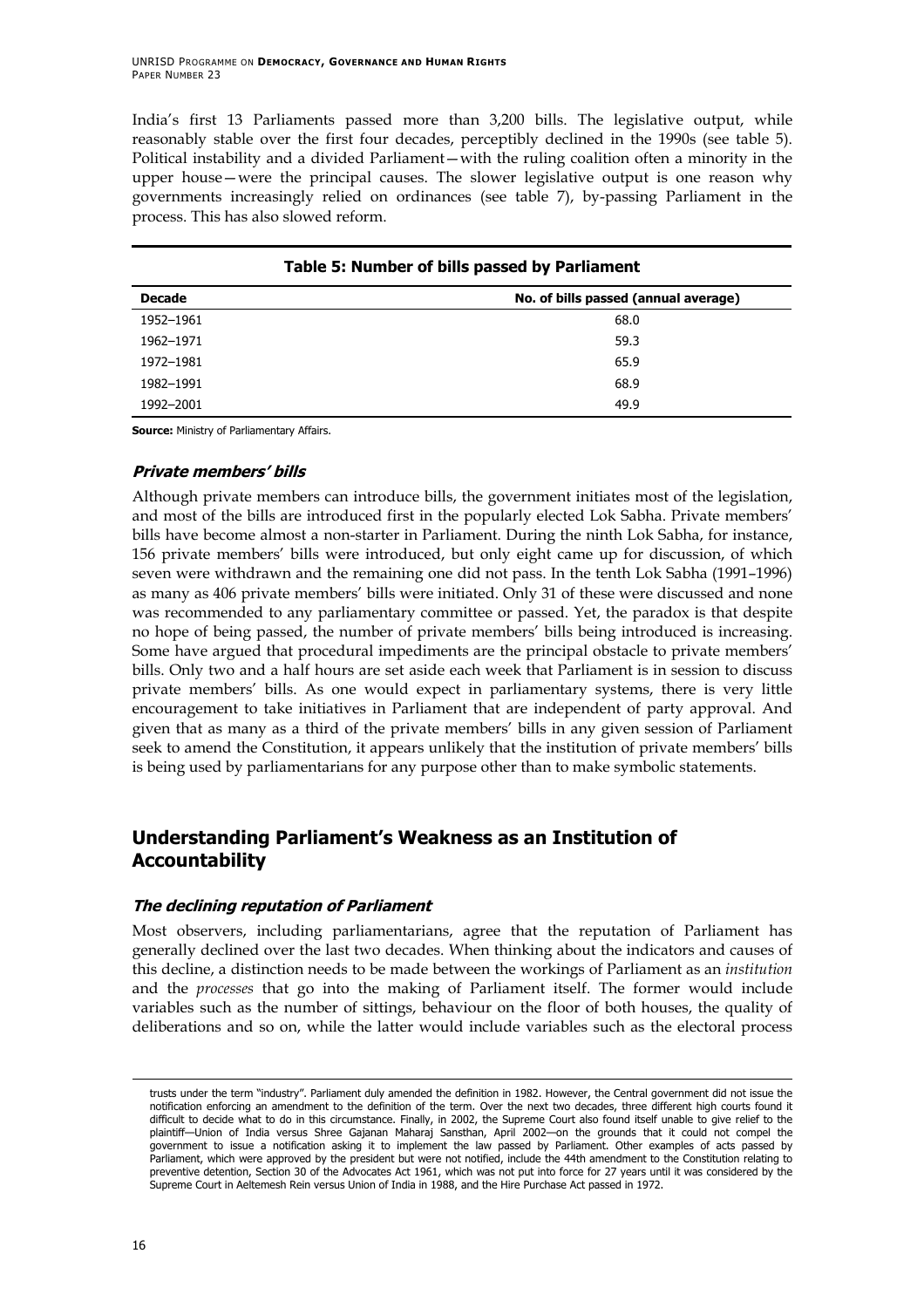and the structure of political parties. While the two are interrelated, in this report we concentrate more on the former.

There are two significant challenges facing the process of constituting Parliament. The first is the thorny issue of campaign finance and the second is what in India is known as the "criminalization of politics". The structure of campaign finance laws and the imperatives of mobilizing funds have a decisive impact on the composition of Parliament. Many observers argue that the formidable challenge of raising funds for elections deters many citizens from actively participating in politics. In addition, the imperatives of raising electoral financing makes parliamentarians beholden to special interests and in some cases corrupts them, distorts the legislative process and causes considerable decline in the standing of Parliament. Furthermore, the unrealistic nature of Indian campaign finance laws, which set impossibly low limits on campaign contributions, makes politics an activity that is implicated in illegality right from the start. This illegality is also manifest in the second major source of concern about electoral practices: the criminalization of politics. This phenomenon involves not just chargesheeted criminals entering legislative assemblies, but also the fact that a significant number of MPs are beholden to criminal elements. Nearly a quarter (23.2 per cent) of the MPs elected in 2004 had criminal cases registered against them. Over half of these had cases that could result in penalties amounting to imprisonment for five or more years. There is good reason to believe that criminals are entering politics in order to use political power to stymie investigations against them.

The difficult and vexing issue of designing a campaign finance system that is realistic, transparent and gives politicians the incentives to stay on the right side of the law would be the subject of a long discussion in its own right. But producing such a system has more to do with major reform of the structure of the Indian polity than with internal norms of Parliament itself. It will require reform of the Indian legal system, the promulgation of better laws and a greater emphasis on law enforcement, rather than simply tinkering with parliamentary rules. But insofar as the current parliamentarians have a vested interest in the system, political reform is not going to be easy. The general association of politics with corruption is going to continue to cast a long shadow over the authority of Parliament.

Furthermore, irrespective of the complicity of some MPs in illegal practices outside Parliament, their general conduct and demeanour inside Parliament is increasingly distorting legislative proceedings and inspiring less public confidence. There are a few straightforward indicators of the institutional malfunctioning of Parliament.

#### Duration of parliamentary deliberation

A simple examination of the number of sittings of Parliament, the number of hours per sitting and the number of transactions conducted when Parliament meets reveals a grim story. The lack of seriousness with which Parliament takes itself is starkly evident in the declining number of days it is in session. Compared to the 1950s, the number of sittings of Parliament has declined by about a third (see table 6). An analysis of the time spent on various kinds of business during the first to the twelfth Lok Sabhas reveals that the fifth Lok Sabha recorded an average of seven hours and 38 minutes per sitting, followed by the seventh Lok Sabha, which devoted an average of seven hours and nine minutes per sitting. However, there has been a recent decline in the trend and the average sitting of the twelfth Lok Sabha was six hours and 32 minutes. These have led to calls from the deputy speaker of the Lok Sabha for the legal stipulation of a mandatory minimum number of sittings for Parliament and state legislatures in order to provide more time for useful and effective legislative business (*The Hindu* 1999).

But even these numbers sharply overstate the degree to which Parliament, even when it is officially meeting, actually conducts its business. This is because of a sharp increase in adjournments of the house as a result of disorderly scenes and interruptions where nothing could be recorded and nobody could hear the MPs. For example, the 186th session of the Rajya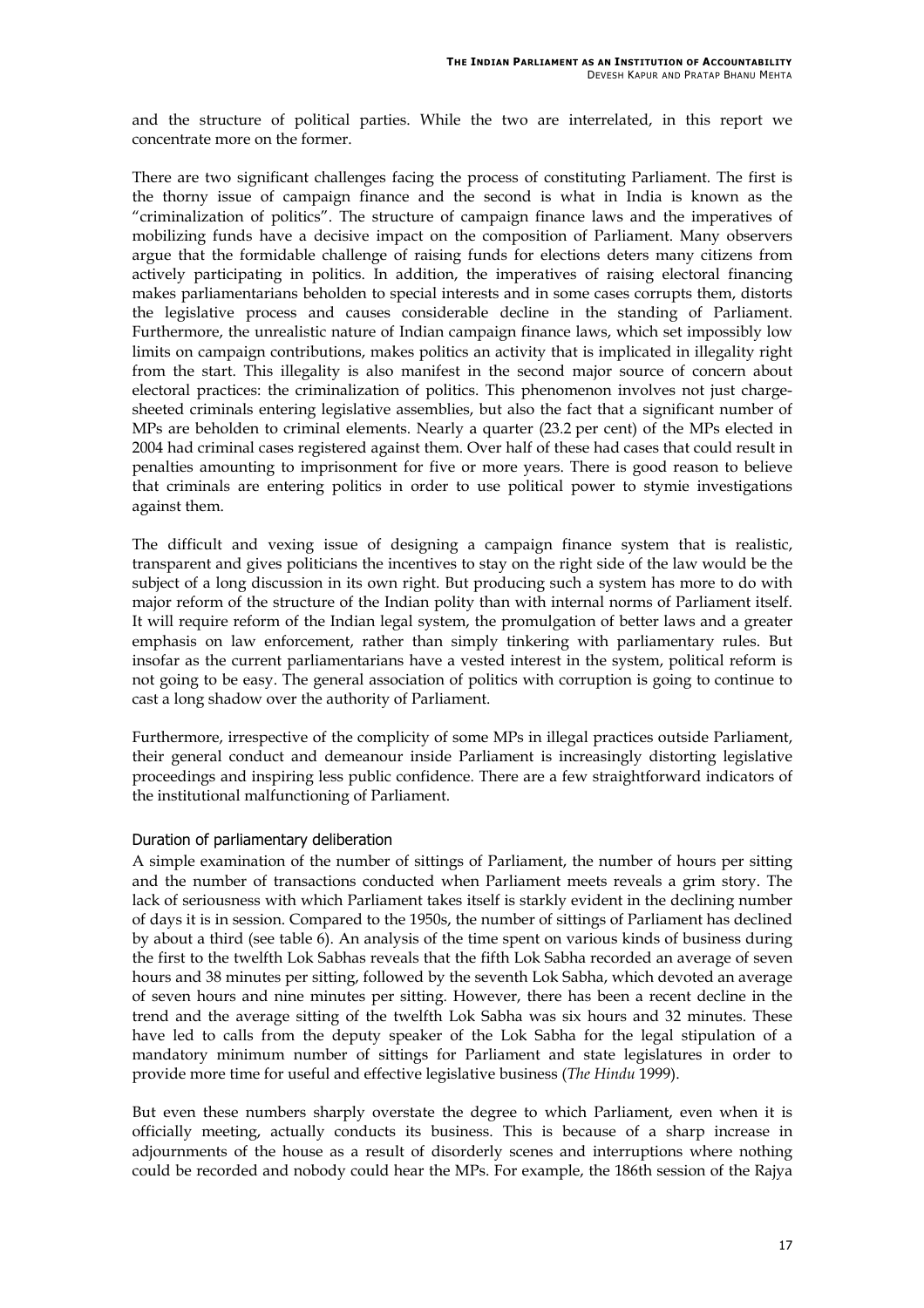<span id="page-27-0"></span>Sabha met for 72 hours, of which half were lost to interruptions and adjournments caused by disorderly scenes. Nearly one-fifth of the time of the fourth session of the twelfth Lok Sabha was lost due to similar reasons.[12](#page-27-1)

| Table 6: Number of sittings of Parliament, 1952–2003 |                                                           |                                                              |
|------------------------------------------------------|-----------------------------------------------------------|--------------------------------------------------------------|
| <b>Decade</b>                                        | <b>Number of sittings of Lok Sabha</b><br>(annual average | <b>Number of sittings of Rajya Sabha</b><br>(annual average) |
| 1952-1961                                            | 124.2                                                     | 90.5                                                         |
| 1962-1971                                            | 116.3                                                     | 98.5                                                         |
| 1972-1981                                            | 97.9                                                      | 85.5                                                         |
| 1982-1991                                            | 92.7                                                      | 79.4                                                         |
| 1992-2001                                            | 81.0                                                      | 71.3                                                         |
| 2002-2003                                            | 79.0                                                      | 78.0                                                         |

#### **Table 6: Number of sittings of Parliament, 1952–2003**

**Source:** Ministry of Parliamentary Affairs.

#### Quorums

One striking indicator of the declining reputation of Parliament is that it now often functions without the required quorum as mandated by Articles 100(3) and 100(4) of the Indian Constitution. These articles require that at least one-tenth of the total members of the house be present in order to conduct business, and that it shall be the duty of the speaker of the house to adjourn or suspend the meeting until a quorum is reached. We were unable to collect systematic data on the violations of the quorum requirement for the simple reason that is has become normal parliamentary practice to disregard this requirement (Surya Prakash 1995; Kashyap 2000, 1998). In one year, 1982, only 26 members of the 543-member house were present to approve the Finance Bill, and sometimes proceedings have been conducted with a mere 11 members. Such instances could be multiplied endlessly. This absenteeism not only has a substantive impact on Parliament, it also undermines the symbolic authority of Parliament as a lawmaker. On the matter of quorums, Parliament is adopting a "don't ask, don't tell policy". Increasing absenteeism is a sign of parliamentary ineffectiveness.

#### Zero hour

A second major indicator of legislative decline is that attendance of parliamentary sessions is highest during what is known as zero hour. This allotted time in parliamentary proceedings allows members, with the permission of the speaker, to raise and debate unlisted matters. There is no written procedural requirement for zero hour, though it seems by common consent and attendance figures to be the most popular process. There are two reasons for this. First, it allows members to speak to a crisis or an issue with immediate repercussions. Second, the free-floating format allows members to grandstand on issues. This is usually the occasion for high-decibel proceedings in Parliament. By one calculation, matters raised during zero hour consumed as much as 13 per cent of the time of the tenth Lok Sabha, and this average is considered fairly typical.

#### Adjournments

The average time taken by adjournments and adjournment motions is roughly 10 per cent of the proceedings of a typical parliamentary session. Not only is the cost of such adjournments extremely high, this action also signifies two things. First, legislative proceedings are frequently disrupted to the point where there is no option but to adjourn. The disruption can take many forms: many members speaking simultaneously, the opposition not allowing government ministers to make statements and, increasingly, rushing to the well of the house and shouting down the speaker. In part, the overt tumult witnessed in Parliament is a rational response by MPs to the incentives created by the media, which gives much greater coverage to MPs who

<span id="page-27-1"></span><sup>-</sup> $12$  Government of India, Ministry of Parliamentary Affairs, Annual Report 1999–2000, Paragraph 5.4.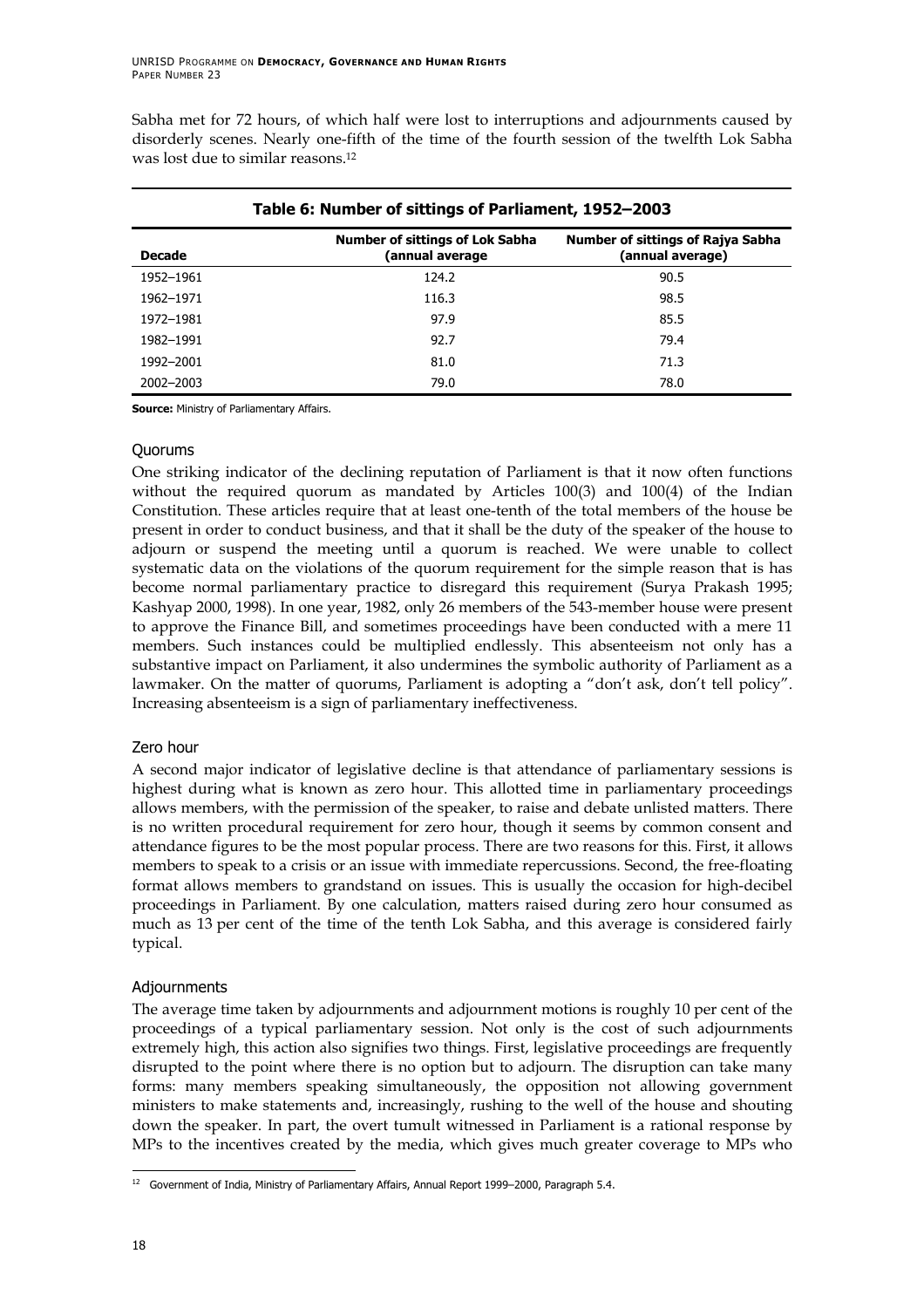<span id="page-28-0"></span>engage in this behaviour than those who busy themselves in parliamentary debates—the latter rarely get mentioned. The introduction of television has undoubtedly made matters worse, especially since many MPs believe that publicity, even bad publicity, especially if it makes it to the evening news, is better than no publicity. While Parliament has not yet seen the kinds of occasional physical violence that state legislative assemblies have experienced over the years, the situation is serious enough that in 1992 Parliament convened a Special Forum for the sole purpose of discussing maintaining decorum and discipline in the house. The primary legislative business of the Special Session convened in 1997 was to pass a unanimous resolution calling for greater discipline within Parliament. Second, the disruption of legislative proceedings suggests much of what is apparent during zero hour: that Parliament is often a site for grandstanding, rather than disciplined debate. By one estimate, the time lost due to disruptions in the Lok Sabha costs taxpayers Rs. 75 million in just one session.

In November 2001, in a major initiative aimed at bringing discipline and decorum to Parliament and legislatures, an all-India conference of presiding officers and parties adopted a 60-point code of conduct guideline aimed at sanctioning grave misconduct with suspension. The resolution was unanimously supported by over 300 leaders from all parties at both the federal and subnational levels. However, when the prime minister asked the opposition not to resort to any steps that would erode democratic values, the leader of the opposition, Sonia Gandhi, immediately disagreed saying that a "great deal of disruption" in Parliament was due to the government's reluctance to face the houses on controversial matters. Events since then have belied the resolution.

#### **Legislators and constituencies**

There is a striking paradox that illustrates the relationship between parliamentarians and their constituency. On the one hand, it appears from surveys that parliamentarians spend most of their time attending to the affairs of their constituents (Surya Prakash 1995). On the other hand, parliamentarians seem relatively uninterested or ineffective in utilizing grants and policies for the development of their constituencies. This is exemplified by the extraordinary failure of the Local Area Development scheme that we discuss in detail below.

According to the survey conducted by Surya Prakash (1995) and other anecdotal evidence, constituency work takes up a major proportion of a legislator's time. But this constituency work has some peculiar characteristics. Most MPs are granted a range of discretionary privileges from air and rail reservations, to gas connections, to preferential housing allotments. In a country where the demand for these services is high and the supply relatively low, one of the functions of an MP is to use discretion in securing particular goods for constituents. The use of discretionary powers, and an MP's general influence, also extend to attending to their constituents' individual needs. MPs will intervene on behalf of their constituents with the police, government officials and other public authorities on matters ranging from securing employment, transferring government employees and obtaining contracts. Since the government controls large areas of the economy, the volume of requests that a typical MP receives is enormous, given that an average Indian parliamentary constituency has a few hundred thousand voters. It is almost incumbent upon MPs to act as go-betweens on issues that affect *individual* constituents.

The fact that MPs often consider their primary function as a go-between says something about how the functions of representatives are seen in Indian politics. MPs are not often seen as *lawmakers*; most of their constituents are unaware of the bills they are associated with and they are seldom judged on policy accomplishments. In fact, in Surya Prakash's survey, about half of the MPs said that they were expected to be in their constituency even when Parliament was in session. To a certain extent, this is inevitable in a party-based parliamentary system, where the role and standing of parties is decisive. However, if MPs internalize the view that they are not principally lawmakers, it will have deleterious effects on parliamentary legislation.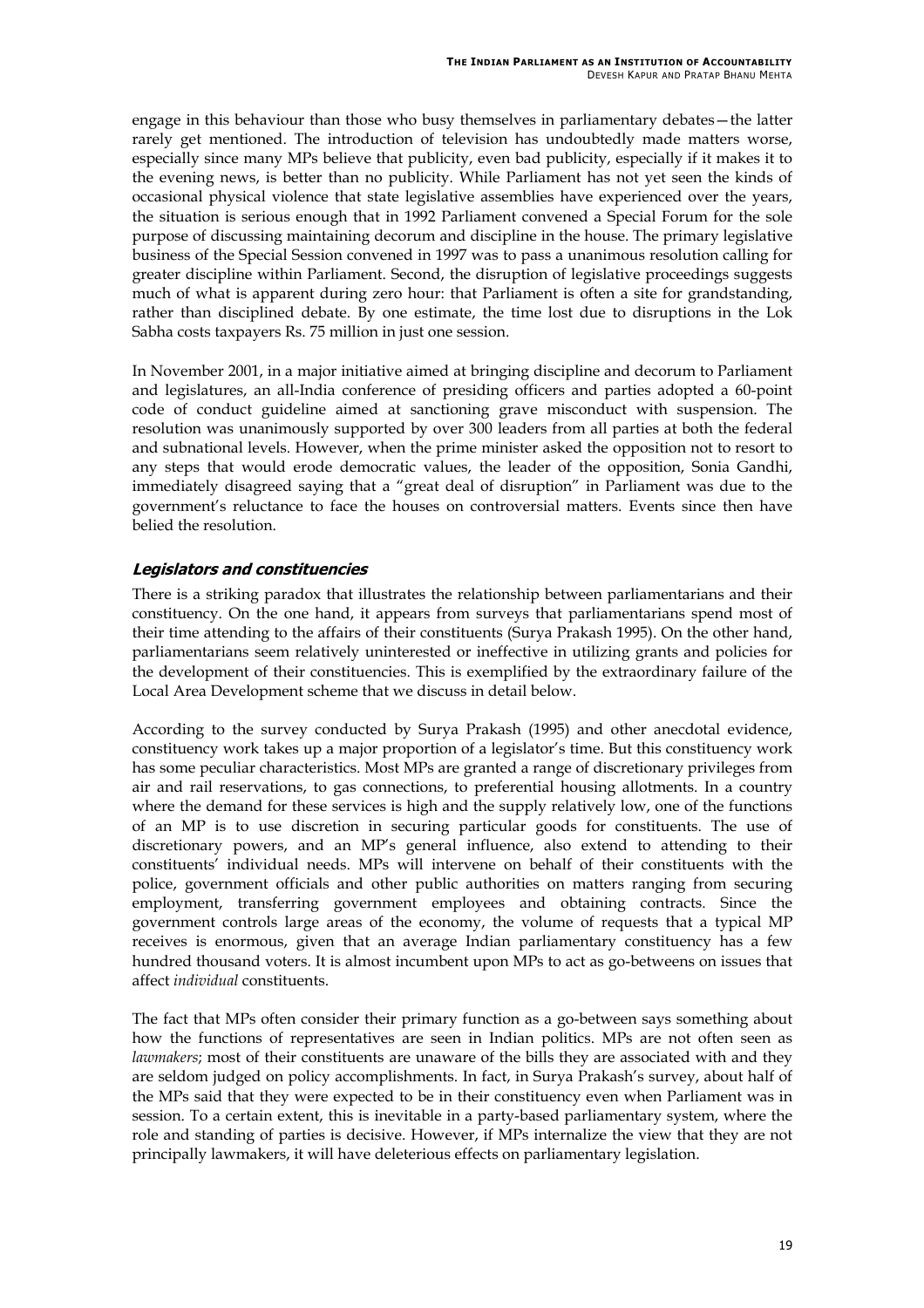It also seems that most MPs and their constituents seem to look upon MPs primarily as distributors of patronage rather than as policy makers. This could explain the apparent contradiction that MPs spend a lot of time in their constituency and on their constituents, but not nearly enough time on *policies*. This reality is exemplified by the Members of Parliament Local Area Development Scheme (MPLADS) to which we now turn.

MPLADS was announced in Parliament in December 1993. Under the scheme, individual MPs can recommend projects to the district collector (the head of the local administration); since members of the Rajya Sabha represent a state rather than a constituency, they can select works for implementation in one or more districts. The local administration must take the advice of the MP unless there are valid technical reasons or non-admissibility issues under the guidelines to not do so. The Ministry of Planning and Programme Implementation, which administers the programme, releases the funds directly to the collectors, who implement the projects through government agencies or *panchayati raj* (local administration) institutions. The funds are meant for the creation of durable assets that will be vested in government. There is a clear list of proscribed works[,13](#page-29-0) private contractors are not to be engaged and the district collector can only implement projects that are specifically recommended by an MP in writing. At the start of the scheme, the quota for each MP was fixed at Rs. 5 million a year. It was raised to Rs. 10 million in 1994–1995 and to Rs. 20 million in 1998–1999, at which point the total resources amounted to nearly 2 per cent of all capital expenditures of the Central government. At the time of writing, the MPLADS Committee of the Lok Sabha recommended that the sum available to each MP be increased to Rs. 40 million.

Parliament's official rationale for this scheme is curious, to put it mildly. Prior to the formation of MPLADS, MPs recommended projects in their constituencies. They did not have direct involvement either in the administrative implementation of these projects or in any of the related financial details. Apparently as a result, as the concerned committee of the Rajya Sabha put it,

> he [an MP] had to remain merely a silent spectator and any element of corruption which generally creeps in the entire system of implementation of projects and financing of the same, the Member could not interfere due to some unavoidable limitations inherited in the entire scenario of the system. Apart from this, the ghastly countenance of the mechanics of malimplementation/non-implementation or delayed-implementation of projects coupled by improper channalisation [sic] of funds for projects and absence of close monitoring of schemes contributed negatively to the entire scenario which gradually assumed a pernicious aberration from a normal state of affairs.[14](#page-29-1)

To ensure that this did not occur, the MP must "involve himself in the *entire system* of implementation and completion of the project" (emphasis added).

From conception to execution, MPLADS is profoundly problematic. On the implementation side, the record is less than inspiring. Substantial amounts of the committed funds are unused, although recently there has been some improvement.[15](#page-29-2) The CAG has issued two reports, one in 1998 and the other in 2001. The 1998 report highlighted many irregularities, which the second report found had not only persisted but also actually worsened. Funds were diverted for purposes that were prohibited, including projects for commercial and private organizations and expenditures on places of worship. Despite strict guidelines to the contrary, district collectors were found to have sanctioned and executed projects without the recommendation of the MPs and without technical authorization and administrative approval. Audits found cases of

<span id="page-29-0"></span>j <sup>13</sup> These proscribed projects include constructing government office buildings, works of private organizations, repair or maintenance works, building memorials, acquiring land, creating assets for individual benefit and building places of worship.

<span id="page-29-1"></span><sup>&</sup>lt;sup>14</sup> The First Report, Committee on MPLADS, Raiya Sabha Secretariat, December 1999, http://parliamentofindia.nic.in/rs/mplad/ firstr\_mplad.htm, accessed in May 2003.

<span id="page-29-2"></span><sup>&</sup>lt;sup>15</sup> Only 55 per cent of funds were used from 1993 to 1997, increasing to 64 per cent in 2000 and 72 per cent by 2002.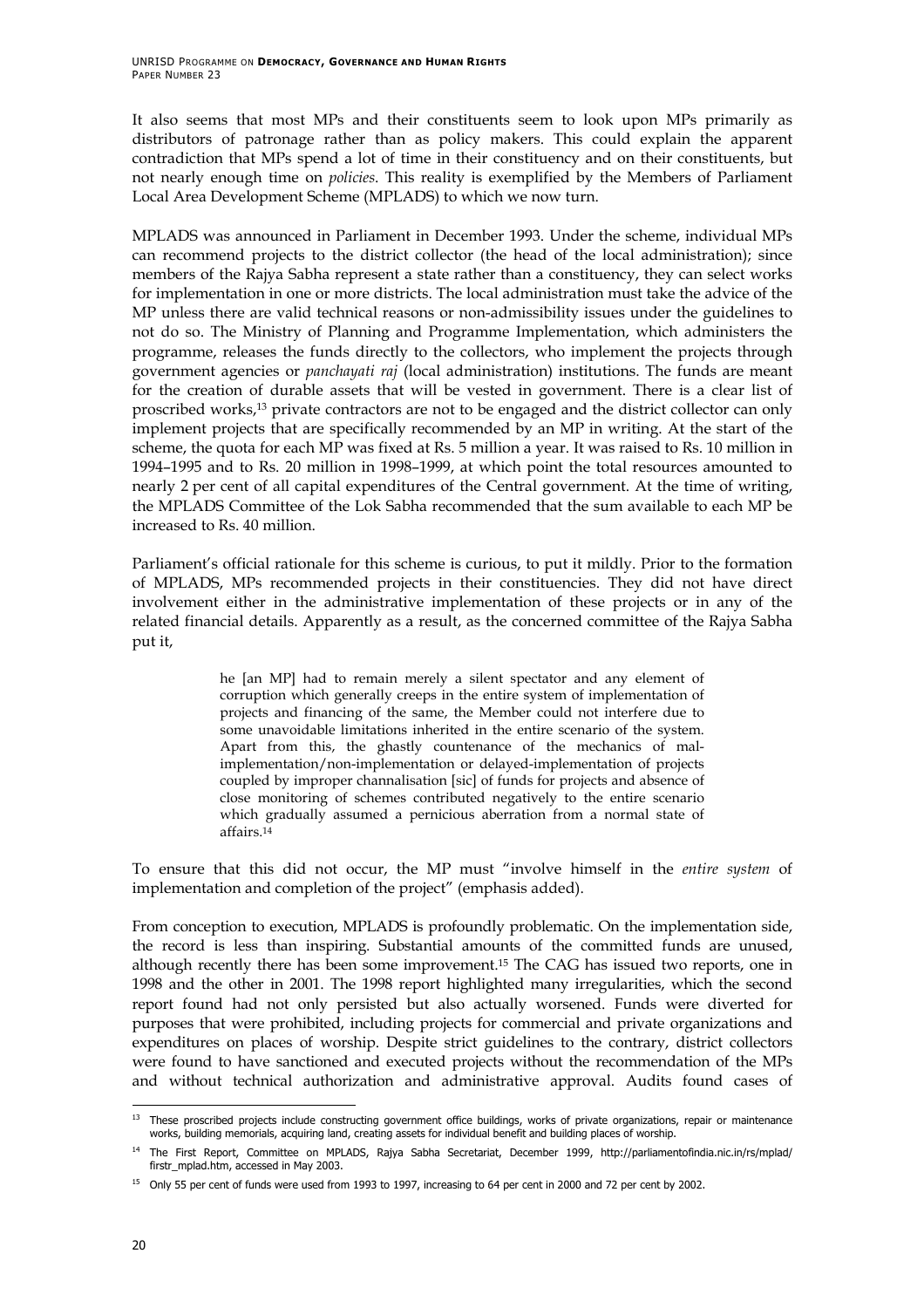"irregular award of contracts", "deficient execution of works", instances of "excess expenditure", "excess payment", "overpayments to contractors", "wasteful expenditure", "miscellaneous irregularities in purchases", "abandonment of works", "execution of petty works", "irregular payment of supervision charges" and "frauds and misappropriation". An audit conducted in 2001 argued that

> in consideration of the various persistent instances of poor administration of the scheme, involving wastages, idling of funds, irregular and inadmissible expenditure and frauds highlighted in this and the earlier 1998 Report of the CAG, the Central Government needs to re-evaluate the need, manner and modality of resource transfer under the scheme as at present. [The scheme] has hardly served its main objectives[.16](#page-30-0)

However, the conceptual underpinnings of the scheme are even more fundamentally flawed. The specific content of the strictures of the CAG on MPLADS is perhaps less important than its implications for Parliament as an institution of accountability. The CAG is an independent constitutional authority designed to scrutinize the accounts of the government and prepare reports to assist Parliament and state legislatures in exercising oversight of the executive. In the case of MPLADS, the CAG's report indicts the very body that is responsible for addressing the problems highlighted by its reports—a case of the fox being asked to guard the chickens. Consequently, it is not surprising that Parliament not only failed to address the many problems raised by the CAG in its 1998 report, but also doubled the financial allocation for the programme. And again, after another strong indictment of the scheme by the CAG in its 2001 report, the concerned parliamentary committee, instead of seeking remedial action, recommended yet another doubling of the resources allocated by the scheme! All this at a time when India's fiscal crisis persisted unabated. Moreover, these actions further undermined the effectiveness of the CAG as an institution of restraint not because of fundamental flaws in its design, but because of the weakness of the most important consumer of its products, namely, Parliament.

Moreover, the idea that the solution to systemic corruption and poor implementation of projects lies in the direct involvement of MPs in individual projects, which cumulatively are a very small fraction of overall development expenditures, rather than in using Parliament's power in pressing for broad institutional and policy change, defies logic. The opportunity cost is substantial since lawmakers' attention is drawn toward the minutiae of small projects. However, as the CAG reports make plain, insofar as the scheme's real intent is to serve the private interests of the MPs and not the public good, then the logic is clear. Members are not driven to provide public goods, but rather individual patronage (Agrawal 2005).

This reality is further underlined by the fact that some of the MPLADS guidelines blatantly contradict constitutional provisions and general financial rules. According to the scheme's guidelines, all funds released are non-lapsable. In other words, funds that are not utilized in a particular year can be carried forward to the following year. However, under Article 112 of the Constitution, all grants sanctioned by Parliament are valid *only* for the financial year. [17](#page-30-1)

If a bill drafted by Parliament for the well-being of its own members contradicts the Constitution, and yet the programme continues to expand despite injunctions from its own watchdog body, then confidence in the institution's abilities to discharge its broad constitutional obligations cannot but erode. As Era Sezhiyan (2002), former chairman of the Committee on Public Accounts of Parliament has argued,

<span id="page-30-0"></span><sup>-</sup><sup>16</sup> The Report of the CAG for the Central Government, MPLADS, Union Government (Civil) Performance Appraisal (3A of 2001), www.cagindia.org/reports/civil/2001\_book3a/index.htm, accessed in May 2003.

<span id="page-30-1"></span><sup>&</sup>lt;sup>17</sup> General Financial Rule No.64 states "any unspent amount is not available for utilisation in the following year" (Sezhiyan 2002).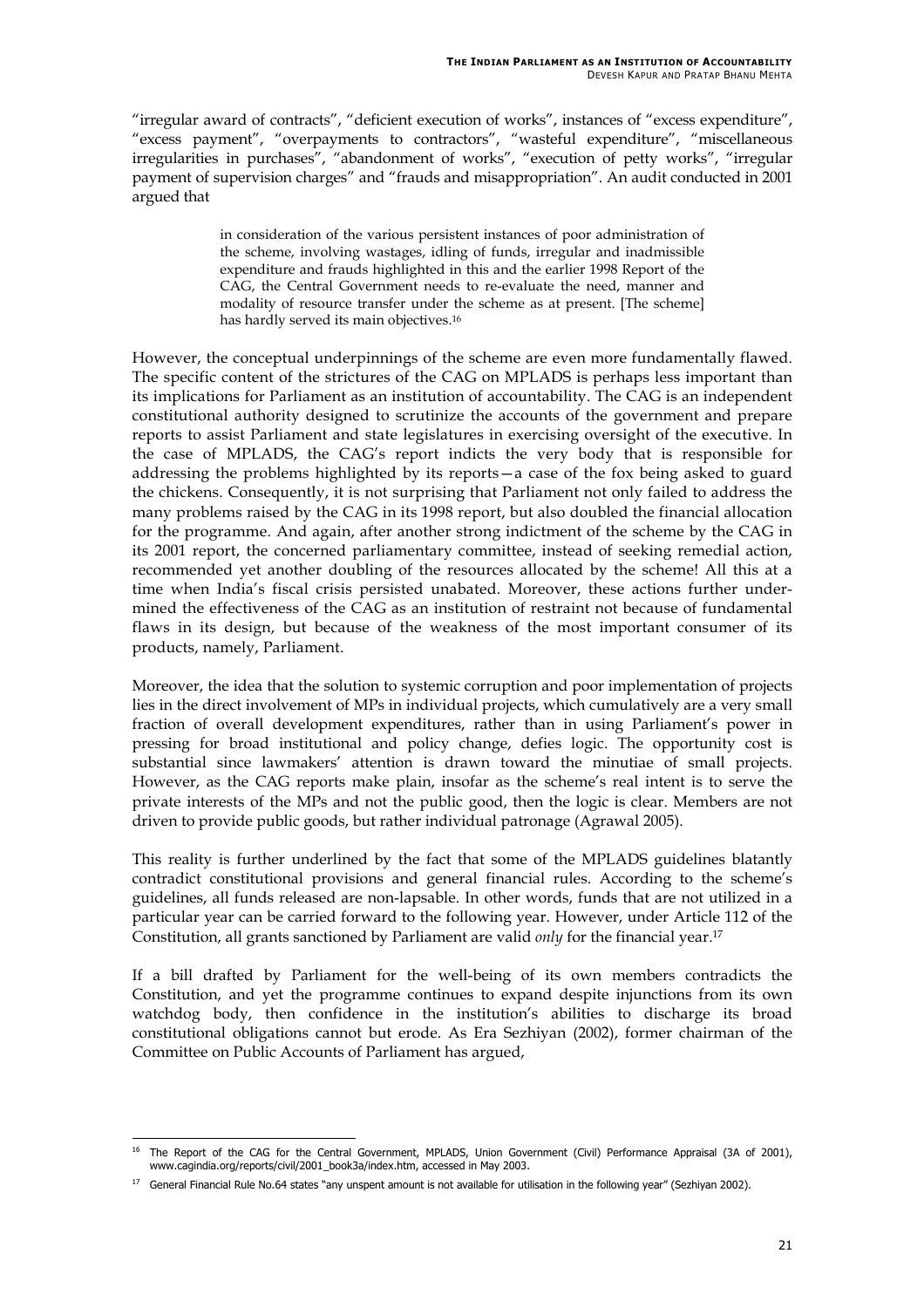<span id="page-31-0"></span>the involvement of MPs in the administrative system, thereby weakening their capability to ensure the accountability of the executive to Parliament, cuts at the very roots of the parliamentary system of democracy in the country.

## **Some Implications of Parliament's Weakness as an Institution of Accountability**

In an era when India's institutions have been severely stressed, the role of Parliament is particularly significant. The salience of Parliament is even more consequential in a period where India has embarked on wide-ranging policy and institutional changes that require new laws and external commitments. The implications of inaction by Parliament, both in terms of slow response to pressing national problems and a lacklustre commitment to critically scrutinizing legislation, are far reaching and long term. We examine Parliament's role in several critical issue areas below.

#### **Role of Parliament in economic reform**

Although India had begun to take steps to liberalize its economy in the 1980s, these actions were modest in scope. It was only in 1991, following a major balance-of-payments crisis, that the country undertook a major stabilization and structural adjustment programme, which entailed a fundamental reorientation toward a more open economy and a greater reliance on market forces. The shift in policy paralleled broad global trends, albeit less drastic ones. India's reform was implemented at a gradual pace relative to many developing countries. In part, this resulted from a high degree of risk aversion to rapid change among India's political elite, and in part from institutional constraints including the role of Parliament.

The reform opened India's economy in three fundamental ways. First, trade policy was significantly liberalized—although at the time of writing, India's tariffs continue to be considerably higher than for most other emerging markets. Second, the exchange rate was allowed to depreciate and the discretionary basket-pegged system gave way to a market-based "managed float"; the currency became convertible on the current account and partially on the capital account. These changes proved successful in insulating India from major currency crises that afflicted many emerging markets in the 1990s. Third, the reform opened the economy to foreign direct investment and portfolio investment, and over time 100 per cent foreign ownership was allowed in a large number of industries and majority ownership in almost all others.

The domestic liberalization gradually eliminated barriers that had hitherto granted a monopoly to state enterprises in many sectors. This was especially true of the infrastructure sector—for example, electric power, roads and railways, air transport, water, ports and telecommunications—services that were traditionally provided by the public sector, which were opened to private investment, both domestic and foreign. However, for the most part, this entailed deregulation rather than privatization. In the financial sector, reform eliminated the complex system of interest rate controls and built a more competitive environment in banking and, more recently, in insurance.

Economic reform—other than the push button variety such as exchange rates and changes in quotas and tariff rates—require institutional change. In turn, this requires a large body of new legislation and laws to underpin these changes. However, delay rather than debate seems to be the principal role being played by Parliament. In part, the delays are due to the changing norms of Parliament, including the increasingly disruptive sessions of Parliament over issues that leave little time to deliberate new legislation. In part, the delays are due to ineptness in the executive ranging from deficient floor management skills—which are necessary in shepherding legislation through Parliament—to poor legislative drafting skills. But a considerable part of the delay also stems from the role played by the numerous standing committees in each ministry, some of which are headed by opposition MPs.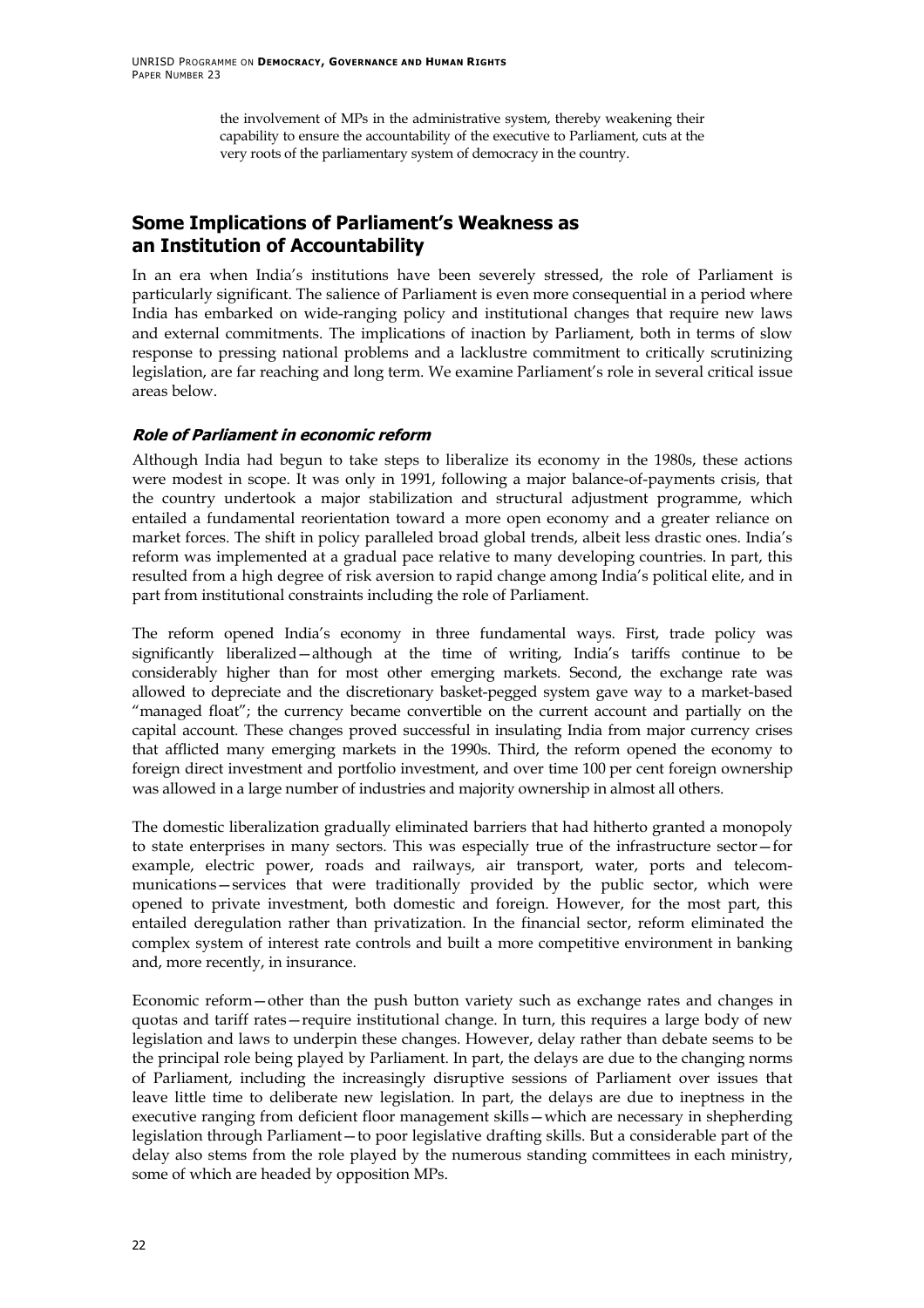Although the number of bills before the standing committees consists of a small fraction of the pending legislative business, these bills are also the most important ones for economic reform (Bhattacharjee 2002). Since these bills entail measures that are inevitably major policy issues for each ministry, the appropriate standing committee examines them after they are introduced in Parliament. The committees, by convention, are expected to give unanimous recommendations, which can clash with the partisan interests of many of their members. This either results in delays or a dilution of the original bill. But the executive also uses the standing committees to defer decisions when it is convenient. While the stridency of opposition has much to do with electoral pay-offs, opposing bills invariably have everything to do with politics and little to do with principle. The committees and the absence of a majority in both houses of Parliament delay legislation, the opportunity cost of which is substantial.

However, it should be emphasized that the delays also mean that even if there is little scrutiny by Parliament of the proposed legislation, they give more time to civil society to react. To put it differently, the system stops both good and bad bills from being approved. The tortuous history of the passage of the insurance and patents bills are two good examples. In 1994, the then Congress-led government decided to open up India's insurance sector—given its critical importance to unlocking long-term funds to finance desperately needed infrastructure investment—to allow foreign investment and private sector competition. But opposition parties—which included both the Congress and the BJP in turn—twice scuttled the bill. When it was finally passed in 2000, the BJP-led government had to concede four amendments to the bill that were tabled by the main opposition party on the strength of its numbers in the upper house. Similarly, the patents bill in 1999, which amended India's Patents Act to conform to its Trade-Related Aspects of Intellectual Property Rights (TRIPS) World Trade Organization (WTO) commitments, was finally passed in May 2002, but only after the government conceded key amendments demanded by the main opposition party regarding compulsory licensing to allow a government to grant licenses for patented drugs in the event of health emergency. In both cases, the delays were expensive, but the final bills were an improvement on the government's proposals.

The most egregious failure of Parliament lies in fiscal matters. A key constitutional responsibility of Parliament is to exercise accountability over the executive by carefully scrutinizing the budget. Parliament's indifference to this critical responsibility has resulted in India facing a major fiscal crisis that jeopardizes future generations. The federal government budgets of 1999, 2001, 2002 and 2004 were all passed by Parliament with virtually no scrutiny or debate despite the fiscal deficit climbing to alarming levels. In 1999, the government of Atal Bihari Vajpayee fell after the budget was presented, but before Parliament could approve it. Since the budget proposals are valid for only 75 days unless Parliament approves the Finance Bill and there was no possibility of an alternative government, the budget of a government that had been earlier defeated on the floor of the Lok Sabha was passed in a special session. The budget itself was voted and approved in less than half an hour with the Rajya Sabha spending only five minutes on it. The shortest ever budget session in India's history occurred in 2001. The railway budget was passed in a few hours with much heckling and almost no discussion. The general budget faced almost the same fate, but took one day to pass after the speaker made it clear that he did not want to become the first presiding officer in the country's parliamentary history to allow passage of the Finance Bill without discussion. In 2002, the Lok Sabha first passed the appropriations bill, and the government's revenue proposals were approved only a few days later, thereby abdicating its basic constitutional responsibility that the government cannot spend without Parliament's consent. In 2004, the roles were reversed and the former ruling coalition, now in opposition, repeated what the erstwhile opposition had done! The practice is even worse in state governments.[18](#page-32-0)

<span id="page-32-0"></span><sup>-</sup>In many states, copies of the budget documents given to the legislative members are sold as waste paper without even opening the bundles. The budgets of many state governments contain two or three times more pages than the federal government budget of the United States.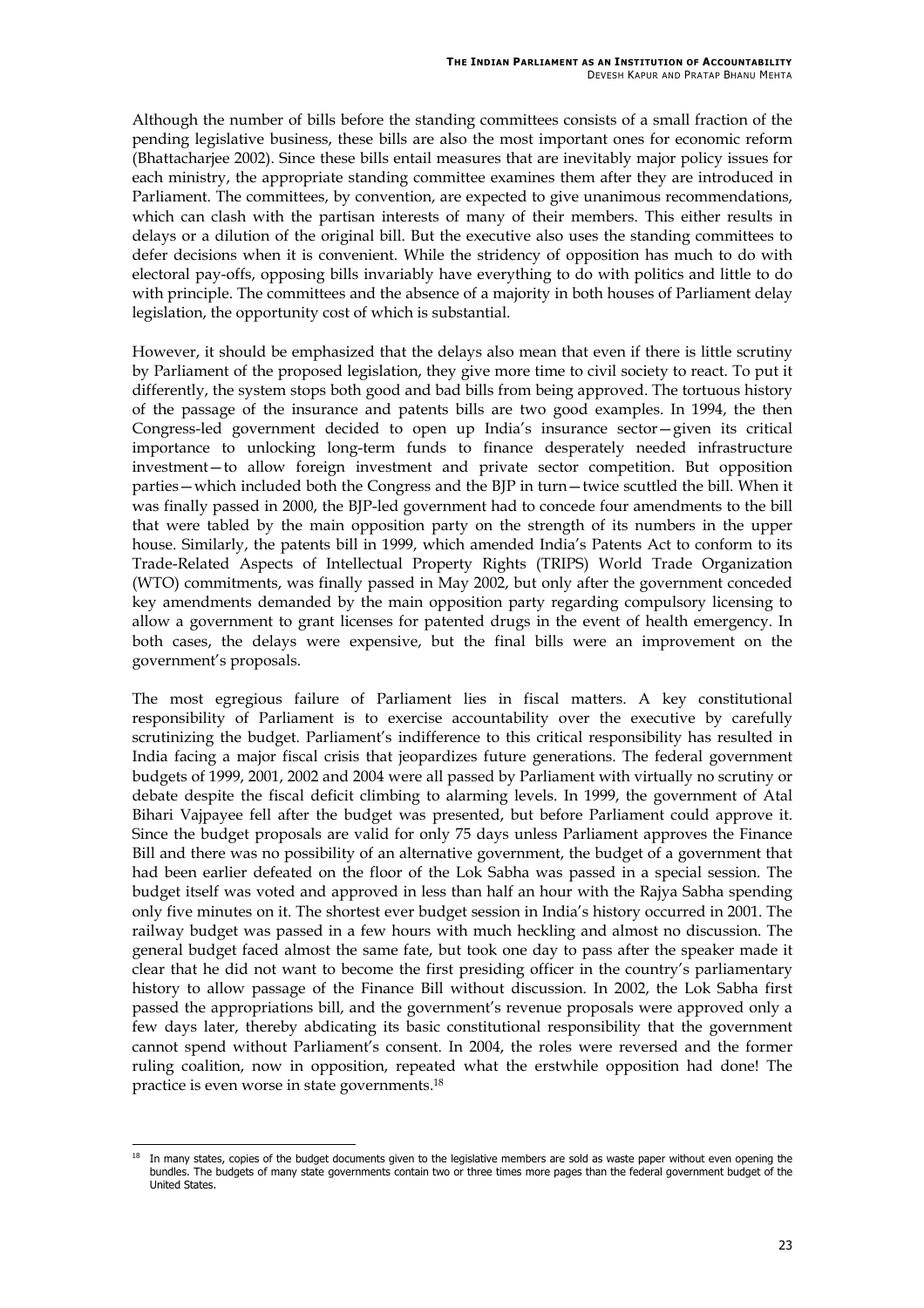<span id="page-33-0"></span>On fiscal issues, the evidence is unambiguous since Parliament has neither the incentives nor the competence to act in a responsible fashion. Most MPs lack even a rudimentary knowledge of basic economics and as a result focus on visible policies, such as subsidies that favour their constituents, while ignoring the much larger effects of policies on their constituents that are less evident. Thus, economic reform that led to the reduction of protection of industry and depreciation of the exchange rate reduced the earlier bias against agriculture. By improving the terms of trade of the part of the economy in which the majority of the population works, it served the interests of a large number of MPs whose constituents are farmers. But MPs are far more focused on visible transfers such as subsidies for water, electricity and fertilizers than on macroeconomic policies that affect intersectoral terms-of-trade. In contrast, in 1997, Parliament passed the wage increase recommendations of the Fifth Pay Commission, while ignoring other recommendations, for government employees—a small minority of the working classes—with little consideration for the massive fiscal burden of about 1 per cent of gross domestic product (GDP). The effects cascaded from the Central government to the state governments with sharply negative consequences for the vast majority of voters. Although Parliament passed the Fiscal Responsibility and Budget Management Act in 2004, committing the government to eliminating the revenue deficit—which has been running at around 3 per cent of GDP—by 2009, there is little doubt that loopholes will ensure that this is unlikely to occur.

#### **Parliament and financial accountability**

There are also systematic obstacles that prevent committees from acting as effective watchdogs. These are most apparent in the two most striking failures of Parliament to hold the executive accountable. The most important is the fact that while committees can examine the budgetary grants of various ministries, there is *no parliamentary scrutiny and control of public borrowing*. In India, the Constitution and the laws place no limits on the extent of public borrowing. Parliamentary approval for any amount of internal or external borrowing is not required, except when it is part of the budget. Arguably, the single most potent crisis of the Indian economy is the size of its internal debt, which rose to 53.3 per cent of GDP by end-March 2001. The resulting large debt-service obligations have meant that the Lok Sabha in effect controls only a little over 30 per cent of annual government spending. Past fiscal profligacy has meant that elected representatives have less and less control over annual public spending. This is because budgetary spending is allocated either through appropriation—for which the government authorizes requests for grants—or by automatically charging the Consolidated Fund of India. Under Article 112 of the Constitution, payments toward interest and debt servicing are directly charged[.19](#page-33-1) A fiscal responsibility act, which would put a statutory cap on the internal debt and require parliamentary approval every time the government wanted to breach it, would allow Parliament to exercise greater financial accountability.[20](#page-33-2)

The current system of standing committees, by and large, is organized by ministry. Would the formation of a special standing committee on important national issues that straddle ministries, such as a committee on national debt, make a difference to Parliament's ability to scrutinize public borrowing, one of the most significant aspects of public policy? If so, arguably, the very same pressures that have led successive governments to wade deeper into debt would continue to remain in play. However, it is possible that the existence of something similar to a committee on public debt would have raised the consciousness of the importance of the issue in the body most responsible for the aggravation of the problem to begin with: Parliament itself.

A second noteworthy failure of Parliament's oversight of the executive is the large expenditures that caretaker governments have been able to undertake without subjecting themselves to parliamentary, or indeed any, scrutiny. Under the Indian system of government, a caretaker government—usually the incumbent government—is in charge of administration for the

<span id="page-33-1"></span><sup>-</sup>The Consolidated Fund of India is the repository of all revenues and internal and external loans and monies received by the government in repayment of loans.

<span id="page-33-2"></span><sup>&</sup>lt;sup>20</sup> The flexibility to do so is already available under Article 292 of the Constitution. Regarding the executive of the Union Government to borrow funds, the Constitution allows for a limit to be fixed by Parliament under law.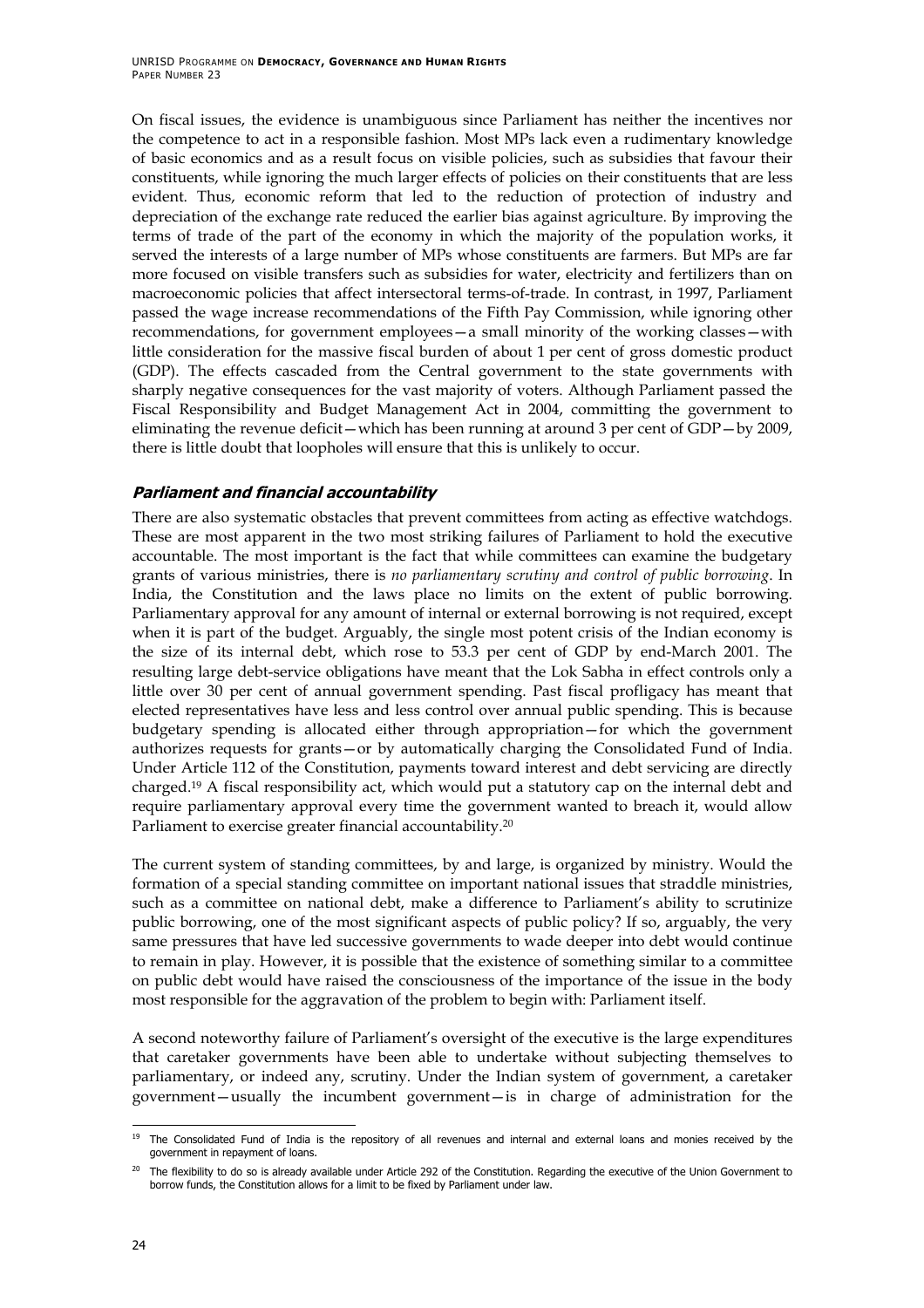<span id="page-34-0"></span>interim period between the fall of a government due to loss of parliamentary majority and the next government taking office.

Under the Indian Constitution, no tax can be levied or collected unless Parliament or the relevant state legislature approves such a measure in the form of a law (Articles 112 and 256). The Constitution establishes a consolidated fund into which all of these taxes are deposited and only Parliament has the power to withdraw these funds. Articles 266 and 267 allow, but do not require, Parliament to establish a contingency fund. The relationship between these two funds is a matter of legal controversy, but for the purposes of assessing Parliament's oversight of the executive, two aspects of this controversy are important. The first is whether the Ministry of Finance can, without seeking the consent of Parliament as mandated under Articles 114, 115 and 116 of the Constitution, transfer funds from a consolidated fund to a contingency fund for unspecified purposes. According to the Constitution, Parliament must authorize all transfers and withdrawal from a consolidated fund. [21](#page-34-1) But in effect, the Ministry of Finance has been appropriating funds from a consolidated fund without Parliament expressly approving the withdrawal, and Parliament has gone along and not insisted that every transfer from a consolidated fund to a contingency fund meet with its approval. In doing so, Parliament appears to have abdicated its public responsibility of assuring that *nothing* can be withdrawn from consolidated fund merely at the ministry's discretion.[22](#page-34-2)

The second glaring anomaly is the way in which a contingency fund has been used by caretaker governments. The purpose of a contingency fund as stated in the Constitution is in the nature of an imprest. A contingency fund is placed at the disposal of the president to enable him (or her) to make advances to meet unforeseen expenditures pending authorization of such expenditures by Parliament under Articles 115 and 116. Thus, even the use of a contingency fund must be authorized by Parliament. The question is whether a caretaker government can satisfy this condition or not. By definition, a caretaker government cannot go to the house for approval, since the house stands dissolved. If the house is dissolved, there is no question of the government seeking approval from Parliament of the expenditure or authorization for appropriation and withdrawal of money from a consolidated fund for the purpose of returning an advance from a contingency fund. In effect, what a caretaker government can do, by ordinance, is increase the size of a contingency fund without limit, spend the money and then leave it to the next government to "refill" the contingency fund from the consolidated fund. For instance, Rs.147 billion was transferred to a contingency fund under Ordinance 30 of 26 December 1997, and an additional sum was transferred on 24 January 1998 increasing the total to Rs.324 billion. All of these funds were spent by the caretaker government after the dissolution of Parliament, to which it was responsible, and before the next Parliament was elected.

This episode illustrates two things. First, massive financial spending can take place without Parliament's express approval and by a government that is not even responsible to Parliament in the first place, underlying the need to create a mechanism for monitoring the financial accountability of caretaker governments, to which India is likely to be periodically subjected. Second, it demonstrates the striking manner in which the issuance of ordinances can be used to by-pass Parliament. This is the issue to which we now turn.

#### **Ordinances and circumventing Parliament**

Under the Indian Constitution, the president can, on the advice of the government and even in the absence of parliamentary legislation, promulgate ordinances to deal with matters that might arise from time to time. The purpose behind giving the president this power was to enable the government to make decisions in case of emergency or when Parliament was not in session.

l

<span id="page-34-1"></span> $^{21}$  Article 266 lays down three independent conditions that must be satisfied to tap into a consolidated fund: (i) the appropriation must be in accordance with a law authorizing appropriation of money from a consolidated fund; (ii) the appropriation must be for a purpose provided by the Constitution; and (iii) the appropriation must be made in the manner provided by this Constitution as the manner for the appropriation of money from the Consolidated Fund of India. In short, grants from the Lok Sabha and appropriations by acts of Parliament are absolute requirements that require authorization for withdrawal.

<span id="page-34-2"></span> $22$  For an excellent discussion see Tripathi (2000).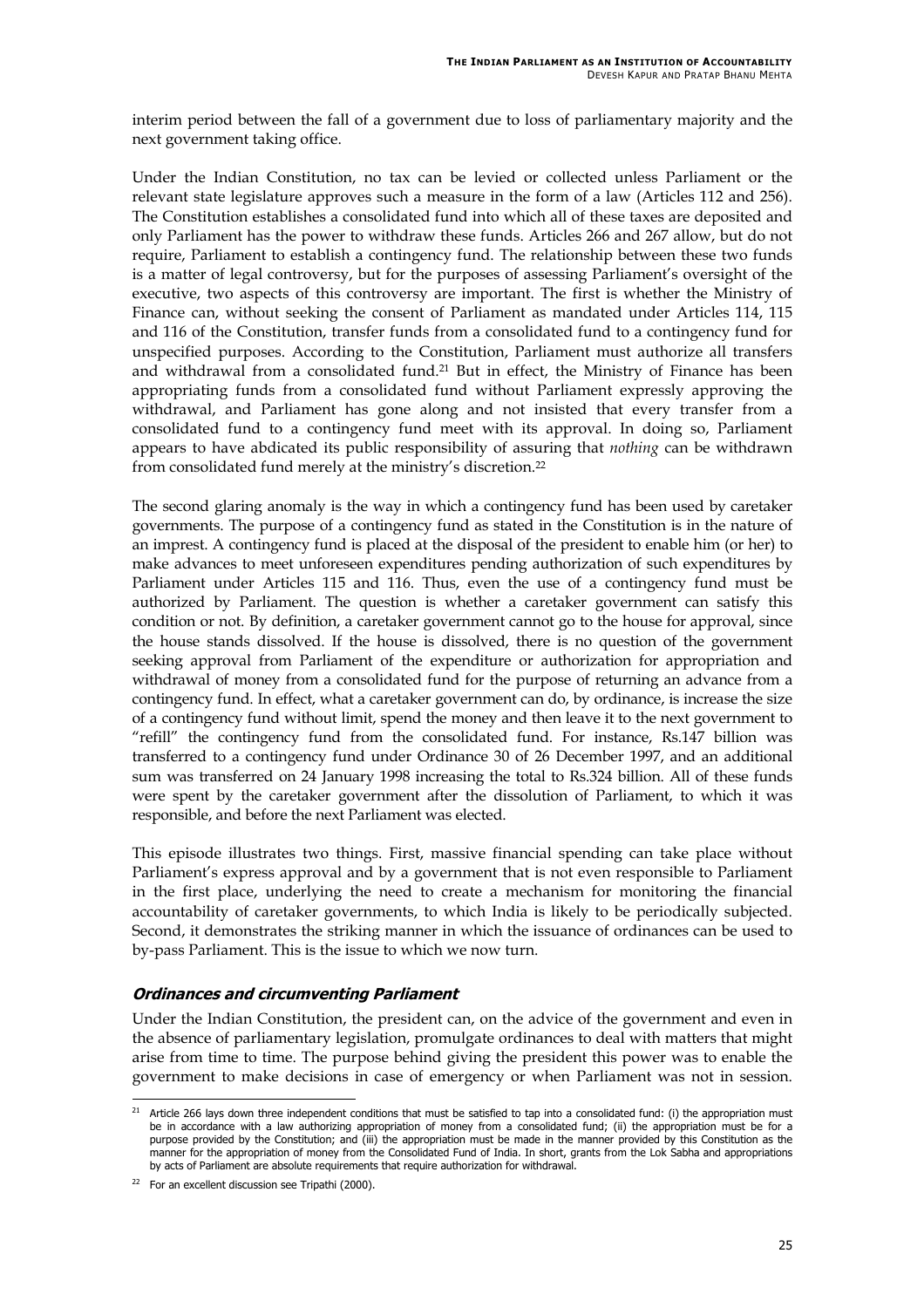<span id="page-35-0"></span>Typically, these ordinances are valid for no more than six months and are subject to parliamentary approval. While the number of bills and ordinances passed over the years has been fairly constant, the use of ordinances sharply increases during periods of governmental instability. This was the case during the 1970s and even more so during the 1990s (see table 7). The latter period witnessed more caretaker governments as well as more coalition governments, where it would have been difficult to garner swift parliamentary approval. The only comparable time when presidential ordinances were frequently used was in 1975, the year of an extraordinary political crisis that led to the proclamation of emergency.

During 2000, half of the issued presidential ordinances were re-issued. This implies that the provisions that they contained could not be approved by regular parliamentary legislation for at least one year. The frequent use of presidential ordinances cannot be seen other than as a way of by-passing the need to secure parliamentary approval for important legislation. While many ordinances have legitimate justifications, Parliament will have to ensure that this practice does not become a method of giving the government short-term power that Parliament would not have approved.

| $\frac{1}{2}$ and $\frac{1}{2}$ . The contract of the state $\frac{1}{2}$ and $\frac{1}{2}$ are producing $\frac{1}{2}$ and $\frac{1}{2}$ |                                                      |                                                            |
|-------------------------------------------------------------------------------------------------------------------------------------------|------------------------------------------------------|------------------------------------------------------------|
| <b>Decade</b>                                                                                                                             | Number of ordinances promulgated<br>(annual average) | <b>Number of bills plus ordinances</b><br>(annual average) |
| 1952-1961                                                                                                                                 | 6.1                                                  | 70.4                                                       |
| 1962-1971                                                                                                                                 | 9.1                                                  | 70.5                                                       |
| 1972-1981                                                                                                                                 | 12.7                                                 | 79.3                                                       |
| 1982-1991                                                                                                                                 | 8.1                                                  | 74.6                                                       |
| 1991-1999                                                                                                                                 | 22.1                                                 | 66.9                                                       |

#### **Table 7: Ordinances promulgated by the president, 1952–1999**

**Source:** Ministry of Parliamentary Affairs.

#### **International treaties and the diminishing power of Parliament**

If Parliament is the premier representative institution through which the sovereignty of the people is given concrete expression, nowhere has that sovereignty been more at risk in recent times than in the matter of signing international treaties and incurring international obligations. As India increasingly integrates into the global order by signing treaties, joining more multilateral institutions with sanction-binding power and entering into bilateral arrangements, it is becoming increasingly clear that Parliament's role in incurring these international obligations is quite minimal. This is despite the fact that the Indian Constitution expressly places treaty-making powers within the jurisdiction of Parliament. In much traditional political theory that delineates the separation of powers between the legislature and executive, treatymaking powers were largely left to the discretion of the executive. The legal tradition that India inherited from the British, by and large, upheld this position. A famous decision of the Privy Council in the case of Attorney General for Canada versus Attorney General for Ontario in 1937 argued that

> Parliament no doubt has constitutional control over the executive, but it cannot be disputed that the creation of obligations undertaken in treaties and the assent to their form and quality are functions of the executive alone.

This judgement went on to say that once such obligations are created, they bind the state against other contracting parties, but Parliament may refuse to perform them and thus leave the state in default.

Under Article 246 of the Constitution, Parliament is given exclusive power to make laws with respect to matters enumerated in List I of the Seventh Schedule of the Constitution. This list includes items such as "entering into treaties and agreements with foreign countries and implementation of treaties, agreements and conventions with foreign countries". Thus, it is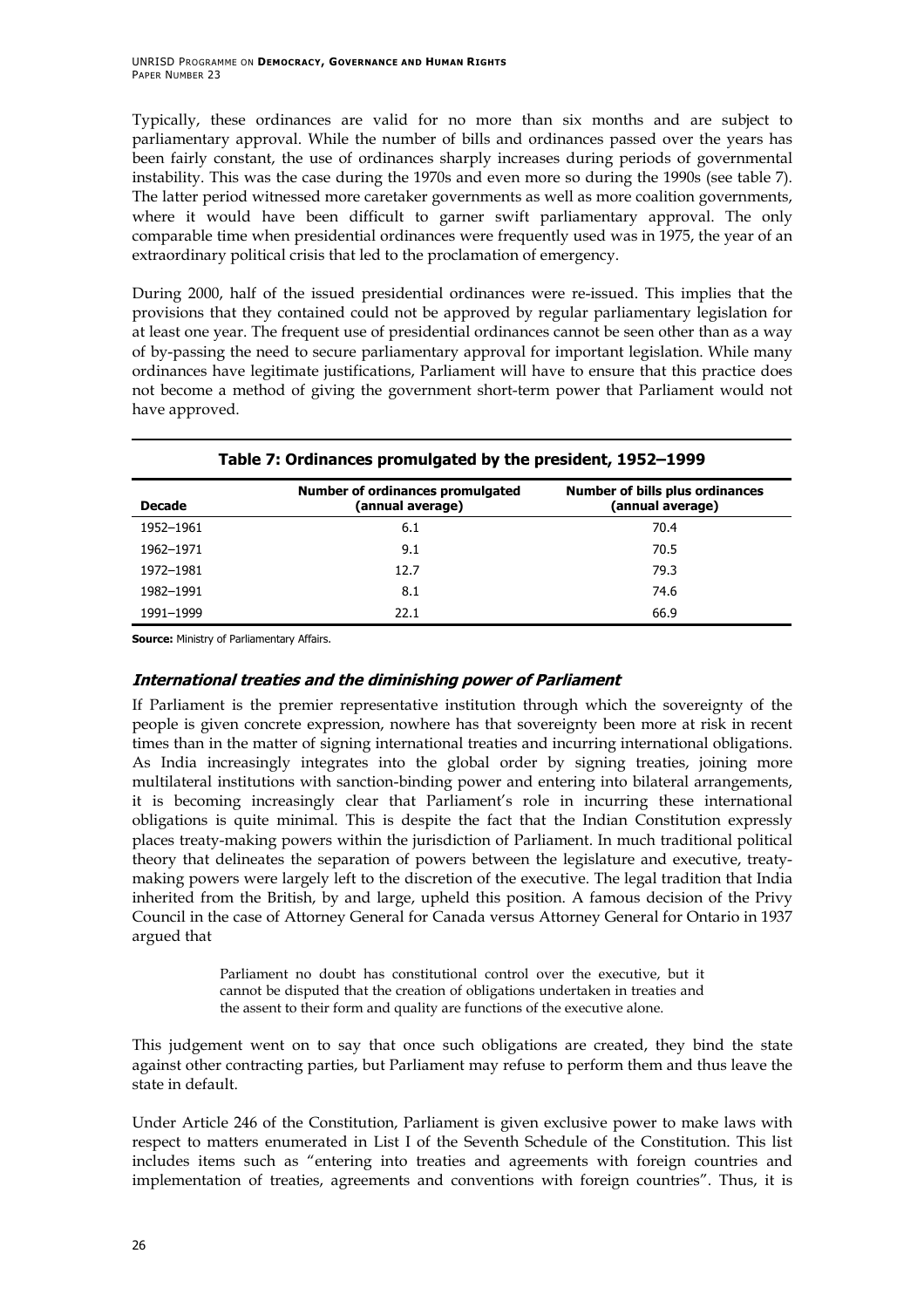fairly obvious that treaty making is within the purview of Parliament and is not limited to the executive. But the de facto experience of entering into treaties since independence has left the matter solely to the executive. Parliament has not enacted any laws that regulate the manner in which the executive shall sign or ratify international treaties and covenants. Nor does Parliament decide the manner in which these treaties should be implemented, except in cases where such implementation requires Parliament to enact a law. Indeed, not only has Parliament not adopted any formal procedure for ratification, it has also explicitly rejected the requirement that treaties be ratified. As early as 1960, the speaker of the Lok Sabha declared:

> A number of treaties have been entered into so far, and they have not been brought up for ratification here. It does not prevent the government from bringing up any particular treaty for ratification before signing it, but it is *not obligatory to do so*.[23](#page-36-0)

There have been intermittent attempts to formally bind the executive to a ratification procedure. In 1993, then Minister of Defence George Fernandes introduced a bill to amend Article 253 of the Constitution stipulating that treaties and conventions be ratified by not less than half of the membership of each house of Parliament and by the legislatures of not less than half of the states. During the 1990s, two other private members' bills were introduced to this effect. Unfortunately, like Fernandes' bill, they were not even brought up for consideration.

As far as we can determine, during the last two decades Parliament has only once debated whether it should legally ratify treaties. This was a debate conducted in the Rajya Sabha in response to a private member's bill introduced by M.A. Baby, in light of several WTO-related agreements signed by the government. The overwhelming sentiment of the house was that such ratification was unnecessary and would potentially lead to adverse consequences. In fact, in one of the longest speeches during the debate, Pranab Mukherjee argued more or less that if Parliament were obliged to ratify treaties, many treaties that had been of enormous benefit to India would not have been signed. Thus, historically there has been widespread sentiment that politicizing the signing of international treaties by subjecting them to a ratification procedure would weaken India's position rather than strengthen it.

It could be argued that the fact that Parliament has not taken an active role in monitoring the executive on the matter of international treaties does not imply that the executive has been given a free hand by the legislature. In a parliamentary system with a party government, presumably no government will enter into treaties that do not have significant support within their own parties, and by implication, among the legislators. In principle, this political dynamic should function. In practice, it appears that political parties, even of the government in power, are not widely consulted. There is a great deal of secrecy surrounding international negotiations and members of most political parties admit that they learn of international treaties only after the fact.

It has also generally been the case that many treaties of importance are brought to the attention of Parliament, but the government does not make a decision unless the sentiments of Parliament are clear on the matter. The Comprehensive Nuclear-Test-Ban Treaty has often been debated in Parliament and successive governments have used their assessment of parliamentary sentiment on the matter not to sign the treaty. The other side of the story is the WTO treaties signed in 1994 on which there was relatively little prior discussion in Parliament as a whole. The interesting analytical puzzle is this: Would a formal ratification procedure strengthen India's hand in international negotiations? Would it be the case that in international negotiations, India could use the fact that the treaties it signs will have to be ratified to put pressure on those with whom it is negotiating to change the terms of the agreement? Certainly, the American government uses the argument that a treaty will have to be ratified by the United States Congress as a bargaining tool. In the Indian case it is difficult to imagine what the

<span id="page-36-0"></span><sup>-</sup> $23$  From the Lok Sabha debates on 14 November 1960.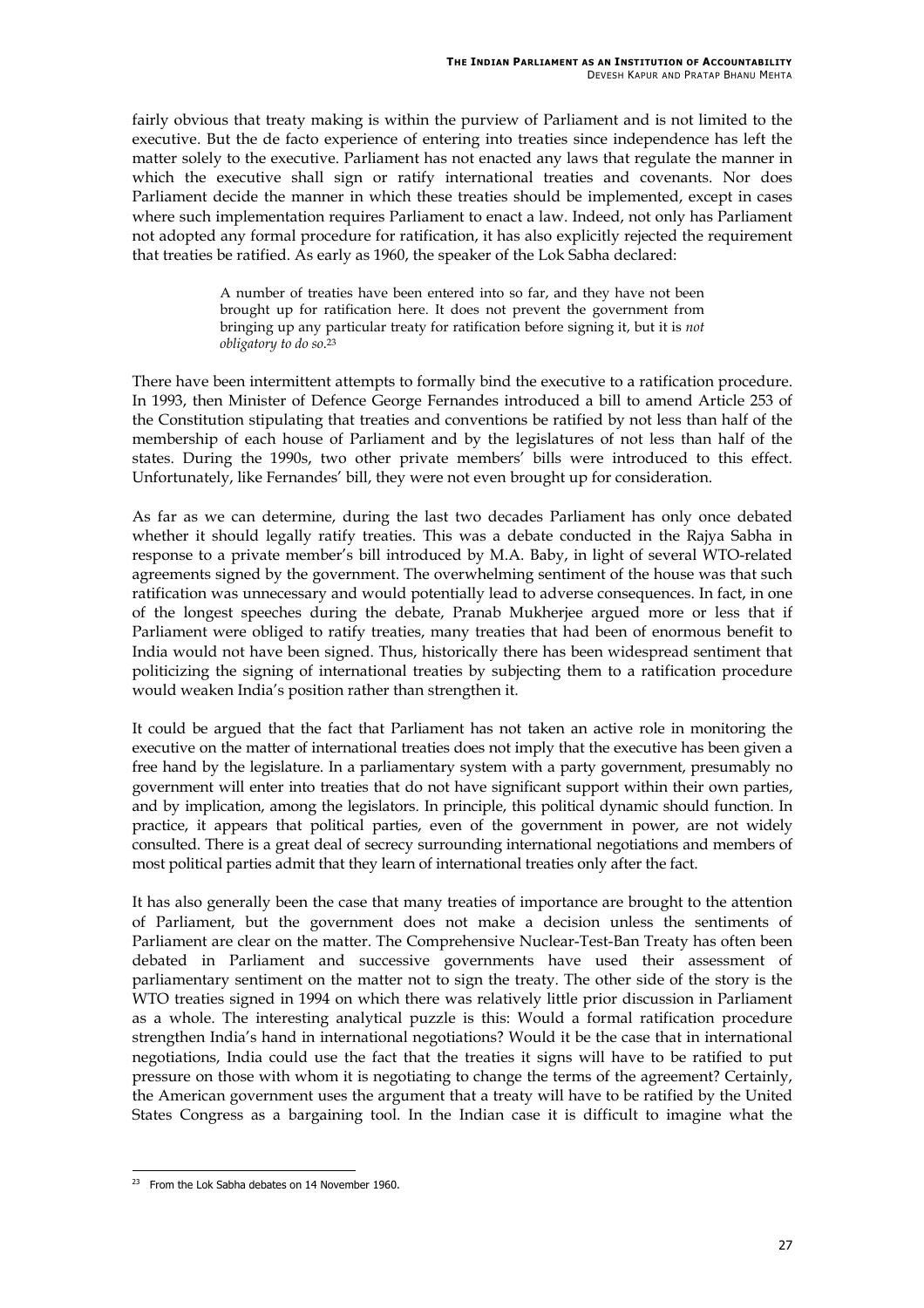counterfactual would look like, but there is very little evidence that Parliament and the executive have strategically joined hands to strengthen India's bargaining position.

Another reason for not being too alarmed at the lack of parliamentary oversight of treaties is that most international agreements and treaties can be made effective only by incorporating them into domestic legislation. For example, a treaty that entails ceding territory would require amending the Constitution. But other treaties require incorporation into the national legal system via legislation approved by Parliament—for instance, many of the provisions that accrue from joining the WTO. It could be argued that even if Parliament did not have a role in signing a treaty, it would exercise its sovereign authority to decide whether or not an obligation stemming from an international agreement would become Indian law. Theoretically speaking, Parliament can, at that stage, refuse to incorporate the provisions of a treaty into domestic law and render the treaty ineffective. After all, the TRIPS agreements required that India's domestic patent laws be modified and the 1970 Patents Act be amended. The attempt to change India's patent law failed to pass muster in 1995, although it succeeded in doing so later. But, as the argument goes, the very fact that treaties require corresponding domestic legislation means that the authority of Parliament cannot be by-passed.

In principle, this argument has merits, but in practice, a treaty already signed is something of a *fait accompli*. It is true that Parliament refused on many occasions to incorporate the requirements of WTO-related agreements into domestic law; it is also equally true that it did so just before the provisions of these treaties were to be enforced. In fact, the whole tenor of Parliament's posture on the TRIPS agreement, for example, was against the provisions of the treaty—at least in public—until as late as 1997. The story of TRIPS-related legislation in India is sobering. The draft provisions of the TRIPS agreement ran counter to India's official negotiating position as outlined in a background paper submitted by a negotiating committee in 1989. The government then decided to refer the matter to a parliamentary standing committee of the Ministry of Commerce consisting of 40 MPs drawn from all political parties. In 1993, the standing committee submitted a report that vehemently opposed most of the provisions and stipulations of the draft legislation. It was, for instance, opposed to granting product patents, granting patents for 20 years and various conditions attached to the transition period for developing countries. But despite such overwhelming scepticism from the parliamentary standing committee, the government signed the TRIPS agreement without again consulting the committee or even Parliament itself.

For the subject under discussion, the substantive merits or demerits of the TRIPS agreement are beside the point. The crucial point is that the government signed a major agreement disregarding the recommendations of a parliamentary standing committee. This raises two questions. First, what is the point of such standing committees if their deliberations have no impact on the government and do not compel it to seek wider parliamentary consultation? Second, the government signed the TRIPS agreement despite the prevailing parliamentary sentiment against it at the time. This sentiment was subsequently expressed by Parliament's refusal to incorporate the TRIPS provision into domestic law until the deadline of the agreement drew near. It is, in some sense, impossible to tell whether Parliament ratified TRIPS by incorporating it into domestic law because it had genuinely changed its mind or because the agreement, once it was signed by the executive, was seen as a *fait accompli*. We have to bear in mind the fact that most international treaties that countries enter into in the contemporary world have self-enforcement provisions, inasmuch as the country in question has to suffer the consequences—sanctions, for instance—if it does not incorporate the requirements of the treaty into domestic law. In this sense, more and more international treaties are *fait accompli* and are treated as such by Parliament if they are presented to it after the fact.

The fact of the matter is that the impact of international treaties on domestic policy is vastly increasing in both scale and scope. It is manifestly the case that many of the international treaties that India has signed during the last decade have profound ramifications not only for economic policy, but also for the structure of the Indian polity as well. Let us take one example.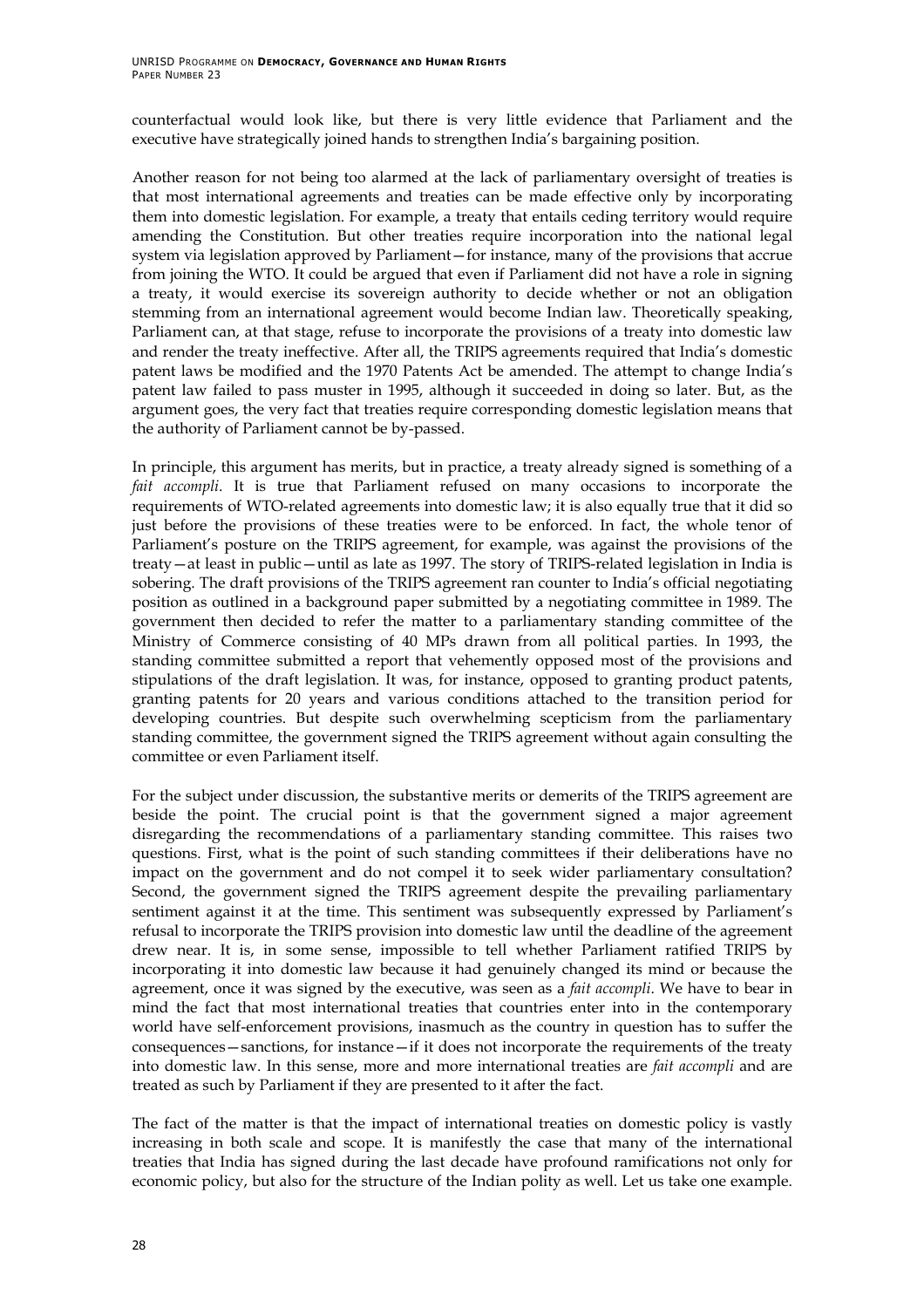<span id="page-38-0"></span>Under the Indian system of federalism, certain items are placed within the jurisdiction of the state government, some within the jurisdiction of the Central government, and some are on a concurrent list. Notwithstanding this separation of jurisdictions, Parliament, under Article 253 of the Constitution has

> the power to make any law for the whole or any part of the territory of India for implementing any treaty, agreement or convention with any country or countries or any decision made at an international conference, associated or other body.

This provision, if extended to all domains, has the odd effect of effectively allowing the provisions of an international treaty to trump the basic architecture of the Constitution. For instance, under the allocation of subjects in the Constitution, agriculture is considered a state subject. A case can be made that India's signing of the agriculture-related provisions of the WTO not only has an impact on Indian economic policy, but also transforms the nature of Indian federalism. In effect, crucial parts of agricultural policy, a matter left to the states by the Constitution, is now being determined by international agreements that have not been discussed, let alone authorized, by state legislatures. The point is that the lack of parliamentary involvement in formulating, authorizing and ratifying international treaties may also diminish its capacity to define the terms of Indian federalism.

Multilateral agreements, global accords and international covenants will increasingly rely on treaties and treaty making to bring about changes that will directly or indirectly affect millions of people around the world. Such treaties obliterate the distinction between domestic and foreign policy. Much of parliamentary deference to the executive on treaties has its origins in an environment where the distinction between domestic and foreign policy could, to a certain degree, be maintained. In a changed environment, where international agreements determine the range of policy choices on issues from agriculture and tariffs to the structure of property rights, Parliament can maintain an important legislative role only if it is an effective part of the treaty-making process. The process of formulating and signing international treaties is posing a significant challenge to all representative institutions. Parliaments of Australia, New Zealand and the United Kingdom are all debating procedures to democratize treaty negotiations in a manner that does not entirely by-pass Parliament. Admittedly, as most parliamentarians in India acknowledge, subjecting treaties to parliamentary supervision is not an easy task. This makes international negotiations more complex and potentially endless as Parliament must have the institutional and infrastructural capacities to participate in such a process, and often its interests lie in not democratizing the treaty-making process. Treaties can, after all, give parliaments cover to push through legislation in the face of political deadlock. But Parliament cannot avoid the thorny question of disciplining international treaty making by the executive. It will have to consider issues such as: How does Parliament make treaty making subject to accountability? How does Parliament create clear norms that require prior consultation with Parliament on particular classes of treaties? Should Parliament legislate something for a formal ratification proposal? Parliament's viability as a key decision-making body will depend upon finding some procedures that address these concerns.

## **Conclusion**

In 2002, when the Indian Parliament celebrated its fiftieth anniversary, Indian commentators rued the palpable decline of what Jawaharlal Nehru had termed as the "majesty" of Parliament. With much of Parliament's time wasted on rowdiness and disorder and theatrics replacing debate, there are serious concerns of whether it has become "dysfunctional". While "unparliamentary" behaviour by individual MPs has undoubtedly robbed Parliament of the mystique that often underpins authority, its weakness as an institution of accountability stems from many factors, both within and outside the institution.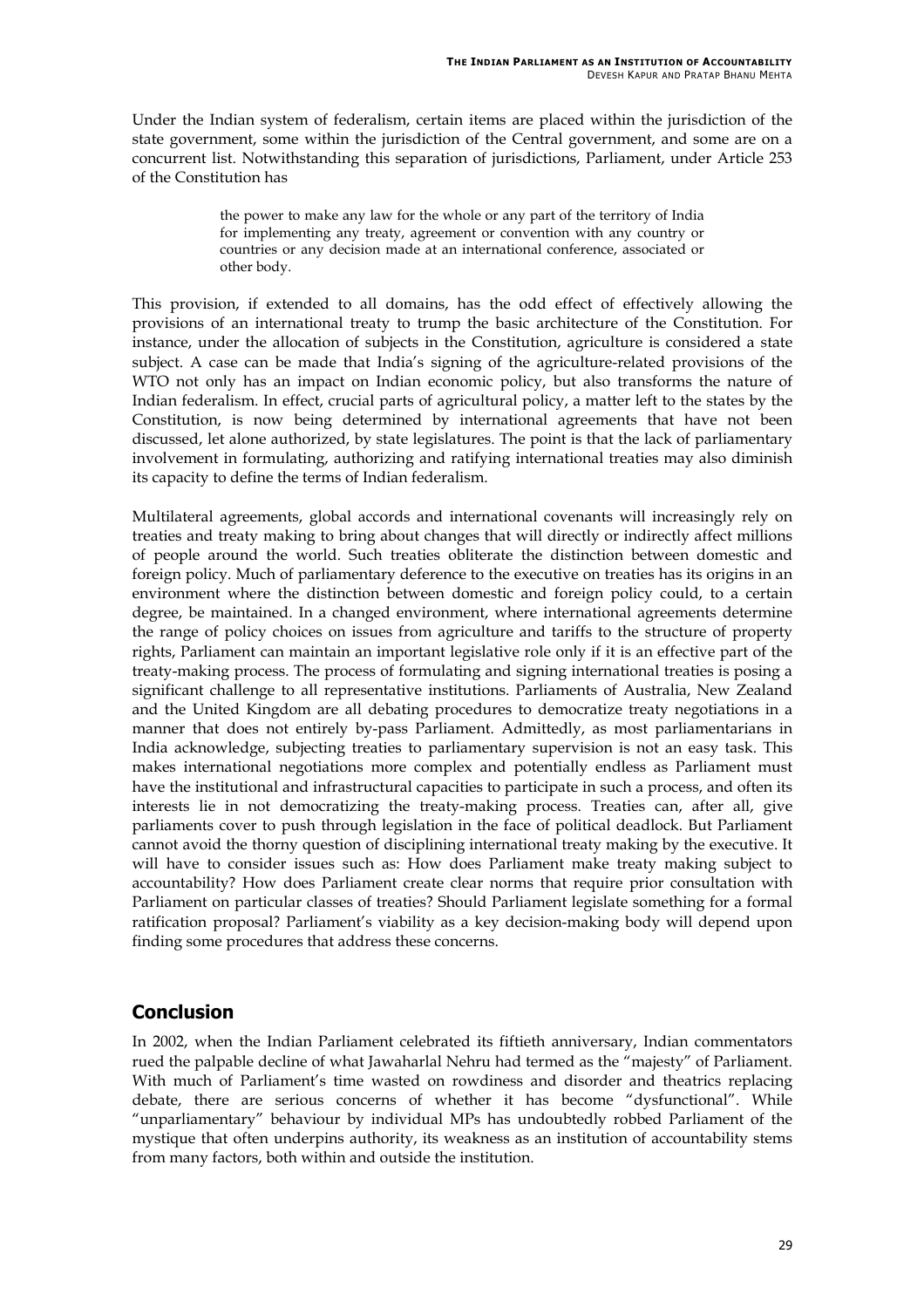While the Indian state and India's public institutions need wide-ranging reform, Parliament faces an even more daunting challenge. First, Parliament is increasingly becoming ineffective in providing surveillance of the executive branch of government. We are mindful that the oversight function of the legislative branch of government is always likely to be highly politicized. Parliament is after all a political body that represents constituent interests, brokers deals and advocates views in a partisan manner. Nonetheless, even relative to these limited expectations, one would expect the oversight function to be stronger in an era where there is widespread disenchantment with government and resource scarcity is acute—rather than the converse. Second, there is an ever-growing gap between the complex demands that modern legislation places upon MPs on the one hand, and their capacity and inclination for attending to that legislation on the other. Third, the profusion of political parties in Parliament, most of which are institutionally weak, has substantially increased the barriers to collective action.

While parliamentary democracy remains robust, there are significant institutional challenges facing Parliament. There have been far-reaching changes in the structures of governance worldwide that are effectively transferring greater power and legitimacy to non-elected institutions. The prestige, authority and power of and faith in the efficacy of institutions that are not subject to popular authorization, such as courts, independent central banks, utilities commissions, market regulators, independent human rights commissions and transnational institutions are unprecedented.

If delegation is understood as an authoritative decision that transfers policy-making authority and powers away from established representative institutions such as legislatures and executives to non-elected institutions, then we are witnessing what might be called a postdemocratic delegation revolution. During the last decade or so, India, like many other countries, has also created many new statutory bodies that are designed, in theory at least, to have greater immunity from legislative influence and control. Courts are playing an unprecedented governing role in Indian politics, holding parliamentary legislation to greater scrutiny well beyond areas pertaining to the Court's core jurisdiction—the protection of rights—to exercising superintendence in policy matters. The number of transnational treaties and agreements that bind the Indian legislature is multiplying rapidly and there is great clamour to free even more agencies such as the Central Bureau of Investigation from government control altogether.

The increasingly widespread practice of constitutional democracies to remove certain types of policy choices from the direct control of electorally accountable office-holders is motivated by a variety of concerns. Delegation represents widespread disenchantment with the mechanisms of electoral accountability, which is, in this view, too blunt an instrument to secure the public good. Accountability itself has different components: transparency, representativeness, responsiveness and the power to sanction misdeeds. Electoral accountability may not always secure all dimensions of accountability effectively; for example, the fact that an institution is representative does not automatically make it responsive. Transparency is not the same thing as effectiveness. In some instances, delegation of powers away from ministries can apportion the lines of responsibility more clearly and secure more effective accountability.

Second, policy choices involved in modern economies often require a high level of technical complexity; good decisions depend on expertise and non-elected bodies empower experts. Third, independent agencies and delegation by treaty also allow governments and legislatures to make credible commitments by shielding decision making from short-term pressures and lobbies. These agencies provide political cover for making decisions that politicians have no incentive to make, but which are nevertheless in the public good. Fourth, a greater number of independent agencies provide more effective checks and balances. If the executive fails, for instance, the human rights commission or the courts can intervene; if politicians are economically imprudent, a host of regulatory agencies can ensure that the economy is not entirely brought to ruin.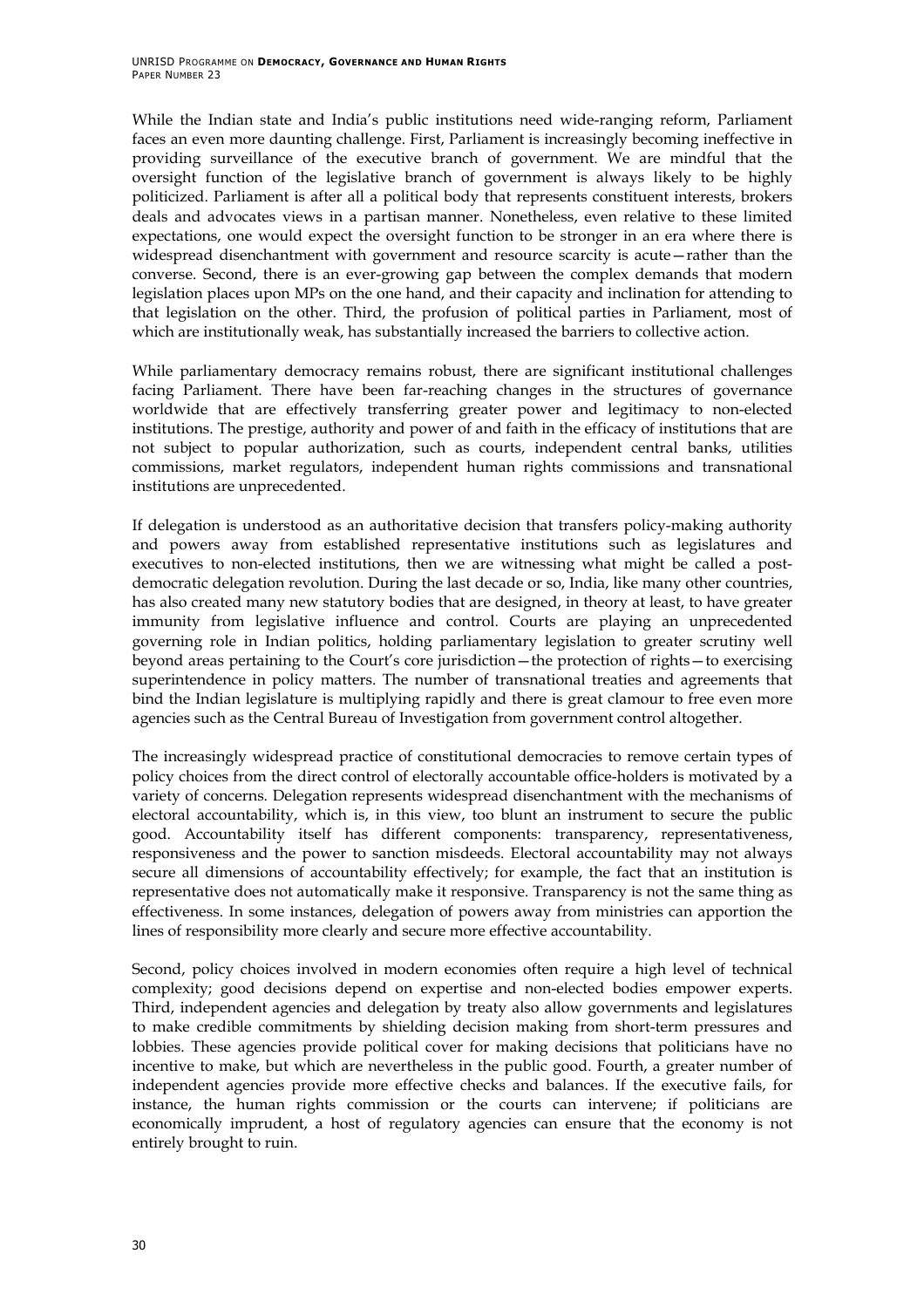The separation of powers that the proliferation of non-elected institutions represents can be seen as a kind of insurance policy, where we bind ourselves to protect us from the worst of electoral politics. Many of the considerations that lie behind delegation to non-elected institutions are compelling, and in many instances they help ensure that government by the people is indeed government for the people. But it would be stretching logic to pretend that the proliferation of delegation is synonymous with democracy itself. Indeed, the constitutional revolution of delegation raises profound questions about democracy itself. Delegation often has serious disadvantages from a democratic point of view. One of the virtues of democracy is that we can sanction those who act in our name. The more independent an agency, the more difficult it is to subject it to any kind of sanction, as court cases have demonstrated. Democracy, to simplify somewhat, is a means for authorizing officials to exercise power over us. By what means do non-elected institutions derive their authority? There are two possible answers to this question, neither of which is wholly satisfactory. The first response is to say that these institutions become authoritative by the quality of their decisions and by the output they produce. As long as the courts do a good job of protecting rights and regulators make sound economic decisions, they are legitimate. But this response often begs the question of whether there are independent criteria of what counts as good decisions.

A second response could be that since these agencies and statutory bodies are creations either of the Constitution or Parliament, there is no question of their legitimate authority. But the difficulty is that often these institutions are designed in ways that do not hold them directly accountable to Parliament. And the respective ministry whose jurisdiction covers the relevant agency simply denies that it has any responsibility since, after all, it is an independent entity. For example, just as Parliament cannot easily hold the Reserve Bank of India (the central bank) or the Securities and Exchange Board of India directly accountable, the Ministry of Finance cannot be held responsible for their decisions. We have yet to settle on a clear doctrine of how the democratic accountability of these agencies can be secured.

Most of the international treaties that India has been signing do not have prior parliamentary approval and become almost a *fait accompli* for the legislature. In some cases, delegation has impeded the ability of legislatures to make the relevant tradeoffs. If everything from the price of utilities to the technology to be used in broadcasting, from interest rate management to telecommunications regulation falls outside the ambit of legislative power, can legislatures make the relevant tradeoffs that they have been authorized to do? The virtue of independent delegation is also its vice: it increases the number of veto points. Curiously, we now have the possibility of politicians being penalized for decisions that they did not make and were powerless to control. If tomorrow the electorate decides that it is unhappy with utility pricing, for example, it is likely that politicians might be blamed simply because they are the only ones subject to popular sanction.

None of these concerns should be taken to imply that all forms of delegation to non-elected institutions are unjustified, but they increasingly pose a challenge to the central tenets of democracy. Representation is the central axis of a modern democracy. Decisions have to be linked to the citizens by a chain of authorization. In a democracy, we organize collective power through our representatives, who are also then subject to the sanctions we impose upon them. The difficulty is that non-elected institutions are often not representative; the link between their authority and citizens is so remote that it is often meaningless, and their independence from the legislature and the executive alike makes it difficult to sanction them. The proliferation of nonelected institutions could lead to a situation where governments have little incentive to mobilize consent, since decision-making power has been delegated. The proliferation of such delegation might mean that there is no representative body entrusted with integrating different spheres of social and economic life and making the relevant tradeoffs. To each agency its own power becomes a new principle. And there might be competing sources of law, as we are already witnessing in the contest between legislatures, courts and transnational bodies, all of which are becoming sources of law in their own right.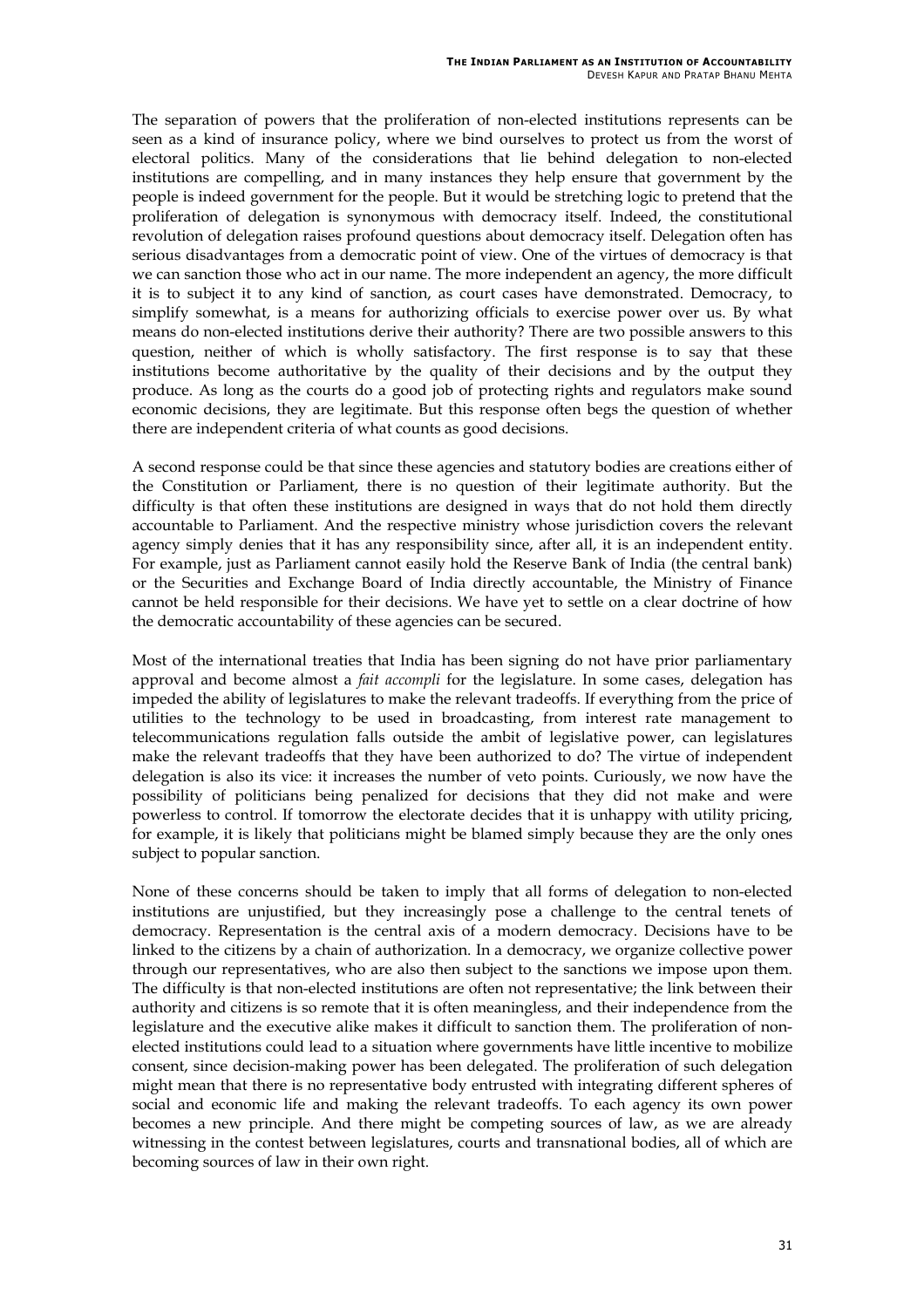Many countries undergoing the delegation revolution have taken steps to ensure a greater modicum of democracy in delegation. For instance, Parliaments of Australia, Great Britain and New Zealand have democratized treaty negotiations in a manner that ensures that treaties do not by-pass Parliament. Or they have, in some instances, made independent agencies directly accountable to Parliament. Many legislatures have introduced mechanisms whereby the legislature and not the executive alone are part of the appointments process to these bodies. But most importantly, non-elected institutions are held accountable to Parliament through a system of public hearings, where they must justify themselves by giving publicly accessible reasons for their actions. India's Parliament has, on the whole, not been very effective in designing such accountability mechanisms.

Insofar as this paper has any implications on these issues it is to emphasize that much of Parliament's inability to come to terms with these challenges is as much of its own making as of the product of any general structural changes in Indian politics, or the economy. For instance, while it is true that legislation is becoming increasingly complex and demands a set of technical skills that few parliamentarians possess, much of the inattention to legislative matters is due to Parliament's own predilections and incentive structures. Parliament is becoming a less effective voice on fiscal management, the economy, social policy and the terms by which India is integrating into the global economy because of self-abdication and not because of uncontrollable exogenous factors.

However, insofar as structural changes in Indian politics have led to an adverse self-selection regarding who enters politics, and thereby the calibre of people likely to enter Parliament, it is not possible to be too optimistic about the capacity of Parliament to rejuvenate itself. More important than changes in the professional background of MPs is the reality that those charged with making laws are sometimes lawbreakers themselves. Recently, India's Supreme Court passed a judgement making it mandatory for candidates contesting parliamentary or assembly polls to disclose their criminal antecedents to the electorate (if any) and information related to their personal finances and education.[24](#page-41-0) Parliament tried to evade the judgement by an amendment to the Constitution, which was challenged in the courts and finally struck down in 2003. The judgement attests the degree to which a hobbled legislative has ceded ground not to the executive or external forces, but to the judiciary. Whether the electorate will use the additional information on candidates' backgrounds to better screen their representatives is by no means obvious, but ultimately it is a task that will have to be faced by the Indian voter.

B.R. Ambedkar, generally acknowledged to be the father of the Indian Constitution, had warned the Constituent Assembly:

> I feel, however, good a Constitution may be, it is sure to turn out bad because those who are called to work, happen to be a bad lot...The working of the Constitution does not depend wholly upon the nature of the Constitution. The Constitution can provide only the organs of state such as the Legislature, the Executive and the Judiciary. The factors on which the working of those organs of the state depend are the people and the political parties they will set up as their instruments to carry out their wishes and their politics. Who can say how the people of India and their parties will behave?

And in that observation lies the future of India's Parliament.

-

<span id="page-41-0"></span>All candidates are now be required to furnish information on their conviction/acquittal/discharge of any criminal offence in the past (if any) and whether the punishment was imprisonment or a fine as well as whether, in the six months before nominations were filed, the candidate was accused in any pending case or of any offence punishable with imprisonment for two years or more. Furthermore, candidates are required to furnish personal financial information on their assets and those of their spouse and dependents; liabilities, particularly any non-payments to any public financial institutions; and their educational qualifications.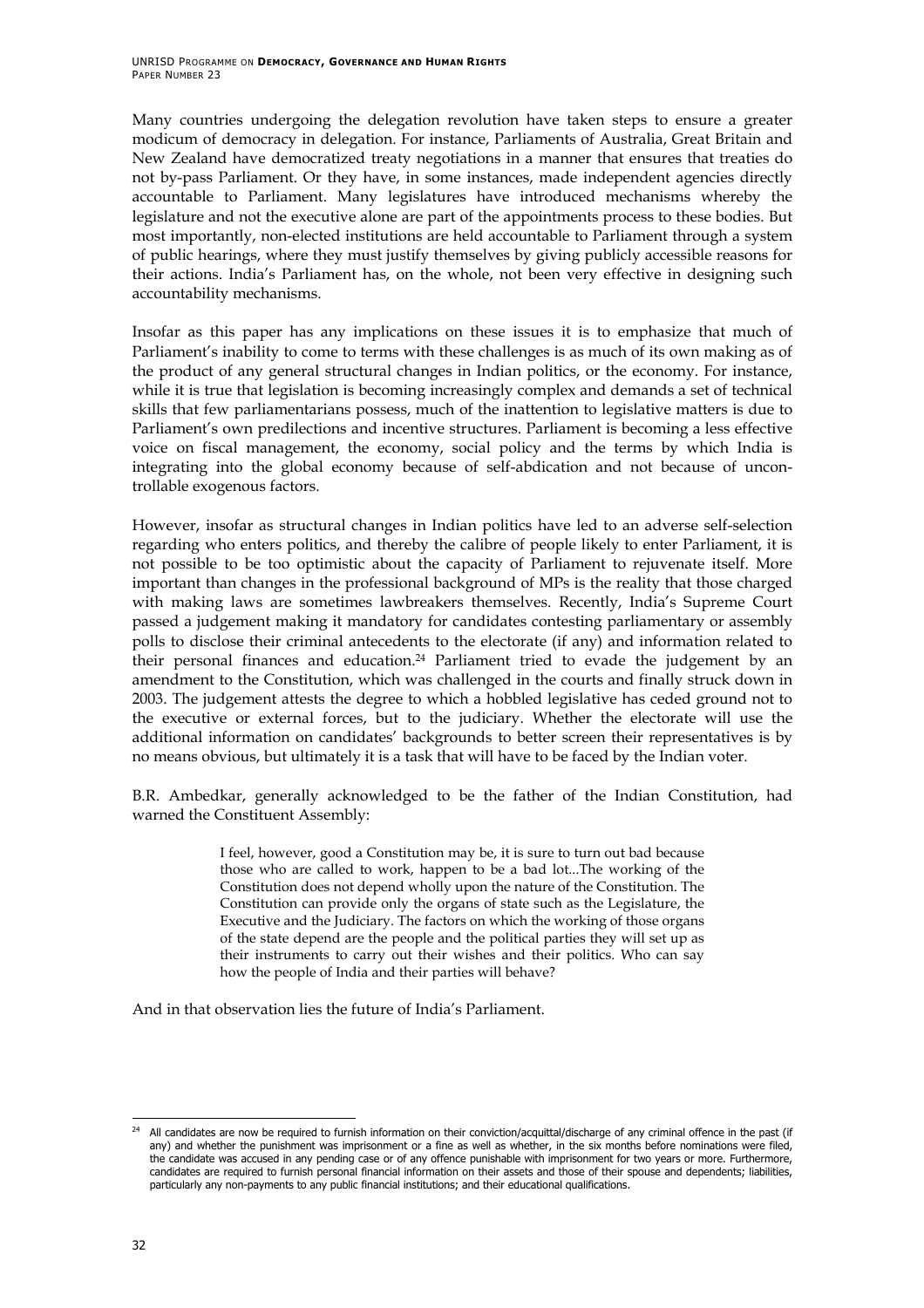### <span id="page-42-0"></span>**Bibliography**

- Aberbach, Joel. 1990. Keeping a Watchful Eye: The Politics of Congressional Oversight. The Brookings Institution, Washington, DC.
- Agrawal, Arun. 2005. The Indian Parliament. Paper presented at the Conference on Public Institutions in India: Performance and Design, Harvard University, Cambridge, February.

Bhattacharjee, Subhomoy. 2002. "A standing obstacle to reform." Business Standard, 12 February 2002.

Fearon, James. 1999. "Electoral accountability and the control of politicians: Selecting good types versus sanctioning poor performance." In Adam Przeworski, Susan Stokes and Bernard Manin (eds.), Democracy, Accountability, and Representation. Cambridge University Press, Cambridge.

The Hindu. 1999. "Stipulate minimum number of Parliament sittings." 25 January, p. 15.

- Kapur, Devesh. 2000. "India: 1999 review." Asia Survey, January-February, pp. 195-207.
- Kashyap, Subhah C. 2000. A History of the Parliament of India: 1980–1989, Volume 5. Shipra Publications, New Delhi.
- -. 1998. A History of the Parliament of India: The Ninth and Tenth Lok Sabhas, Volume 6. Shipra Publications, New Delhi.
- In Adam Przeworski, Susan Stokes and Bernard Manin (eds.), *Democracy, Accountability, and* Laver, Michael and Ken Shepsle. 1999. "Government accountability in a parliamentary democracy." Representation. Cambridge University Press, Cambridge.

Morris Jones, W.H. 1957. India's Parliament. Allen and Unwin, London.

Sezhiyan, Era. 2002. "A flawed MPLADS." Frontline, Vol. 19, No. 5, 2-15 March.

Surya Prakash, A. 1995. What Ails India's Parliament? Harper Collins, New Delhi.

Tripathi, P.K. 2000. "Lawless withdrawal of public funds: Cocking a snook at Parliament." Supreme Court Journal, Vol. 1.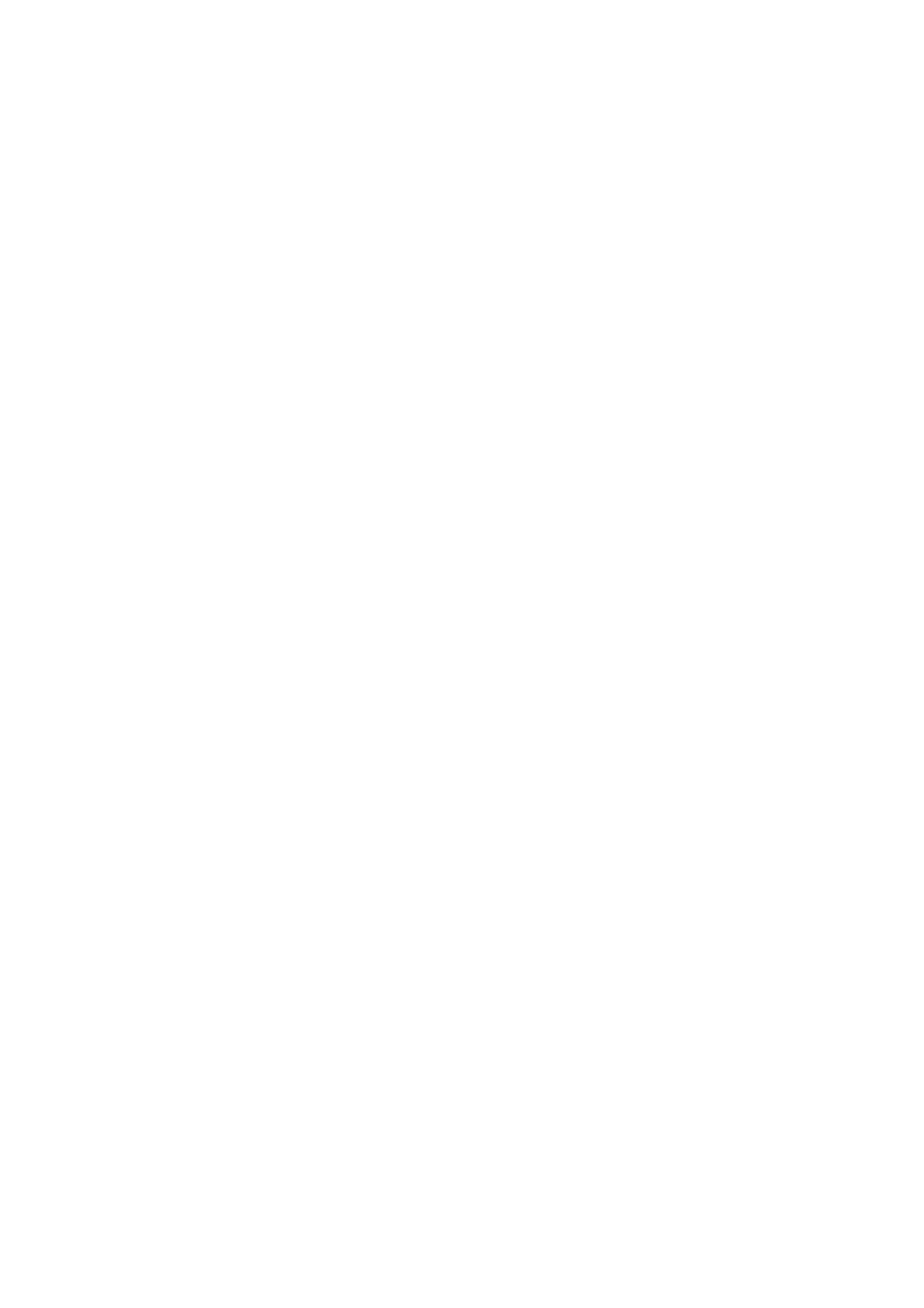## <span id="page-44-0"></span>UNRISD Programme Papers on **Democracy, Governance and Human Rights**

| PP DGHR 23 | The Indian Parliament as an Institution of Accountability<br>Devesh Kapur and Pratap Bhanu Mehta, January 2006                                                        |
|------------|-----------------------------------------------------------------------------------------------------------------------------------------------------------------------|
| PP DGHR 22 | <b>Ethnic Structure, Inequality and Governance in the</b><br><b>Public Sector in Switzerland</b><br>Wolf Linder and Isabelle Steffen, January 2006                    |
| PP DGHR 21 | Disempowering New Democracies and the Persistence of Poverty<br>Thandika Mkandawire, January 2006                                                                     |
| PP DGHR 20 | <b>Ethnic Structure, Inequality and Governance in the Public Sector:</b><br><b>Malaysian Experiences</b><br>Khoo Boo Teik, December 2005                              |
| PP DGHR 19 | <b>Economic Policy Making and Parliamentary Accountability</b><br>in Hungary<br>Attila Agh, Gabriella Ilonszki and András Lánczi, November 2005                       |
| PP DGHR 18 | Le contrôle parlementaire de l'action gouvernementale<br>en République du Bénin: Une lecture sociologique<br>Francis Akindès and Victor Topanou, October 2005         |
| PP DGHR 17 | <b>Economic Policy Making and Parliamentary Accountability</b><br>in the Czech Republic<br>Zdenka Mansfeldová, October 2005                                           |
| PP DGHR 16 | "Living for the Sake of Living": Partnerships between the Poor<br>and Local Government in Johannesburg<br>David Everatt, Graeme Gotz and Ross Jennings, December 2004 |
| PP DGHR 15 | <b>Chicago's Near South Side: Revisiting the</b><br>South Loop and South Armour Square, 2001<br>David C. Ranney and Patricia A. Wright, November 2004                 |
| PP DGHR 14 | <b>Communities and Local Government:</b><br>Three Case Studies in Sao Paolo, Brazil<br>Raquel Rolnik and Renato Cymbalista, November 2004                             |
| PP DGHR 13 | <b>Technocratic Policy Making and Parliamentary Accountability</b><br>in Argentina, 1983-2002<br>Javier Corrales, September 2004                                      |
| PP DGHR 12 | Lecciones de la participación política de las mujeres<br>Cecilia Blondet, June 2004                                                                                   |
| PP DGHR 11 | <b>Economic Policy Making and Parliamentary Accountability in Chile</b><br>Verónica Montecinos, December 2003                                                         |
| PP DGHR 10 | <b>Gender Justice, Development and Rights</b><br>Maxine Molyneux and Shahra Razavi, January 2003                                                                      |
| PP DGHR 9  | A Declining Technocratic Regime: Bureaucracy, Political<br>Parties and Interest Groups in Japan, 1950-2000<br>Toshihiro Nakamura, December 2002                       |
| PP DGHR 8  | African Decentralization: Local Actors, Powers and Accountability<br>Jesse C. Ribot, December 2002                                                                    |
| PP DGHR 7  | Multiculturalism, Universalism and the Claims of Democracy<br>Anne Phillips, December 2001                                                                            |

*Continued*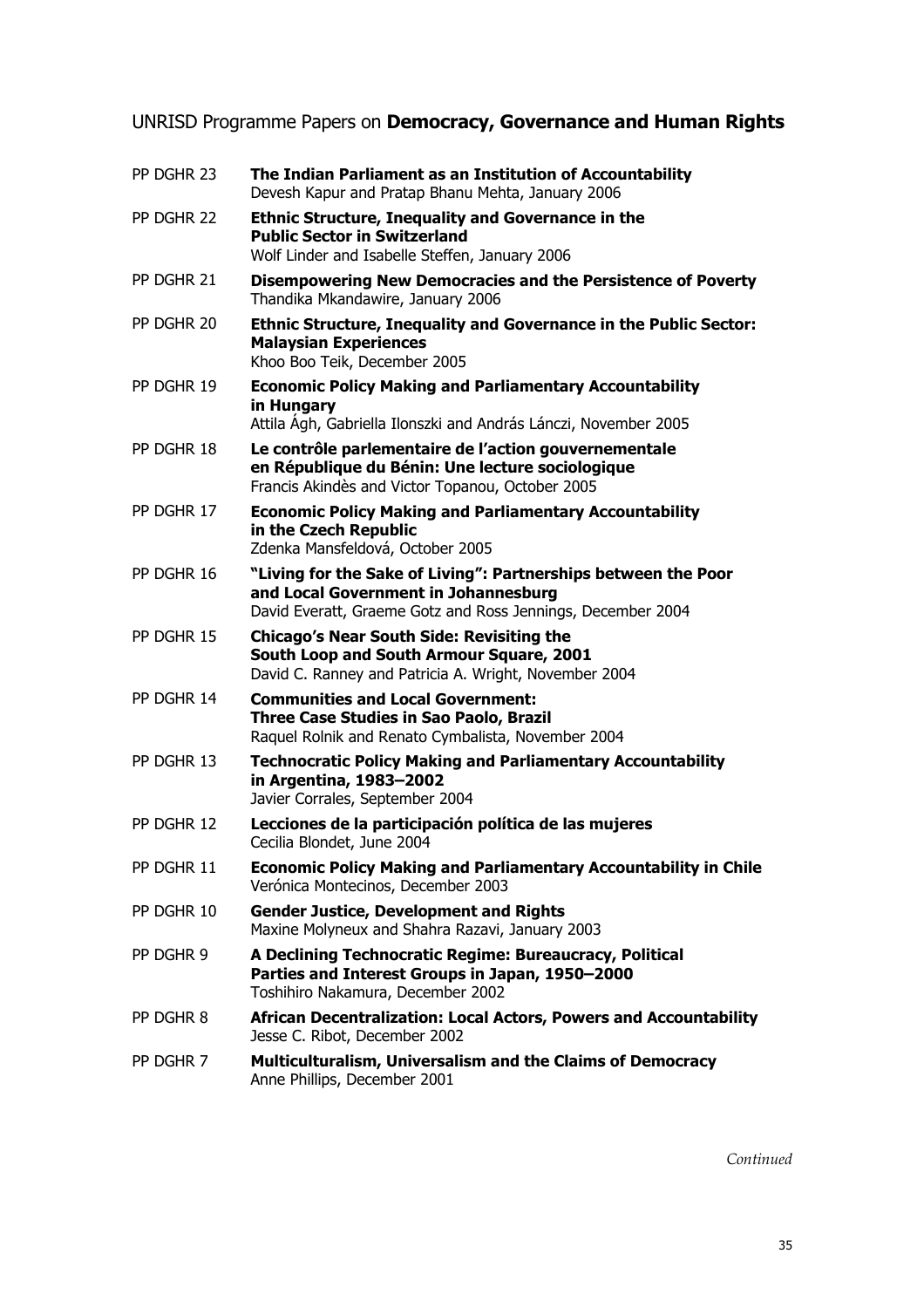| PP DGHR 6 | <b>Gender of Democracy: The Encounter between</b><br><b>Feminism and Reformism in Contemporary Iran</b><br>Parvin Paidar, October 2001             |
|-----------|----------------------------------------------------------------------------------------------------------------------------------------------------|
| PP DGHR 5 | <b>Human Rights and Social Development:</b><br><b>Toward Democratization and Social Justice</b><br>Yash Ghai, October 2001                         |
| PP DGHR 4 | <b>Decentralization Policies and Practices under</b><br><b>Structural Adjustment and Democratization in Africa</b><br>Dele Olowu, July 2001        |
| PP DGHR 3 | <b>Efficiency, Accountability and Implementation:</b><br><b>Public Sector Reform in East and Southern Africa</b><br>Ole Therkildsen, February 2001 |
| PP DGHR 2 | <b>Fiscal Decentralization in Developing Countries:</b><br><b>A Review of Current Concepts and Practice</b><br>Paul Smoke, February 2001           |
| PP DGHR 1 | Pay and Employment Reform in Developing<br>and Transition Societies<br>Willy McCourt, July 2000                                                    |